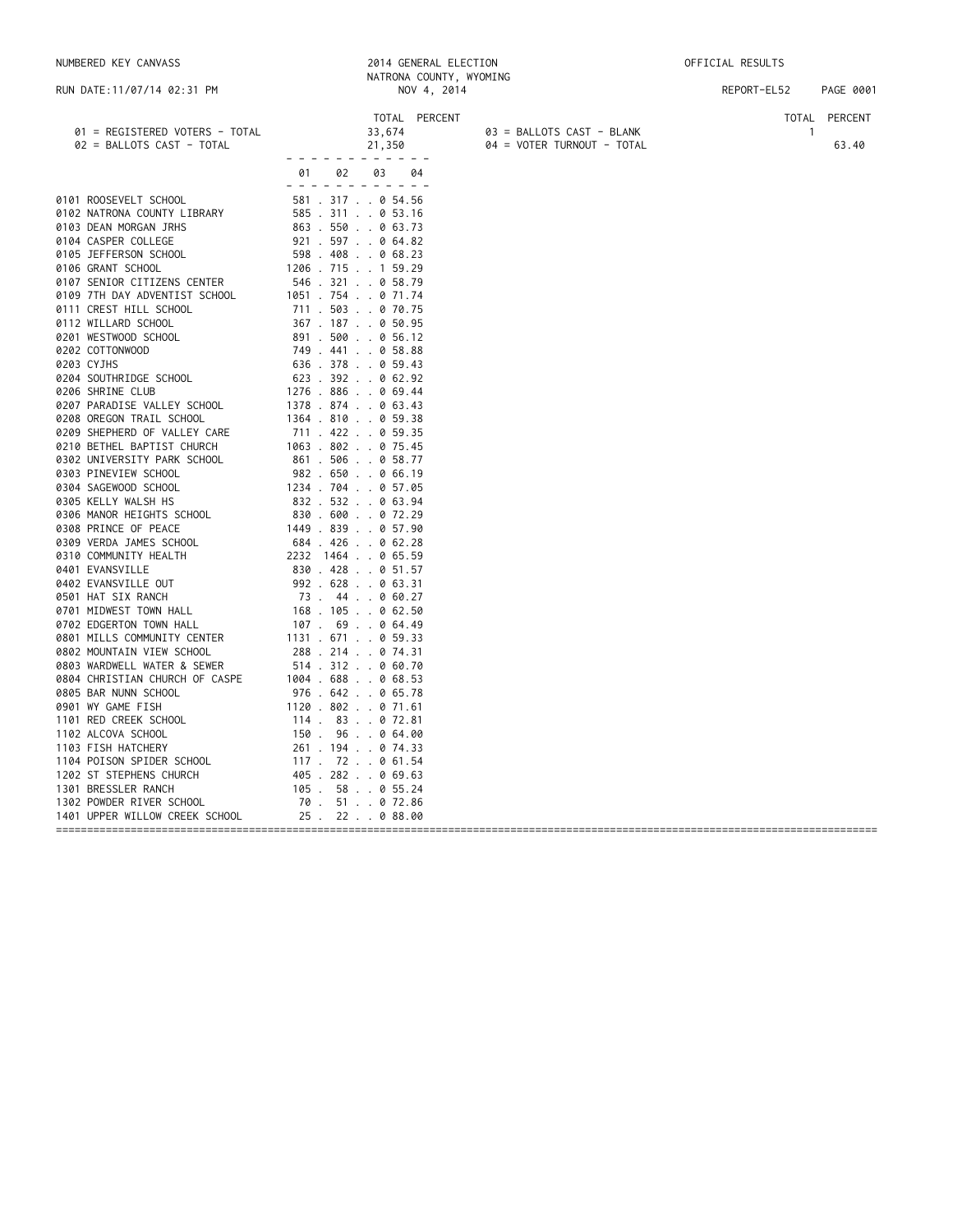| NUMBERED KEY CANVASS                                                                      |                                        |                | 2014 GENERAL ELECTION<br>NATRONA COUNTY, WYOMING |     |                                 |                           | OFFICIAL RESULTS |             |               |
|-------------------------------------------------------------------------------------------|----------------------------------------|----------------|--------------------------------------------------|-----|---------------------------------|---------------------------|------------------|-------------|---------------|
| RUN DATE: 11/07/14 02:31 PM                                                               |                                        |                |                                                  |     | NOV 4, 2014                     |                           |                  | REPORT-EL52 | PAGE 0002     |
|                                                                                           |                                        |                |                                                  |     |                                 |                           |                  |             | VOTES PERCENT |
| UNITED STATES SENATOR<br>VOTE FOR 1<br>$01 =$ MIKE ENZI (REP)<br>02 = CHARLIE HARDY (DEM) |                                        |                | 14,361<br>3,387                                  |     | VOTES PERCENT<br>68.14<br>16.07 | 04 = CURT GOTTSHALL (IND) |                  | 2,856       | 13.55         |
| 03 = JOSEPH S. PORAMBO (LIB)                                                              |                                        |                | 391                                              |     | 1.86                            | $05 = WRITE-IN$           |                  | 80          | .38           |
|                                                                                           | -------------------------------<br>01  |                | 02 03                                            | 04  | 05                              |                           |                  |             |               |
| 0101 ROOSEVELT SCHOOL                                                                     | -------------------------------<br>160 | 82             | 6                                                | 63  | 2                               |                           |                  |             |               |
| 0102 NATRONA COUNTY LIBRARY                                                               | 162                                    | 87             | 9                                                | 48  | $\overline{1}$                  |                           |                  |             |               |
| 0103 DEAN MORGAN JRHS                                                                     | 295                                    | 157            | $\overline{2}$                                   | 78  | 4                               |                           |                  |             |               |
| 0104 CASPER COLLEGE                                                                       | 381                                    | 130            | 22                                               | 49  | 3                               |                           |                  |             |               |
| 0105 JEFFERSON SCHOOL                                                                     | 218                                    | 132            | 10                                               | 39  | $\overline{1}$                  |                           |                  |             |               |
| 0106 GRANT SCHOOL                                                                         | 468                                    | 124            | 14                                               | 101 | 2                               |                           |                  |             |               |
| 0107 SENIOR CITIZENS CENTER                                                               | 171                                    | 70             | 12                                               | 63  | 0                               |                           |                  |             |               |
| 0109 7TH DAY ADVENTIST SCHOOL                                                             | 564                                    | 102            | 11                                               | 66  | 5                               |                           |                  |             |               |
| 0111 CREST HILL SCHOOL                                                                    | 361                                    | 83             | $\overline{4}$                                   | 46  | $\overline{1}$                  |                           |                  |             |               |
| 0112 WILLARD SCHOOL                                                                       | 109                                    | 43             | 5                                                | 28  | $\overline{1}$                  |                           |                  |             |               |
| 0201 WESTWOOD SCHOOL                                                                      | 295                                    | 101            | 7                                                | 85  | $\overline{2}$                  |                           |                  |             |               |
| 0202 COTTONWOOD                                                                           | 232                                    | 109            | 5                                                | 83  | $\overline{1}$                  |                           |                  |             |               |
| 0203 CYJHS                                                                                | 255                                    | 58             | 8                                                | 50  | $\overline{2}$                  |                           |                  |             |               |
| 0204 SOUTHRIDGE SCHOOL                                                                    | 231                                    | 102            | 8                                                | 43  | $\overline{1}$                  |                           |                  |             |               |
| 0206 SHRINE CLUB                                                                          | 652                                    | 108            | 9                                                | 97  | 5                               |                           |                  |             |               |
| 0207 PARADISE VALLEY SCHOOL                                                               | 610                                    | 117            | 9                                                | 126 | 2                               |                           |                  |             |               |
| 0208 OREGON TRAIL SCHOOL                                                                  | 561                                    | 108            | 15                                               | 116 | 3                               |                           |                  |             |               |
| 0209 SHEPHERD OF VALLEY CARE                                                              | 286                                    | 68             | 11                                               | 52  | 2                               |                           |                  |             |               |
| 0210 BETHEL BAPTIST CHURCH                                                                | 577                                    | 121            | 16                                               | 78  | $\overline{4}$                  |                           |                  |             |               |
| 0302 UNIVERSITY PARK SCHOOL                                                               | 295                                    | 106            | 12                                               | 88  | 0                               |                           |                  |             |               |
| 0303 PINEVIEW SCHOOL                                                                      | 411                                    | 132            | 12                                               | 86  | $\overline{2}$                  |                           |                  |             |               |
| 0304 SAGEWOOD SCHOOL                                                                      | 471                                    | 111            | 13                                               | 100 | 3                               |                           |                  |             |               |
| 0305 KELLY WALSH HS                                                                       | 379                                    | 85             | 9                                                | 49  | $\overline{4}$                  |                           |                  |             |               |
| 0306 MANOR HEIGHTS SCHOOL                                                                 | 455                                    | 68             | 8                                                | 57  | $\overline{1}$                  |                           |                  |             |               |
| 0308 PRINCE OF PEACE                                                                      | 573                                    | 131            | 14                                               | 109 | 0                               |                           |                  |             |               |
| 0309 VERDA JAMES SCHOOL                                                                   | 289                                    | 75             | 3                                                | 54  | $\overline{1}$                  |                           |                  |             |               |
| 0310 COMMUNITY HEALTH                                                                     | 1122                                   | 168            | 15                                               | 132 | 4                               |                           |                  |             |               |
| 0401 EVANSVILLE                                                                           | 269                                    | 78             | 13                                               | 63  | $\overline{1}$                  |                           |                  |             |               |
| 0402 EVANSVILLE OUT                                                                       | 447                                    | 47             | 12                                               | 114 | $\mathbf{1}$                    |                           |                  |             |               |
| 0501 HAT SIX RANCH                                                                        | 30                                     | - 5            | 0                                                | 8   | 0                               |                           |                  |             |               |
| 0701 MIDWEST TOWN HALL                                                                    | 76                                     | 10             | $\overline{2}$                                   | 14  | $\mathbf{1}$                    |                           |                  |             |               |
| 0702 EDGERTON TOWN HALL                                                                   | - 60                                   | 6              | 0                                                | 3   | 0                               |                           |                  |             |               |
| 0801 MILLS COMMUNITY CENTER                                                               | 408                                    | 97             | 16                                               | 141 | 4                               |                           |                  |             |               |
| 0802 MOUNTAIN VIEW SCHOOL                                                                 | 131                                    | 30             | 6                                                | 44  | $\mathbf{1}$                    |                           |                  |             |               |
| 0803 WARDWELL WATER & SEWER                                                               | 214                                    | 29             | 10                                               | 50  | 3                               |                           |                  |             |               |
| 0804 CHRISTIAN CHURCH OF CASPE                                                            | 470                                    | 77             | -9                                               | 123 | 4                               |                           |                  |             |               |
| 0805 BAR NUNN SCHOOL                                                                      | 454                                    | 52             | 18                                               | 107 | $\overline{2}$                  |                           |                  |             |               |
| 0901 WY GAME FISH                                                                         | 589                                    | 91             | 18                                               | 92  | 4                               |                           |                  |             |               |
| 1101 RED CREEK SCHOOL                                                                     | 73                                     | 2              | 2                                                | -5  | $\overline{1}$                  |                           |                  |             |               |
| 1102 ALCOVA SCHOOL                                                                        | 63                                     | 12             | $\overline{4}$                                   | 17  | 0                               |                           |                  |             |               |
| 1103 FISH HATCHERY                                                                        | 137                                    | 25             | 6                                                | 22  | $\overline{1}$                  |                           |                  |             |               |
| 1104 POISON SPIDER SCHOOL                                                                 | 58                                     | 5              | 0                                                | - 9 | 0                               |                           |                  |             |               |
| 1202 ST STEPHENS CHURCH                                                                   | 196                                    | 36             | $\overline{4}$                                   | 39  | 0                               |                           |                  |             |               |
| 1301 BRESSLER RANCH                                                                       | 43                                     | $\overline{4}$ | $\overline{1}$                                   | 10  | 0                               |                           |                  |             |               |
| 1302 POWDER RIVER SCHOOL                                                                  | 38                                     | $\overline{3}$ | $\overline{1}$                                   | 9   | 0                               |                           |                  |             |               |
| 1401 UPPER WILLOW CREEK SCHOOL                                                            | 22                                     | 0              | 0                                                | 0   | 0                               |                           |                  |             |               |

====================================================================================================================================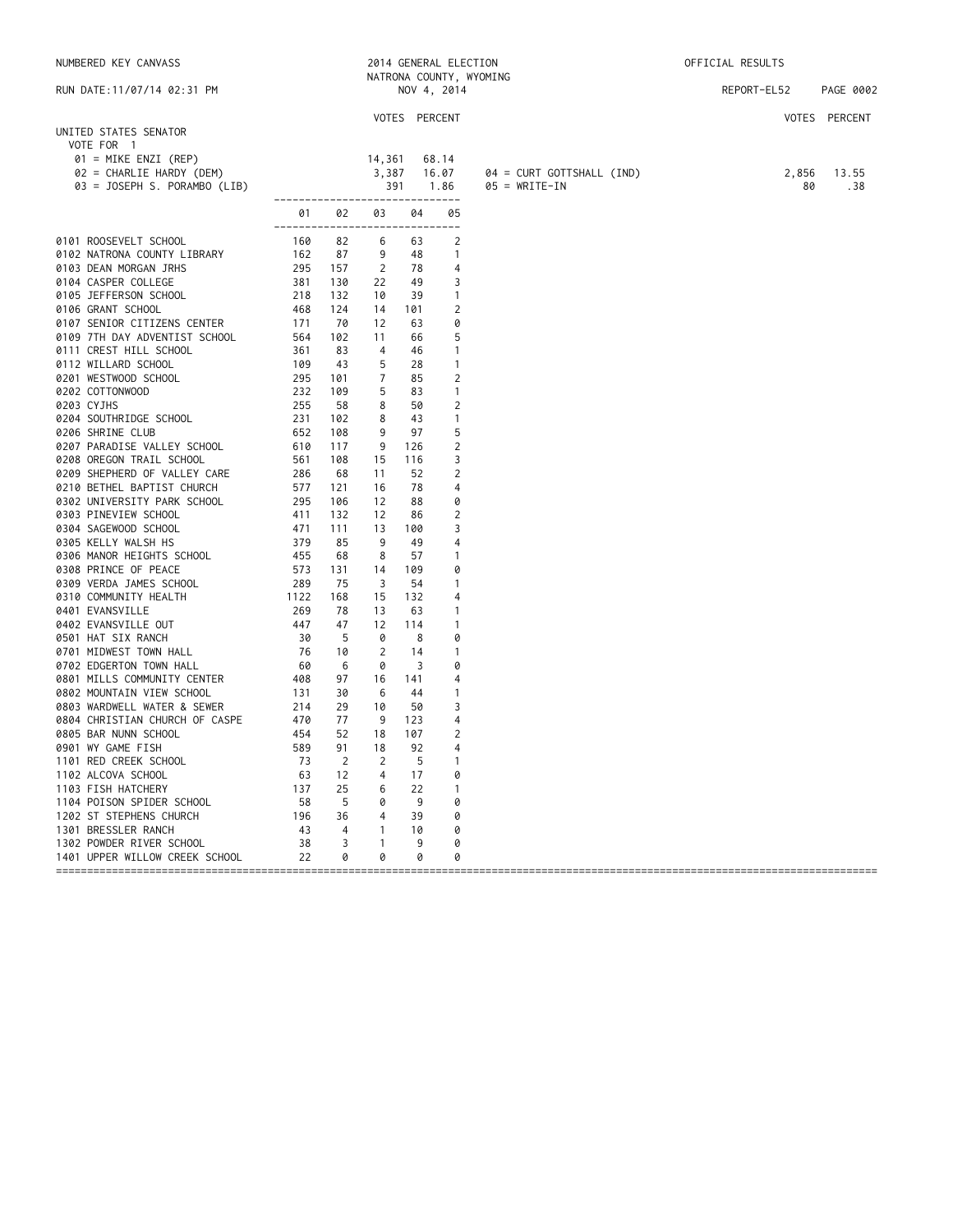| NUMBERED KEY CANVASS                                                                                     |            |                | 2014 GENERAL ELECTION<br>NATRONA COUNTY, WYOMING |          |                                |                                  | OFFICIAL RESULTS |             |               |
|----------------------------------------------------------------------------------------------------------|------------|----------------|--------------------------------------------------|----------|--------------------------------|----------------------------------|------------------|-------------|---------------|
| RUN DATE:11/07/14 02:31 PM                                                                               |            |                |                                                  |          | NOV 4, 2014                    |                                  |                  | REPORT-EL52 | PAGE 0003     |
|                                                                                                          |            |                | VOTES PERCENT                                    |          |                                |                                  |                  |             | VOTES PERCENT |
| UNITED STATES REPRESENTATIVE<br>VOTE FOR 1                                                               |            |                |                                                  |          |                                |                                  |                  |             |               |
| 01 = CYNTHIA LUMMIS (REP)                                                                                |            |                | 13,335                                           |          | 65.03                          |                                  |                  |             |               |
| 02 = RICHARD GRAYSON (DEM)                                                                               |            |                | 4,974                                            |          | 24.26                          | 04 = DANIEL CLYDE CUMMINGS (CON) |                  | 1,122       | 5.47          |
| 03 = RICHARD BRUBAKER (LIB)                                                                              |            |                | 999                                              |          | 4.87                           | $05 = WRITE-IN$                  |                  | 76          | .37           |
|                                                                                                          |            |                | -------------------------------                  |          |                                |                                  |                  |             |               |
|                                                                                                          | 01         | 02             | 03<br>------------------------------             | 04       | 05                             |                                  |                  |             |               |
| 0101 ROOSEVELT SCHOOL                                                                                    | 135        | 119            | 15                                               | 37       | 0                              |                                  |                  |             |               |
| 0102 NATRONA COUNTY LIBRARY                                                                              | 149        | 110            | 18                                               | 20       | $\overline{1}$                 |                                  |                  |             |               |
| 0103 DEAN MORGAN JRHS                                                                                    | 272        | 181            | 21                                               | 36       | 6                              |                                  |                  |             |               |
| 0104 CASPER COLLEGE                                                                                      | 350        | 158            | 37                                               | 24       | 0                              |                                  |                  |             |               |
| 0105 JEFFERSON SCHOOL                                                                                    | 199        | 156            | 17                                               | 9        | 0                              |                                  |                  |             |               |
| 0106 GRANT SCHOOL                                                                                        | 415        | 187            | 41                                               | 42       | 5                              |                                  |                  |             |               |
| 0107 SENIOR CITIZENS CENTER                                                                              | 155        | 108            | 18                                               | 24       | $\mathbf{1}$                   |                                  |                  |             |               |
| 0109 7TH DAY ADVENTIST SCHOOL<br>0111 CREST HILL SCHOOL                                                  | 533        | 130<br>115     | 38<br>15                                         | 27<br>15 | 4<br>$\mathbf{1}$              |                                  |                  |             |               |
| 0112 WILLARD SCHOOL                                                                                      |            | 56             | 9                                                | 17       | $\mathbf{1}$                   |                                  |                  |             |               |
| 0201 WESTWOOD SCHOOL                                                                                     |            | 163            | 40                                               | 26       | $\mathbf{1}$                   |                                  |                  |             |               |
| $\begin{array}{r} 332 \\ 332 \\ 99 \\ 246 \\ 203 \\ 229 \\ 224 \\ 611 \\ \end{array}$<br>0202 COTTONWOOD |            | 164            | 20                                               | 26       | 4                              |                                  |                  |             |               |
| 0203 CYJHS                                                                                               |            | 88             | 21                                               | 17       | $\overline{1}$                 |                                  |                  |             |               |
| 0204 SOUTHRIDGE SCHOOL                                                                                   |            | 120            | 14                                               | 13       | $\overline{c}$                 |                                  |                  |             |               |
| 0206 SHRINE CLUB                                                                                         |            | 169            | 24                                               | 38       | 3                              |                                  |                  |             |               |
| 0207 PARADISE VALLEY SCHOOL                                                                              | 569        | 178            | 48                                               | 45       | 3                              |                                  |                  |             |               |
| 0208 OREGON TRAIL SCHOOL                                                                                 | 526        | 170            | 37                                               | 54       | $\overline{1}$                 |                                  |                  |             |               |
| 0209 SHEPHERD OF VALLEY CARE                                                                             | 271        | 96             | 19                                               | 22       | $\mathbf{1}$                   |                                  |                  |             |               |
| 0210 BETHEL BAPTIST CHURCH                                                                               | 535        | 176            | 27                                               | 30       | $\mathbf{1}$                   |                                  |                  |             |               |
| 0302 UNIVERSITY PARK SCHOOL                                                                              |            | 148            | 37                                               | 43       | $\mathbf{1}$                   |                                  |                  |             |               |
| 0303 PINEVIEW SCHOOL<br>0304 SAGEWOOD SCHOOL                                                             |            | 186<br>189     | 45<br>37                                         | 30<br>44 | $\mathbf{1}$<br>3              |                                  |                  |             |               |
| 0305 KELLY WALSH HS                                                                                      |            | 128            | 24                                               | 19       | 3                              |                                  |                  |             |               |
| 0306 MANOR HEIGHTS SCHOOL                                                                                |            | 100            | 18                                               | 16       | $\overline{c}$                 |                                  |                  |             |               |
| 0308 PRINCE OF PEACE                                                                                     |            | 204            | 28                                               | 45       | 6                              |                                  |                  |             |               |
| 0309 VERDA JAMES SCHOOL                                                                                  |            | 122            | 16                                               | 18       | $\overline{c}$                 |                                  |                  |             |               |
| 0310 COMMUNITY HEALTH                                                                                    | 1054       | 252            | 41                                               | 34       | 3                              |                                  |                  |             |               |
| 0401 EVANSVILLE                                                                                          | 241        | 126            | 25                                               | 23       | 0                              |                                  |                  |             |               |
| $\frac{271}{443}$<br>30<br>71<br>0402 EVANSVILLE OUT                                                     |            | 80             | 31                                               | 51       | $\mathbf{1}$                   |                                  |                  |             |               |
| 0501 HAT SIX RANCH                                                                                       |            | 8              | $\overline{2}$                                   | 2        | 0                              |                                  |                  |             |               |
| 0701 MIDWEST TOWN HALL<br>$\begin{array}{c} \n \stackrel{\text{1}}{0} \\  60\n \end{array}$              |            | 20             | 8                                                | 5        | 0                              |                                  |                  |             |               |
| 0702 EDGERTON TOWN HALL                                                                                  |            | $\overline{7}$ | 0                                                | 0        | 0                              |                                  |                  |             |               |
| 0801 MILLS COMMUNITY CENTER                                                                              | 383        | 169            | 51                                               | 50       | 5                              |                                  |                  |             |               |
| 0802 MOUNTAIN VIEW SCHOOL<br>0803 WARDWELL WATER & SEWER                                                 | 130        | 47             | 13                                               | 15       | $\mathbf{1}$                   |                                  |                  |             |               |
| 0804 CHRISTIAN CHURCH OF CASPE                                                                           | 188<br>470 | 55<br>116      | 21<br>30                                         | 35<br>49 | $\mathbf{1}$<br>$\overline{1}$ |                                  |                  |             |               |
| 0805 BAR NUNN SCHOOL                                                                                     | 418        | 104            | 42                                               | 46       | 2                              |                                  |                  |             |               |
| 0901 WY GAME FISH                                                                                        | 582        | 142            | 25                                               | 32       | 2                              |                                  |                  |             |               |
| 1101 RED CREEK SCHOOL                                                                                    | 72         | 4              | 2                                                | 3        | -1                             |                                  |                  |             |               |
| 1102 ALCOVA SCHOOL                                                                                       | 73         | 15             | 6                                                |          | -1                             |                                  |                  |             |               |
| 1103 FISH HATCHERY                                                                                       | 142        | 34             | 4                                                | 9        | 0                              |                                  |                  |             |               |
| 1104 POISON SPIDER SCHOOL                                                                                | 58         | 6              | 1                                                | 5        | 0                              |                                  |                  |             |               |
| 1202 ST STEPHENS CHURCH                                                                                  | 188        | 57             | 9                                                | 16       | 4                              |                                  |                  |             |               |
| 1301 BRESSLER RANCH                                                                                      | 44         | 6              | 2                                                | 5        | 0                              |                                  |                  |             |               |
| 1302 POWDER RIVER SCHOOL                                                                                 | 41         | 5              | 2                                                | 3        | 0                              |                                  |                  |             |               |
| 1401 UPPER WILLOW CREEK SCHOOL                                                                           | 21         | 0              | 0                                                | 1        | 0                              |                                  |                  |             |               |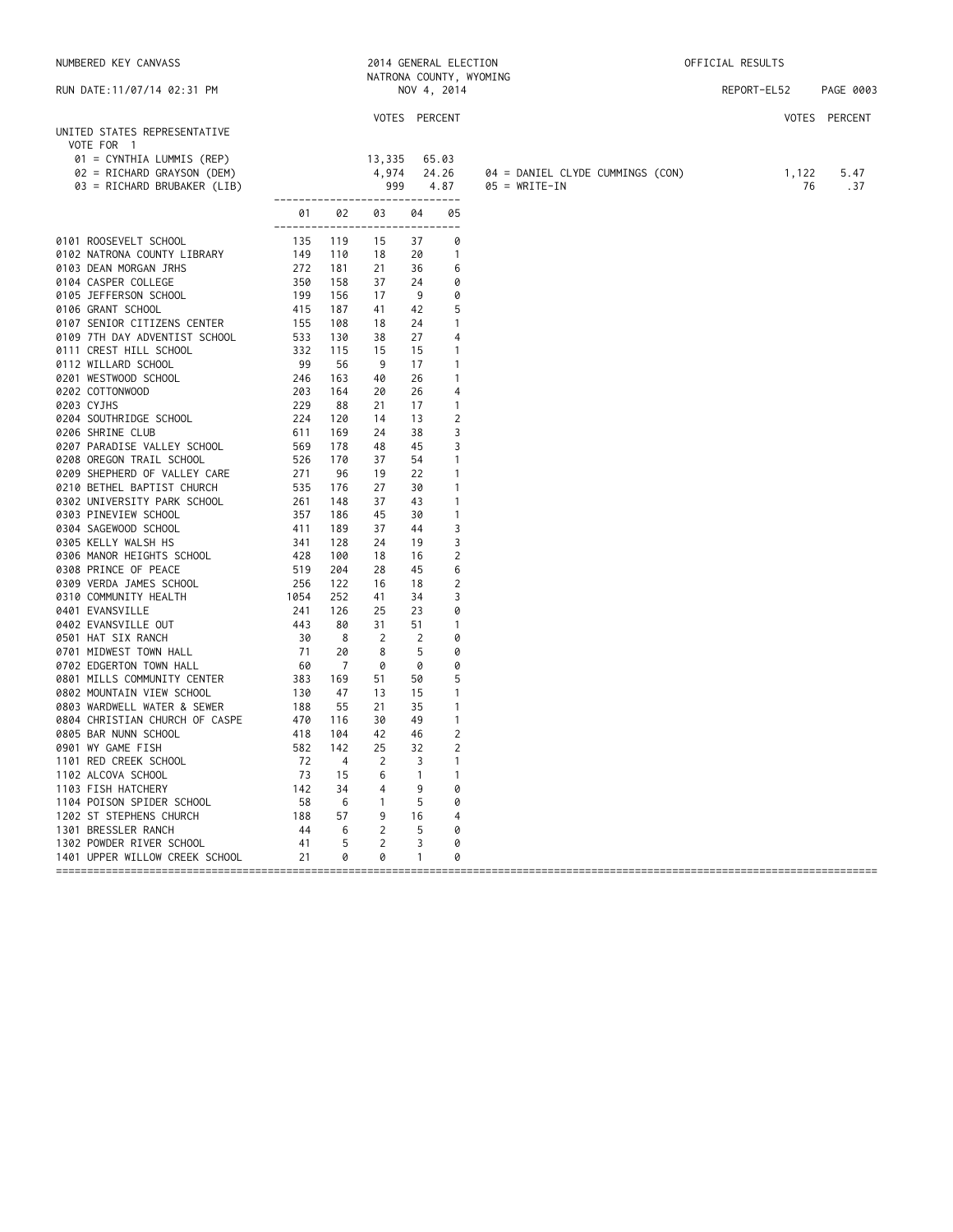| NUMBERED KEY CANVASS                     |                         |                |                |              | 2014 GENERAL ELECTION |                        | OFFICIAL RESULTS |       |               |
|------------------------------------------|-------------------------|----------------|----------------|--------------|-----------------------|------------------------|------------------|-------|---------------|
|                                          | NATRONA COUNTY, WYOMING |                |                |              |                       |                        |                  |       |               |
| RUN DATE: 11/07/14 02:31 PM              |                         |                |                |              | NOV 4, 2014           |                        | REPORT-EL52      |       | PAGE 0004     |
|                                          |                         |                | VOTES PERCENT  |              |                       |                        |                  |       | VOTES PERCENT |
| GOVERNOR                                 |                         |                |                |              |                       |                        |                  |       |               |
| VOTE FOR 1                               |                         |                |                |              |                       |                        |                  |       |               |
| 01 = MATT MEAD (REP)                     |                         |                | 12,454         |              | 59.11                 |                        |                  |       |               |
| 02 = PETE GOSAR (DEM)                    |                         |                | 5,796          |              | 27.51                 | $04 = DON WILLS (IND)$ |                  | 1,390 | 6.60          |
| 03 = DEE COZZENS (LIB)                   |                         |                | 358            |              | 1.70                  | $05 = WRITE-IN$        |                  | 1,072 | 5.09          |
|                                          | --------------          |                |                |              | ----------            |                        |                  |       |               |
|                                          | 01<br>------------      | 02             | 03             | 04           | 05<br>---             |                        |                  |       |               |
| 0101 ROOSEVELT SCHOOL                    | 131                     | 134            | 8              | 27           | 12                    |                        |                  |       |               |
| 0102 NATRONA COUNTY LIBRARY              | 134                     | 126            | 11             | 24           | 12                    |                        |                  |       |               |
| 0103 DEAN MORGAN JRHS                    | 246                     | 232            | 8              | 30           | 29                    |                        |                  |       |               |
| 0104 CASPER COLLEGE                      | 356                     | 180            | 14             | 23           | 17                    |                        |                  |       |               |
| 0105 JEFFERSON SCHOOL                    | 173                     | 188            | 9              | 18           | 17                    |                        |                  |       |               |
| 0106 GRANT SCHOOL                        | 382                     | 215            | 13             | 48           | 48                    |                        |                  |       |               |
| 0107 SENIOR CITIZENS CENTER              | 157                     | 106            | 13             | 22           | 21                    |                        |                  |       |               |
| 0109 7TH DAY ADVENTIST SCHOOL            | 521                     | 158            | 9              | 32           | 29                    |                        |                  |       |               |
| 0111 CREST HILL SCHOOL                   | 299                     | 147            | 3              | 21           | 29                    |                        |                  |       |               |
| 0112 WILLARD SCHOOL                      | 86                      | 59             | 4              | 21           | 16                    |                        |                  |       |               |
| 0201 WESTWOOD SCHOOL                     | 236                     | 177            | 13             | 31           | 32                    |                        |                  |       |               |
| 0202 COTTONWOOD                          | 192                     | 182            | $\overline{4}$ | 27           | 29                    |                        |                  |       |               |
| 0203 CYJHS                               | 212                     | 104            | 8              | 25           | 20                    |                        |                  |       |               |
| 0204 SOUTHRIDGE SCHOOL                   | 206                     | 138            | 3              | 25           | 11                    |                        |                  |       |               |
| 0206 SHRINE CLUB                         | 549                     | 223            | 8              | 59           | 40                    |                        |                  |       |               |
| 0207 PARADISE VALLEY SCHOOL              | 542                     | 201            | 10             | 80           | 30                    |                        |                  |       |               |
| 0208 OREGON TRAIL SCHOOL                 | 471                     | 183            | 9              | 70           | 66                    |                        |                  |       |               |
| 0209 SHEPHERD OF VALLEY CARE             | 244                     | 109            | 7              | 29           | 30                    |                        |                  |       |               |
| 0210 BETHEL BAPTIST CHURCH               | 497                     | 209            | 11             | 30           | 45                    |                        |                  |       |               |
| 0302 UNIVERSITY PARK SCHOOL              | 249                     | 182            | -7             | 48           | 15                    |                        |                  |       |               |
| 0303 PINEVIEW SCHOOL                     | 344                     | 221            | 10             | 39           | 29                    |                        |                  |       |               |
| 0304 SAGEWOOD SCHOOL                     | 390                     | 207            | 15             | 44           | 43                    |                        |                  |       |               |
| 0305 KELLY WALSH HS                      | 327                     | 139            | 9              | 22           | 23                    |                        |                  |       |               |
| 0306 MANOR HEIGHTS SCHOOL                | 416                     | 129            | 3              | 22           | 26                    |                        |                  |       |               |
| 0308 PRINCE OF PEACE                     | 486                     | 240            | 11             | 66           | 26                    |                        |                  |       |               |
| 0309 VERDA JAMES SCHOOL                  | 247                     | 132<br>297     | 6              | 18           | 15<br>42              |                        |                  |       |               |
| 0310 COMMUNITY HEALTH<br>0401 EVANSVILLE | 1040<br>236             | 118            | 15<br>14       | 50<br>31     | 25                    |                        |                  |       |               |
| 0402 EVANSVILLE OUT                      | 386                     | 104            | 16             | 65           | 46                    |                        |                  |       |               |
| 0501 HAT SIX RANCH                       | 35                      | 8              | 0              | $\mathbf{1}$ | 0                     |                        |                  |       |               |
| 0701 MIDWEST TOWN HALL                   | 68                      | 27             | $\overline{1}$ | 3            | 6                     |                        |                  |       |               |
| 0702 EDGERTON TOWN HALL                  | 53                      | 12             | 0              | 2            | 2                     |                        |                  |       |               |
| 0801 MILLS COMMUNITY CENTER              | 362                     | 196            | 15             | 63           | 27                    |                        |                  |       |               |
| 0802 MOUNTAIN VIEW SCHOOL                | 115                     | 54             | 6              | 21           | 12                    |                        |                  |       |               |
| 0803 WARDWELL WATER & SEWER              | 179                     | 58             | 14             | 32           | 23                    |                        |                  |       |               |
| 0804 CHRISTIAN CHURCH OF CASPE           | 417                     | 152            | 6              | 60           | 43                    |                        |                  |       |               |
| 0805 BAR NUNN SCHOOL                     | 394                     | 108            | 15             | 69           | 43                    |                        |                  |       |               |
| 0901 WY GAME FISH                        | 507                     | 175            | 15             | 48           | 44                    |                        |                  |       |               |
| 1101 RED CREEK SCHOOL                    | 67                      | $\overline{4}$ | 0              | 3            | 8                     |                        |                  |       |               |
| 1102 ALCOVA SCHOOL                       | 59                      | 18             | 5              | 10           | $\overline{2}$        |                        |                  |       |               |
| 1103 FISH HATCHERY                       | 132                     | 40             | 2              | 10           | $\overline{7}$        |                        |                  |       |               |
| 1104 POISON SPIDER SCHOOL                | -48                     | 11             | $\mathbf{1}$   | 5            | 5                     |                        |                  |       |               |
| 1202 ST STEPHENS CHURCH                  | 168                     | 73             | 6              | 12           | 18                    |                        |                  |       |               |
| 1301 BRESSLER RANCH                      | 39                      | 13             | 0              | 3            | 3                     |                        |                  |       |               |
| 1302 POWDER RIVER SCHOOL                 | 39                      | 7              | $\mathbf{1}$   | $\mathbf{1}$ | 1                     |                        |                  |       |               |

====================================================================================================================================

1401 UPPER WILLOW CREEK SCHOOL 17 0 0 0 5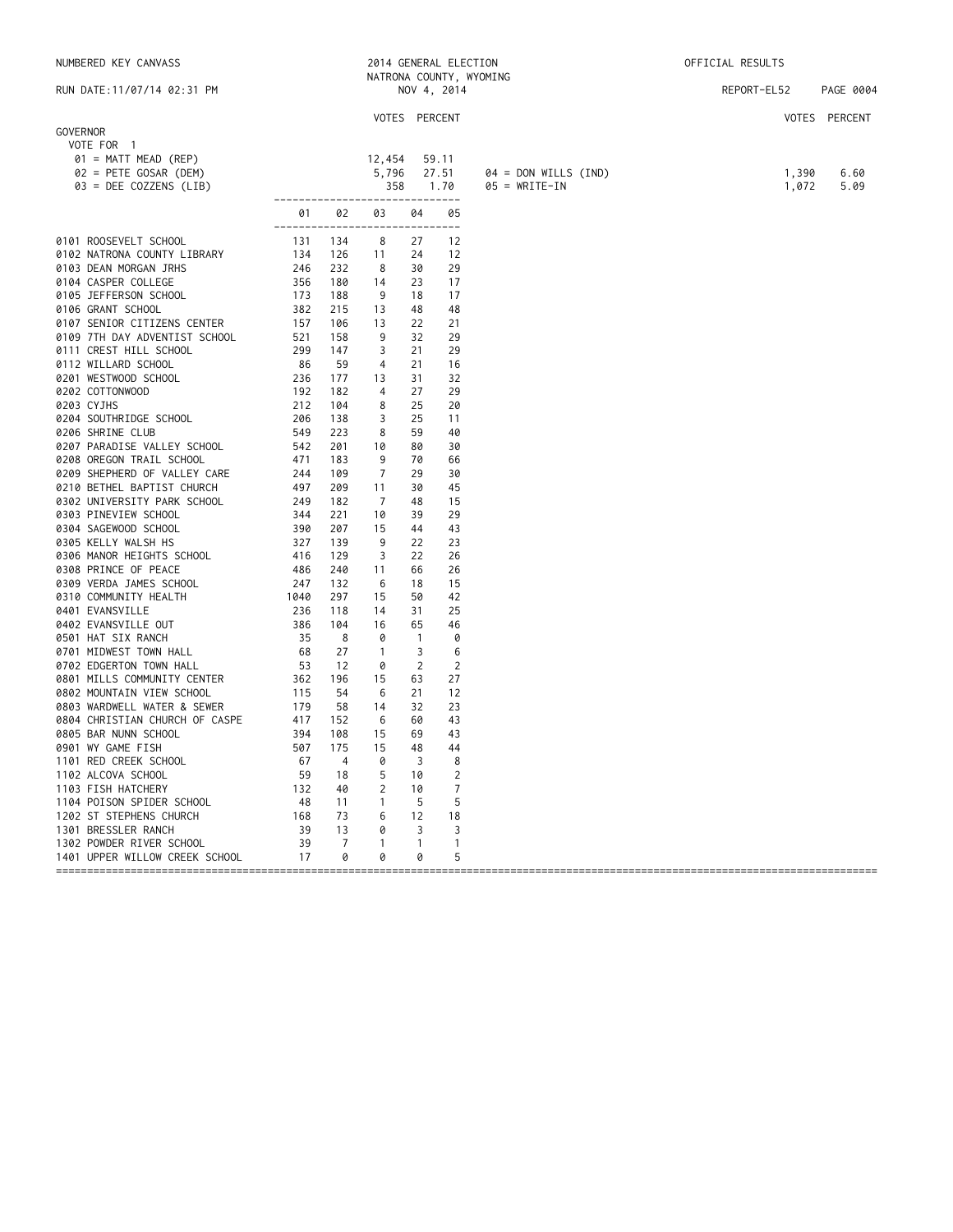|            | NUMBERED KEY CANVASS           |      |                |                                | 2014 GENERAL ELECTION<br>NATRONA COUNTY, WYOMING |                           | OFFICIAL RESULTS |             |               |
|------------|--------------------------------|------|----------------|--------------------------------|--------------------------------------------------|---------------------------|------------------|-------------|---------------|
|            | RUN DATE: 11/07/14 02:31 PM    |      |                |                                | NOV 4, 2014                                      |                           |                  | REPORT-EL52 | PAGE 0005     |
|            |                                |      |                |                                | VOTES PERCENT                                    |                           |                  |             | VOTES PERCENT |
|            | SECRETARY OF STATE             |      |                |                                |                                                  |                           |                  |             |               |
|            | VOTE FOR 1                     |      |                |                                |                                                  |                           |                  |             |               |
|            | $01 = ED$ MURRAY (REP)         |      |                | 15,101                         | 76.37                                            | 03 = JENNIFER YOUNG (CON) |                  | 2,585       | 13.07         |
|            | $02 = KIT$ CARSON (LIB)        |      |                | 1,968                          | 9.95                                             | $04 = WRITE-IN$           |                  | 119         | .60           |
|            |                                | 01   | 02             | ------------------------<br>03 | 04                                               |                           |                  |             |               |
|            |                                |      |                | ------------------------       |                                                  |                           |                  |             |               |
|            | 0101 ROOSEVELT SCHOOL          | 159  | 68             | 66                             | $\overline{1}$                                   |                           |                  |             |               |
|            | 0102 NATRONA COUNTY LIBRARY    | 172  | 52             | 45                             | 4                                                |                           |                  |             |               |
|            | 0103 DEAN MORGAN JRHS          | 353  | 61             | 80                             | 3                                                |                           |                  |             |               |
|            | 0104 CASPER COLLEGE            | 422  | 52             | 48                             | 7                                                |                           |                  |             |               |
|            | 0105 JEFFERSON SCHOOL          | 271  | 48             | -31                            | 5                                                |                           |                  |             |               |
|            | 0106 GRANT SCHOOL              | 489  | 66             | 105                            | 8                                                |                           |                  |             |               |
|            | 0107 SENIOR CITIZENS CENTER    | 191  | 51             | 51                             | 2                                                |                           |                  |             |               |
|            | 0109 7TH DAY ADVENTIST SCHOOL  | 604  | 42             | 56                             | 3                                                |                           |                  |             |               |
|            | 0111 CREST HILL SCHOOL         | 393  | 26             | 50                             | $\mathbf{1}$                                     |                           |                  |             |               |
|            | 0112 WILLARD SCHOOL            | 105  | 21             | 42                             | 4                                                |                           |                  |             |               |
|            | 0201 WESTWOOD SCHOOL           | 306  | 69             | 74                             | 8                                                |                           |                  |             |               |
|            | 0202 COTTONWOOD                | 271  | 60             | 61                             | $\overline{4}$                                   |                           |                  |             |               |
| 0203 CYJHS |                                | 257  | 42             | 40                             | 2                                                |                           |                  |             |               |
|            | 0204 SOUTHRIDGE SCHOOL         | 265  | 44             | 42                             | 4                                                |                           |                  |             |               |
|            | 0206 SHRINE CLUB               | 681  | 44             | 82                             | 3                                                |                           |                  |             |               |
|            | 0207 PARADISE VALLEY SCHOOL    | 614  | 73             | 122                            | 2                                                |                           |                  |             |               |
|            | 0208 OREGON TRAIL SCHOOL       | 566  | 75             | 121                            | 3                                                |                           |                  |             |               |
|            | 0209 SHEPHERD OF VALLEY CARE   | 304  | 43             | 44                             | 4                                                |                           |                  |             |               |
|            | 0210 BETHEL BAPTIST CHURCH     | 626  | 52             | 67                             | 3                                                |                           |                  |             |               |
|            | 0302 UNIVERSITY PARK SCHOOL    | 324  | 60             | 79                             | 2                                                |                           |                  |             |               |
|            | 0303 PINEVIEW SCHOOL           | 442  | 63             | 93                             | 5                                                |                           |                  |             |               |
|            | 0304 SAGEWOOD SCHOOL           | 468  | 84             | 90                             | 2                                                |                           |                  |             |               |
|            | 0305 KELLY WALSH HS            | 404  | 39             | 46                             | $\mathbf{1}$                                     |                           |                  |             |               |
|            | 0306 MANOR HEIGHTS SCHOOL      | 489  | 30             | 39                             | $\mathbf{1}$                                     |                           |                  |             |               |
|            | 0308 PRINCE OF PEACE           | 614  | 63             | 95                             | 6                                                |                           |                  |             |               |
|            | 0309 VERDA JAMES SCHOOL        | 294  | 43             | 59                             | $\overline{1}$                                   |                           |                  |             |               |
|            | 0310 COMMUNITY HEALTH          | 1208 | 84             | 74                             | 9                                                |                           |                  |             |               |
|            | 0401 EVANSVILLE                | 280  | 54             | 70                             | $\mathbf{1}$                                     |                           |                  |             |               |
|            | 0402 EVANSVILLE OUT            | 454  | 56             | 89                             | $\mathbf{1}$                                     |                           |                  |             |               |
|            | 0501 HAT SIX RANCH             | 34   | $\overline{2}$ | 2                              | 0                                                |                           |                  |             |               |
|            | 0701 MIDWEST TOWN HALL         | 67   | 9              | 24                             |                                                  |                           |                  |             |               |
|            |                                | 56   | 3              |                                | 0                                                |                           |                  |             |               |
|            | 0702 EDGERTON TOWN HALL        |      |                | -6                             | 0                                                |                           |                  |             |               |
|            | 0801 MILLS COMMUNITY CENTER    | 423  | 93             | 121                            | 4                                                |                           |                  |             |               |
|            | 0802 MOUNTAIN VIEW SCHOOL      | 136  | 30             | 35                             | 0                                                |                           |                  |             |               |
|            | 0803 WARDWELL WATER & SEWER    | 198  | 38             | 57                             | 2                                                |                           |                  |             |               |
|            | 0804 CHRISTIAN CHURCH OF CASPE | 484  | 51             | 110                            | 3                                                |                           |                  |             |               |
|            | 0805 BAR NUNN SCHOOL           | 428  | 66             | 97                             | $\overline{2}$                                   |                           |                  |             |               |
|            | 0901 WY GAME FISH              | 604  | 51             | 80                             | 6                                                |                           |                  |             |               |
|            | 1101 RED CREEK SCHOOL          | 67   | - 6            | 4                              | 0                                                |                           |                  |             |               |
|            | 1102 ALCOVA SCHOOL             | 72   | 12             | 5                              | 0                                                |                           |                  |             |               |
|            | 1103 FISH HATCHERY             | 146  | 12             | 27                             | 0                                                |                           |                  |             |               |
|            | 1104 POISON SPIDER SCHOOL      | 49   | $\overline{3}$ | 13                             | 0                                                |                           |                  |             |               |
|            | 1202 ST STEPHENS CHURCH        | 208  | 23             | 26                             | 2                                                |                           |                  |             |               |
|            | 1301 BRESSLER RANCH            | 46   | 3              | 4                              | 0                                                |                           |                  |             |               |
|            | 1302 POWDER RIVER SCHOOL       | 39   | $\overline{1}$ | 9                              | 0                                                |                           |                  |             |               |
|            | 1401 UPPER WILLOW CREEK SCHOOL | 18   | 0              | 4                              | 0                                                |                           |                  |             |               |

====================================================================================================================================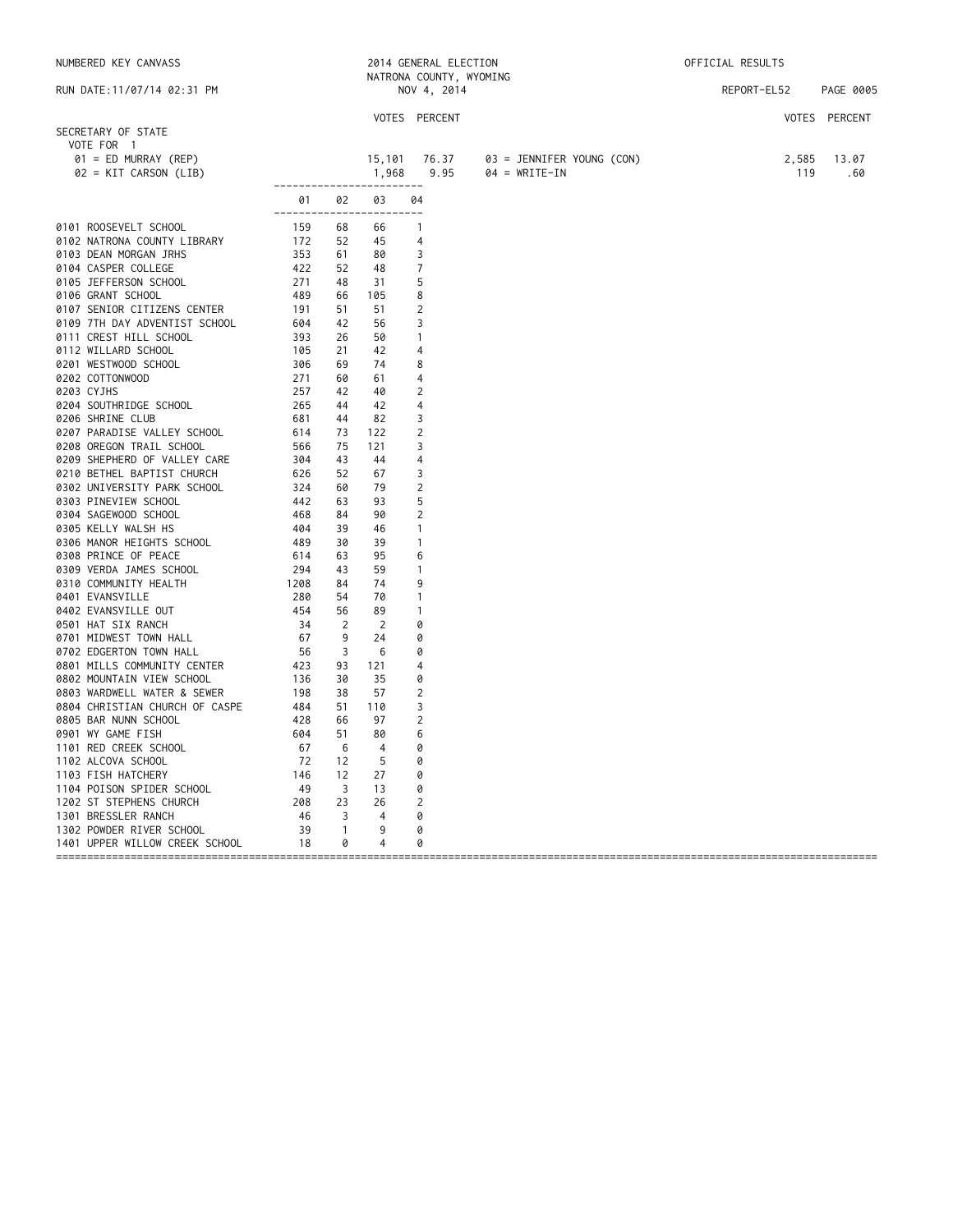| NUMBERED KEY CANVASS | 2014 GENERAL ELECTION | OFFICIAL RESULTS |
|----------------------|-----------------------|------------------|
|----------------------|-----------------------|------------------|

|                                                |                   |                | VOTES PERCENT |       |  |
|------------------------------------------------|-------------------|----------------|---------------|-------|--|
| STATE AUDITOR                                  |                   |                |               |       |  |
| VOTE FOR 1                                     |                   |                |               |       |  |
| 01 = CYNTHIA I. CLOUD (REP)                    |                   |                | 16,864        | 98.77 |  |
| $02 = WRITE-IN$                                |                   |                | 210           | 1.23  |  |
|                                                | -------------     |                |               |       |  |
|                                                |                   |                |               |       |  |
|                                                | 01                | 02             |               |       |  |
|                                                | ------------      |                |               |       |  |
| 0101 ROOSEVELT SCHOOL                          | 241               | 6              |               |       |  |
| 0102 NATRONA COUNTY LIBRARY                    | 213               | 4              |               |       |  |
| 0103 DEAN MORGAN JRHS                          | 411               | 6              |               |       |  |
| 0104 CASPER COLLEGE                            | 435               | 9              |               |       |  |
| 0105 JEFFERSON SCHOOL                          | 270               | 4              |               |       |  |
| 0106 GRANT SCHOOL                              | 566               | 11             |               |       |  |
| 0107 SENIOR CITIZENS CENTER                    | 243               | 4              |               |       |  |
| 0109 7TH DAY ADVENTIST SCHOOL                  | 629               | 3              |               |       |  |
| 0111 CREST HILL SCHOOL                         | 401               | 2              |               |       |  |
|                                                | 141               | 7              |               |       |  |
| 0112 WILLARD SCHOOL                            |                   |                |               |       |  |
| 0201 WESTWOOD SCHOOL                           | 382               | 14             |               |       |  |
| 0202 COTTONWOOD                                | 327               | 9              |               |       |  |
| 0203 CYJHS                                     | 294               | $\overline{4}$ |               |       |  |
| 0204 SOUTHRIDGE SCHOOL                         | 288               | 5              |               |       |  |
| 0206 SHRINE CLUB                               | 679               | 6              |               |       |  |
| 0207 PARADISE VALLEY SCHOOL                    | 708               | 6              |               |       |  |
| 0208 OREGON TRAIL SCHOOL                       | 654               | 8              |               |       |  |
| 0209 SHEPHERD OF VALLEY CARE                   | 332               | 4              |               |       |  |
| 0210 BETHEL BAPTIST CHURCH                     | 652               | 5              |               |       |  |
| 0302 UNIVERSITY PARK SCHOOL                    | 387               | 7              |               |       |  |
|                                                |                   |                |               |       |  |
| 0303 PINEVIEW SCHOOL                           | 492               | 8              |               |       |  |
| 0304 SAGEWOOD SCHOOL                           | 561<br>425<br>490 | 5              |               |       |  |
| 0305 KELLY WALSH HS                            |                   | 5              |               |       |  |
| 0306 MANOR HEIGHTS SCHOOL                      |                   | $\mathbf{1}$   |               |       |  |
| 0308 PRINCE OF PEACE                           | 662               | 7              |               |       |  |
| 0309 VERDA JAMES SCHOOL                        | 332               | 3              |               |       |  |
| 0310 COMMUNITY HEALTH                          | 1188              | 16             |               |       |  |
| 0401 EVANSVILLE                                | 360               | 4              |               |       |  |
| 0402 EVANSVILLE OUT                            | 526               | 3              |               |       |  |
| 0501 HAT SIX RANCH                             | 31                | 0              |               |       |  |
|                                                |                   |                |               |       |  |
| 0701 MIDWEST TOWN HALL                         | 87                | $\overline{1}$ |               |       |  |
| 0702 EDGERTON TOWN HALL                        | 63                | 0              |               |       |  |
| 0801 MILLS COMMUNITY CENTER                    | 558               | 12             |               |       |  |
| 0802 MOUNTAIN VIEW SCHOOL                      | 173               | 0              |               |       |  |
| 0803 WARDWELL WATER & SEWER                    | 258               | $\overline{4}$ |               |       |  |
| 0804 CHRISTIAN CHURCH OF CASPE                 | 549               | 4              |               |       |  |
| 0805 BAR NUNN SCHOOL                           | 501               | $\overline{4}$ |               |       |  |
| 0901 WY GAME FISH                              | 645               | 4              |               |       |  |
| 1101 RED CREEK SCHOOL                          | 71                | $\mathbf{1}$   |               |       |  |
| 1102 ALCOVA SCHOOL                             | 81                | 0              |               |       |  |
|                                                |                   |                |               |       |  |
| 1103 FISH HATCHERY                             | 168               | 2              |               |       |  |
| 1104 POISON SPIDER SCHOOL                      | - 60              | 0              |               |       |  |
|                                                |                   |                |               |       |  |
|                                                |                   | 0              |               |       |  |
| 1302 POWDER RIVER SCHOOL                       | 43                | 0              |               |       |  |
| 1401 UPPER WILLOW CREEK SCHOOL                 | 21                | 0              |               |       |  |
| 1202 ST STEPHENS CHURCH<br>1301 BRESSLER RANCH | 214<br>52         | 2              |               |       |  |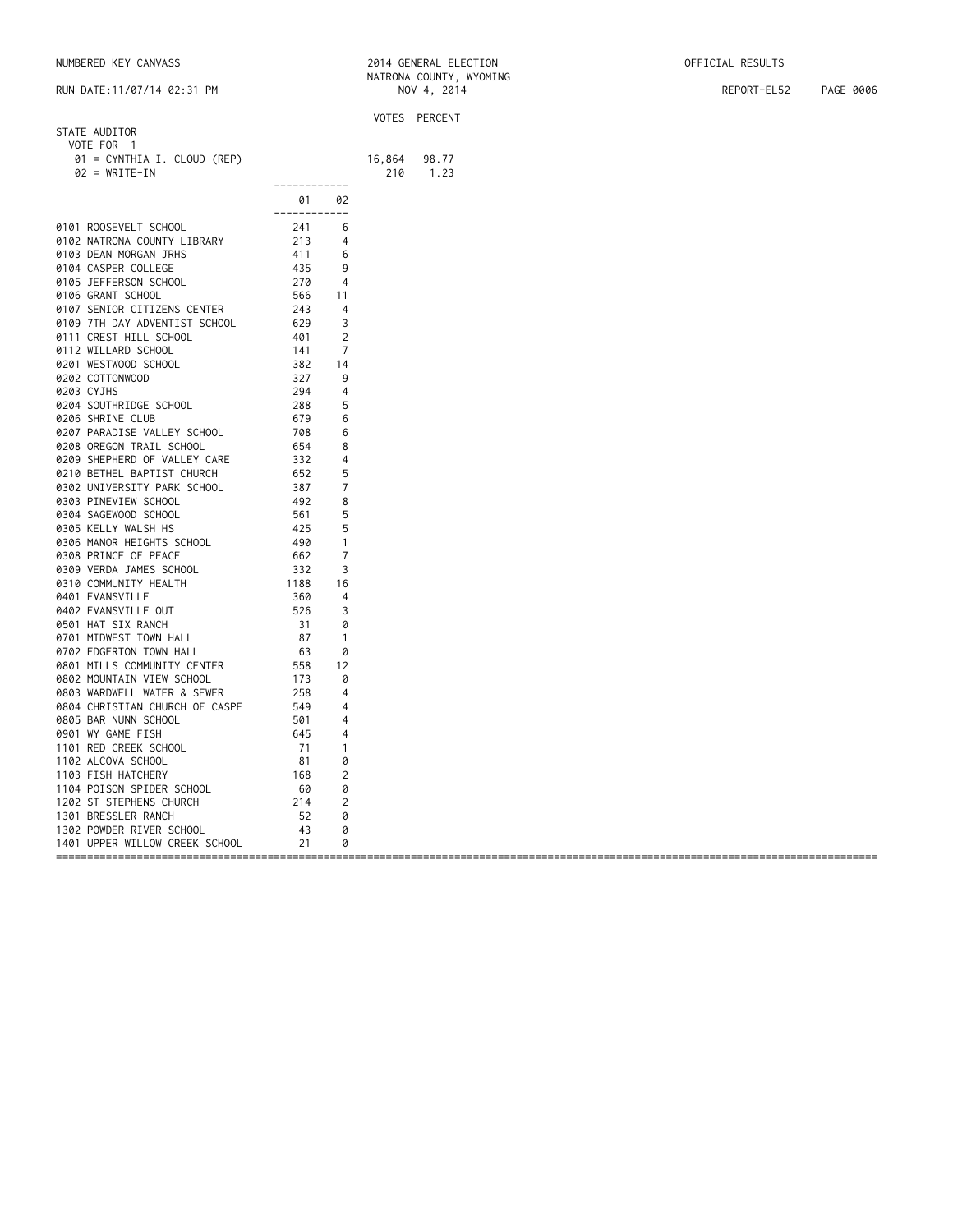| NUMBERED KEY CANVASS | 2014 GENERAL ELECTION | OFFICIAL RESULTS |
|----------------------|-----------------------|------------------|
|----------------------|-----------------------|------------------|

|                                |              |                |        | VOTES PERCENT |
|--------------------------------|--------------|----------------|--------|---------------|
| STATE TREASURER                |              |                |        |               |
| VOTE FOR 1                     |              |                |        |               |
| 01 = MARK GORDON (REP)         |              |                | 17,119 | 98.78         |
| $02 = WRITE-IN$                |              |                | 212    | 1.22          |
|                                | ------------ |                |        |               |
|                                | 01           | 02             |        |               |
|                                | ------------ |                |        |               |
| 0101 ROOSEVELT SCHOOL          | 235          | 8              |        |               |
| 0102 NATRONA COUNTY LIBRARY    | 211          | 7              |        |               |
| 0103 DEAN MORGAN JRHS          | 415          | $\overline{7}$ |        |               |
| 0104 CASPER COLLEGE            | 451          | 11             |        |               |
| 0105 JEFFERSON SCHOOL          | 279          | -7             |        |               |
| 0106 GRANT SCHOOL              | 571          | 12             |        |               |
| 0107 SENIOR CITIZENS CENTER    | 248          | 3              |        |               |
| 0109 7TH DAY ADVENTIST SCHOOL  | 635          | 5              |        |               |
| 0111 CREST HILL SCHOOL         | 407          | 0              |        |               |
| 0112 WILLARD SCHOOL            | 140          | 7              |        |               |
| 0201 WESTWOOD SCHOOL           | 387          | 13             |        |               |
| 0202 COTTONWOOD                | 320          | 9              |        |               |
| 0203 CYJHS                     | 297          | 2              |        |               |
| 0204 SOUTHRIDGE SCHOOL         | 293          | 4              |        |               |
| 0206 SHRINE CLUB               | 696          | 5              |        |               |
| 0207 PARADISE VALLEY SCHOOL    | 708          | 5              |        |               |
| 0208 OREGON TRAIL SCHOOL       | 681          | 4              |        |               |
| 0209 SHEPHERD OF VALLEY CARE   | 342          | 4              |        |               |
| 0210 BETHEL BAPTIST CHURCH     | 660          | 8              |        |               |
| 0302 UNIVERSITY PARK SCHOOL    | 389          | 9              |        |               |
|                                | 501          |                |        |               |
| 0303 PINEVIEW SCHOOL           |              | 4              |        |               |
| 0304 SAGEWOOD SCHOOL           | 570          | 6              |        |               |
| 0305 KELLY WALSH HS            | 431          | 3              |        |               |
| 0306 MANOR HEIGHTS SCHOOL      | 499          | 2              |        |               |
| 0308 PRINCE OF PEACE           | 683          | 6              |        |               |
| 0309 VERDA JAMES SCHOOL        | 331          | 3              |        |               |
| 0310 COMMUNITY HEALTH          | 1217         | 9              |        |               |
| 0401 EVANSVILLE                | 358          | 3              |        |               |
| 0402 EVANSVILLE OUT            | 535          | 3              |        |               |
| 0501 HAT SIX RANCH             | 34           | 0              |        |               |
| 0701 MIDWEST TOWN HALL         | 90           | $\overline{1}$ |        |               |
| 0702 EDGERTON TOWN HALL        | 63           | 0              |        |               |
| 0801 MILLS COMMUNITY CENTER    | 558          | 12             |        |               |
| 0802 MOUNTAIN VIEW SCHOOL      | 175          | $\overline{1}$ |        |               |
| 0803 WARDWELL WATER & SEWER    | 261          | 5              |        |               |
| 0804 CHRISTIAN CHURCH OF CASPE | 575          | 5              |        |               |
| 0805 BAR NUNN SCHOOL           | 520          | 4              |        |               |
| 0901 WY GAME FISH              | 643          | 6              |        |               |
| 1101 RED CREEK SCHOOL          | 70           | $\mathbf{1}$   |        |               |
| 1102 ALCOVA SCHOOL             | 82           | 0              |        |               |
| 1103 FISH HATCHERY             | 163          | 3              |        |               |
| 1104 POISON SPIDER SCHOOL      | 60           | $\mathbf{1}$   |        |               |
| 1202 ST STEPHENS CHURCH        | 217          | $\mathbf{1}$   |        |               |
| 1301 BRESSLER RANCH            | 50           | 3              |        |               |
| 1302 POWDER RIVER SCHOOL       | 46           | 0              |        |               |
| 1401 UPPER WILLOW CREEK SCHOOL | 22           | 0              |        |               |
|                                |              |                |        |               |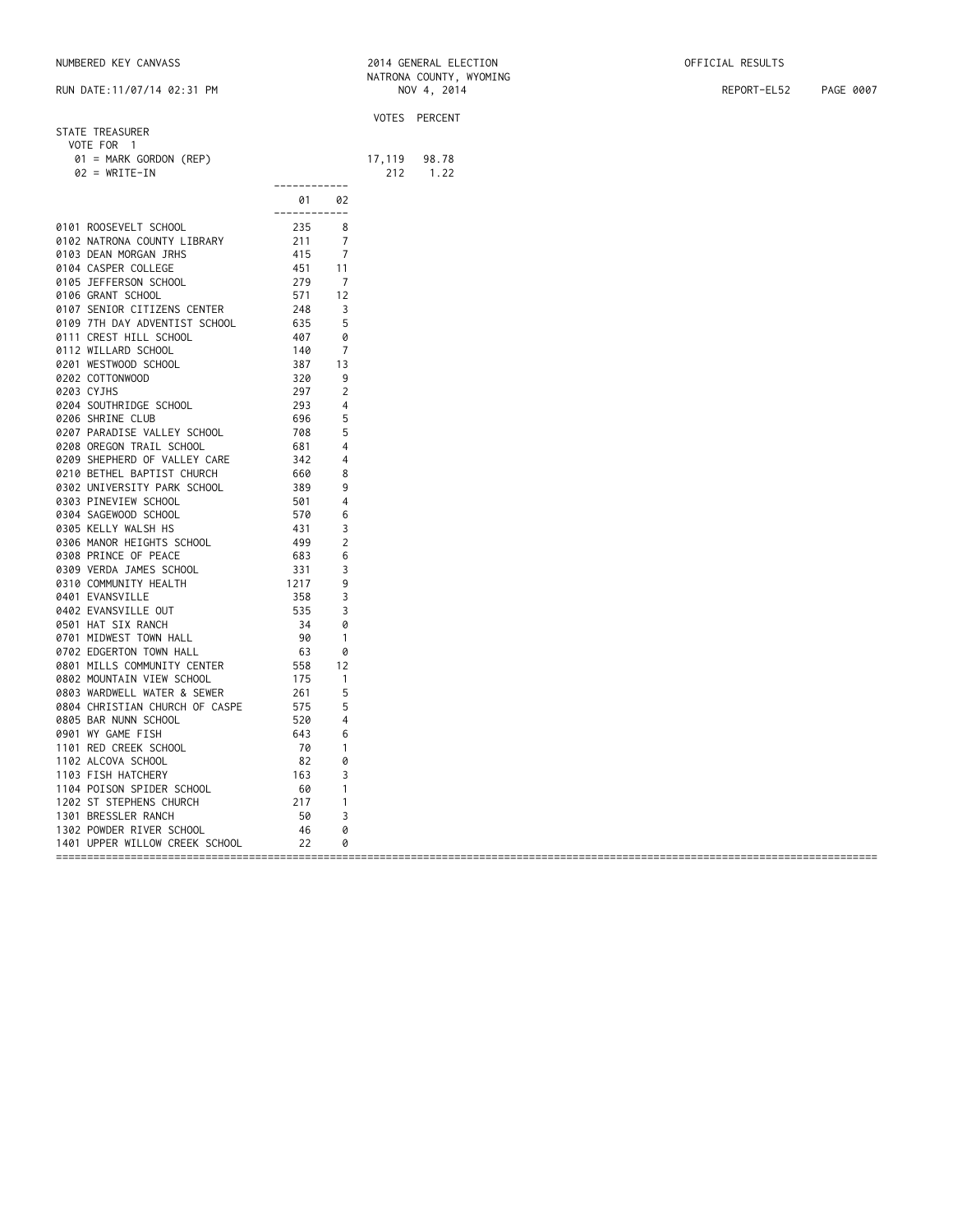| NUMBERED KEY CANVASS                                                                                                                                                                                                                            |                                                                                                                              |                | 2014 GENERAL ELECTION |                         | OFFICIAL RESULTS |             |               |  |
|-------------------------------------------------------------------------------------------------------------------------------------------------------------------------------------------------------------------------------------------------|------------------------------------------------------------------------------------------------------------------------------|----------------|-----------------------|-------------------------|------------------|-------------|---------------|--|
|                                                                                                                                                                                                                                                 |                                                                                                                              |                |                       | NATRONA COUNTY, WYOMING |                  |             |               |  |
| RUN DATE: 11/07/14 02:31 PM                                                                                                                                                                                                                     |                                                                                                                              |                |                       | NOV 4, 2014             |                  | REPORT-EL52 | PAGE 0008     |  |
|                                                                                                                                                                                                                                                 |                                                                                                                              |                |                       | VOTES PERCENT           |                  |             | VOTES PERCENT |  |
| SUPERINTENDENT OF PUBLIC INSTRUCTION                                                                                                                                                                                                            |                                                                                                                              |                |                       |                         |                  |             |               |  |
| VOTE FOR 1                                                                                                                                                                                                                                      |                                                                                                                              |                |                       |                         |                  |             |               |  |
| 01 = JILLIAN BALOW (REP)                                                                                                                                                                                                                        |                                                                                                                              |                | 11,063                | 54.03                   |                  |             |               |  |
| 02 = MIKE CEBALLOS (DEM)                                                                                                                                                                                                                        |                                                                                                                              |                | 9,245                 | 45.15                   | $03 = WRITE-IN$  | 166         | .81           |  |
|                                                                                                                                                                                                                                                 | ___________________                                                                                                          |                |                       |                         |                  |             |               |  |
|                                                                                                                                                                                                                                                 |                                                                                                                              | 01 02          | 03                    |                         |                  |             |               |  |
|                                                                                                                                                                                                                                                 | ------------------                                                                                                           |                |                       |                         |                  |             |               |  |
| 0101 ROOSEVELT SCHOOL                                                                                                                                                                                                                           | $\begin{array}{cccc} 135 & 17.4 \\ 133 & 157 \\ 212 & 308 \\ 235 & 328 \\ 147 & 258 \\ 369 & 32 \\ \text{} & 13 \end{array}$ |                | 0                     |                         |                  |             |               |  |
| 0102 NATRONA COUNTY LIBRARY                                                                                                                                                                                                                     |                                                                                                                              |                | $\overline{1}$        |                         |                  |             |               |  |
|                                                                                                                                                                                                                                                 |                                                                                                                              |                | $\overline{7}$        |                         |                  |             |               |  |
|                                                                                                                                                                                                                                                 |                                                                                                                              |                | 5                     |                         |                  |             |               |  |
|                                                                                                                                                                                                                                                 |                                                                                                                              |                | $\overline{1}$        |                         |                  |             |               |  |
|                                                                                                                                                                                                                                                 |                                                                                                                              |                | 5                     |                         |                  |             |               |  |
|                                                                                                                                                                                                                                                 |                                                                                                                              | 136            | 7                     |                         |                  |             |               |  |
| 0106 GRANT SCHOOL 569<br>0107 SENIOR CITIZENS CENTER 166<br>0109 7TH DAY ADVENTIST SCHOOL 440<br>0111 CREST HILL SCHOOL 248                                                                                                                     |                                                                                                                              | 282            | 6                     |                         |                  |             |               |  |
|                                                                                                                                                                                                                                                 |                                                                                                                              | 239            | $\overline{1}$        |                         |                  |             |               |  |
|                                                                                                                                                                                                                                                 |                                                                                                                              | 84             | 5                     |                         |                  |             |               |  |
|                                                                                                                                                                                                                                                 |                                                                                                                              | 263<br>224     | 2                     |                         |                  |             |               |  |
|                                                                                                                                                                                                                                                 |                                                                                                                              | 169            | $\overline{1}$<br>2   |                         |                  |             |               |  |
|                                                                                                                                                                                                                                                 |                                                                                                                              | 189            | $\overline{1}$        |                         |                  |             |               |  |
|                                                                                                                                                                                                                                                 |                                                                                                                              | 379            | 5                     |                         |                  |             |               |  |
| NA.<br>3 DEAN MU <sub>IN</sub><br>4 CASPER COLLEURE<br>05 JEFFERSON SCHOOL<br>106 GRANT SCHOOL<br>107 SENIOR CITIZENS CENTER<br>0109 7TH DAY ADVENTIST SCHOOL<br>0111 CREST HILL SCHOOL<br>248<br>248<br>WILLARD SCHOOL<br>21<br>21<br>21<br>22 | 493                                                                                                                          | 339            | 10                    |                         |                  |             |               |  |
| 0207 PARADISE VALLEY SCHOOL<br>0208 OREGON TRAIL SCHOOL                                                                                                                                                                                         | 458                                                                                                                          | 304            | 18                    |                         |                  |             |               |  |
| 0209 SHEPHERD OF VALLEY CARE                                                                                                                                                                                                                    | 231                                                                                                                          | 168            | -3                    |                         |                  |             |               |  |
| 0210 BETHEL BAPTIST CHURCH                                                                                                                                                                                                                      | 404                                                                                                                          | 354            | $\overline{7}$        |                         |                  |             |               |  |
| 0302 UNIVERSITY PARK SCHOOL                                                                                                                                                                                                                     | 248                                                                                                                          | 226            | 5                     |                         |                  |             |               |  |
| 0303 PINEVIEW SCHOOL                                                                                                                                                                                                                            | 294                                                                                                                          | 321            | 8                     |                         |                  |             |               |  |
| 0304 SAGEWOOD SCHOOL                                                                                                                                                                                                                            | 374                                                                                                                          | 302            | 3                     |                         |                  |             |               |  |
| 0305 KELLY WALSH HS                                                                                                                                                                                                                             | 280                                                                                                                          | 232            | 2                     |                         |                  |             |               |  |
| 0306 MANOR HEIGHTS SCHOOL                                                                                                                                                                                                                       | 290                                                                                                                          | 289            | 3                     |                         |                  |             |               |  |
| 0308 PRINCE OF PEACE                                                                                                                                                                                                                            | 401                                                                                                                          | 403            | 6                     |                         |                  |             |               |  |
| 0309 VERDA JAMES SCHOOL                                                                                                                                                                                                                         | 210                                                                                                                          | 202            | 0                     |                         |                  |             |               |  |
| 0310 COMMUNITY HEALTH                                                                                                                                                                                                                           | 734                                                                                                                          | 660            | 6                     |                         |                  |             |               |  |
| 0401 EVANSVILLE                                                                                                                                                                                                                                 | 227                                                                                                                          | 185            | 0                     |                         |                  |             |               |  |
| 0402 EVANSVILLE OUT                                                                                                                                                                                                                             | 407                                                                                                                          | 188            | 7                     |                         |                  |             |               |  |
| 0501 HAT SIX RANCH                                                                                                                                                                                                                              | 23                                                                                                                           | - 18           | 0                     |                         |                  |             |               |  |
| 0701 MIDWEST TOWN HALL                                                                                                                                                                                                                          | 62                                                                                                                           | 37             | 0                     |                         |                  |             |               |  |
| 0702 EDGERTON TOWN HALL                                                                                                                                                                                                                         | 49                                                                                                                           | 19             | 0                     |                         |                  |             |               |  |
| 0801 MILLS COMMUNITY CENTER                                                                                                                                                                                                                     | 345                                                                                                                          | 290            | 9                     |                         |                  |             |               |  |
| 0802 MOUNTAIN VIEW SCHOOL                                                                                                                                                                                                                       | 121                                                                                                                          | 88             | 0                     |                         |                  |             |               |  |
| 0803 WARDWELL WATER & SEWER                                                                                                                                                                                                                     | 186                                                                                                                          | 105            | 5                     |                         |                  |             |               |  |
| 0804 CHRISTIAN CHURCH OF CASPE                                                                                                                                                                                                                  | 411                                                                                                                          | 252            | $\overline{4}$        |                         |                  |             |               |  |
| 0805 BAR NUNN SCHOOL                                                                                                                                                                                                                            | 390                                                                                                                          | 198            | 10                    |                         |                  |             |               |  |
| 0901 WY GAME FISH                                                                                                                                                                                                                               | 466                                                                                                                          | 294            | 3                     |                         |                  |             |               |  |
| 1101 RED CREEK SCHOOL                                                                                                                                                                                                                           | 50                                                                                                                           | 27             | 3                     |                         |                  |             |               |  |
| 1102 ALCOVA SCHOOL                                                                                                                                                                                                                              |                                                                                                                              | 29             | $\overline{1}$        |                         |                  |             |               |  |
| 1103 FISH HATCHERY                                                                                                                                                                                                                              |                                                                                                                              | 67             | $\overline{1}$        |                         |                  |             |               |  |
| 1104 POISON SPIDER SCHOOL                                                                                                                                                                                                                       |                                                                                                                              | 21             | 0                     |                         |                  |             |               |  |
| 1202 ST STEPHENS CHURCH                                                                                                                                                                                                                         |                                                                                                                              | 99             | 3                     |                         |                  |             |               |  |
| 1301 BRESSLER RANCH                                                                                                                                                                                                                             |                                                                                                                              | 19             | 0                     |                         |                  |             |               |  |
| 1302 POWDER RIVER SCHOOL                                                                                                                                                                                                                        |                                                                                                                              | 7              | 0                     |                         |                  |             |               |  |
| 1401 UPPER WILLOW CREEK SCHOOL                                                                                                                                                                                                                  |                                                                                                                              | $\overline{1}$ | 0                     |                         |                  |             |               |  |
|                                                                                                                                                                                                                                                 |                                                                                                                              |                |                       |                         |                  |             |               |  |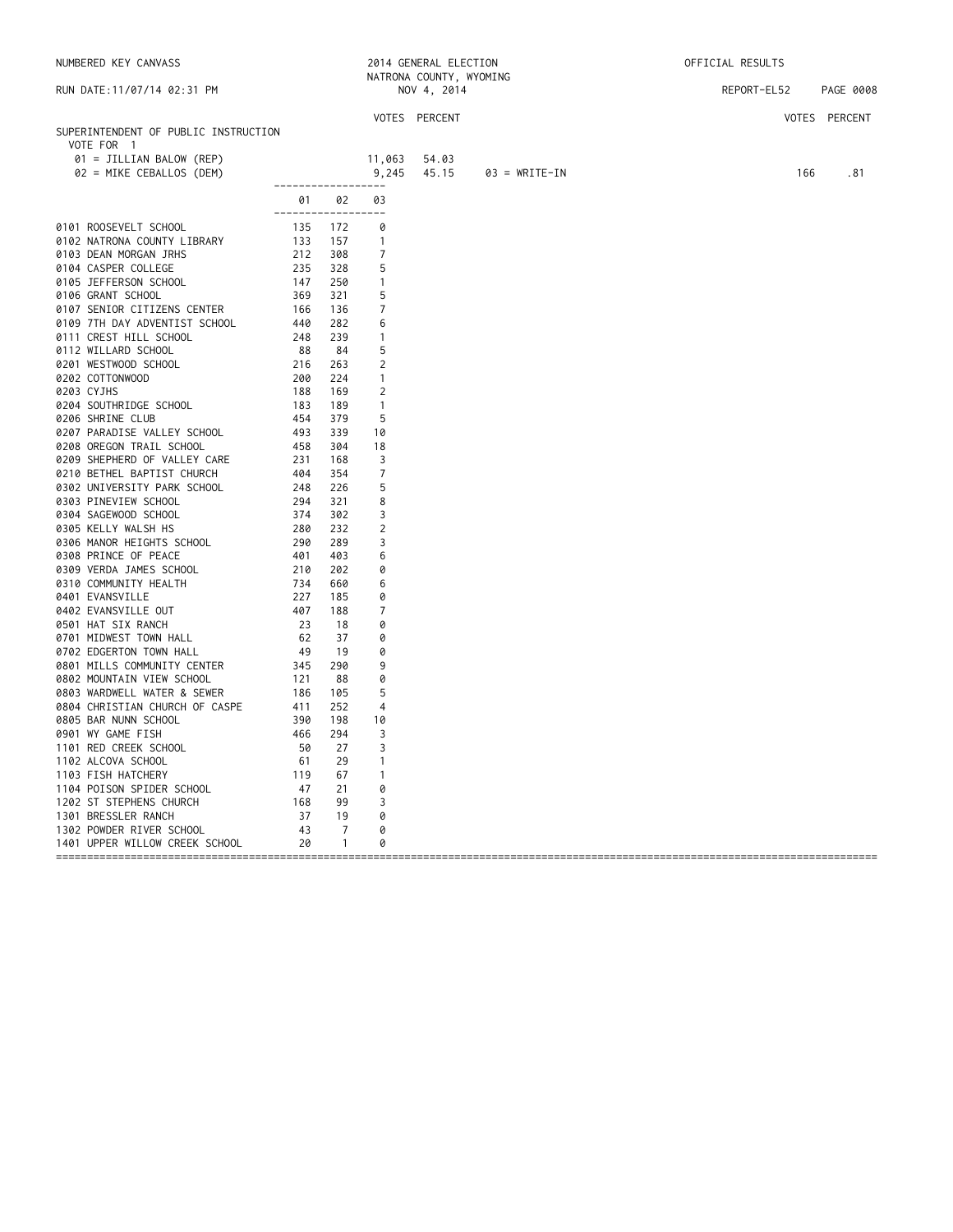| NUMBERED KEY CANVASS                                    |      |                |             | 2014 GENERAL ELECTION                  | OFFICIAL RESULTS         |
|---------------------------------------------------------|------|----------------|-------------|----------------------------------------|--------------------------|
| RUN DATE: 11/07/14 02:31 PM                             |      |                |             | NATRONA COUNTY, WYOMING<br>NOV 4, 2014 | REPORT-EL52<br>PAGE 0009 |
| STATE SENATE DISTRICT 27                                |      |                |             | VOTES PERCENT                          |                          |
| VOTE FOR 1<br>01 = BILL LANDEN (REP)<br>$02 = WRITE-IN$ |      |                | 4,670<br>75 | 98.42<br>1.58                          |                          |
|                                                         | 01   | 02             |             |                                        |                          |
| 0106 GRANT SCHOOL                                       | 549  | 16             |             |                                        |                          |
| 0302 UNIVERSITY PARK SCHOOL                             | 276  | 5              |             |                                        |                          |
| 0303 PINEVIEW SCHOOL                                    | 503  | 12             |             |                                        |                          |
| 0305 KELLY WALSH HS                                     | 421  | $\overline{4}$ |             |                                        |                          |
| 0306 MANOR HEIGHTS SCHOOL                               | 505  | 6              |             |                                        |                          |
| 0309 VERDA JAMES SCHOOL                                 | 330  | $\overline{4}$ |             |                                        |                          |
| 0310 COMMUNITY HEALTH                                   | 1218 | 16             |             |                                        |                          |
| 0401 EVANSVILLE                                         | 350  | 6              |             |                                        |                          |
| 0402 EVANSVILLE OUT                                     | 518  | 6              |             |                                        |                          |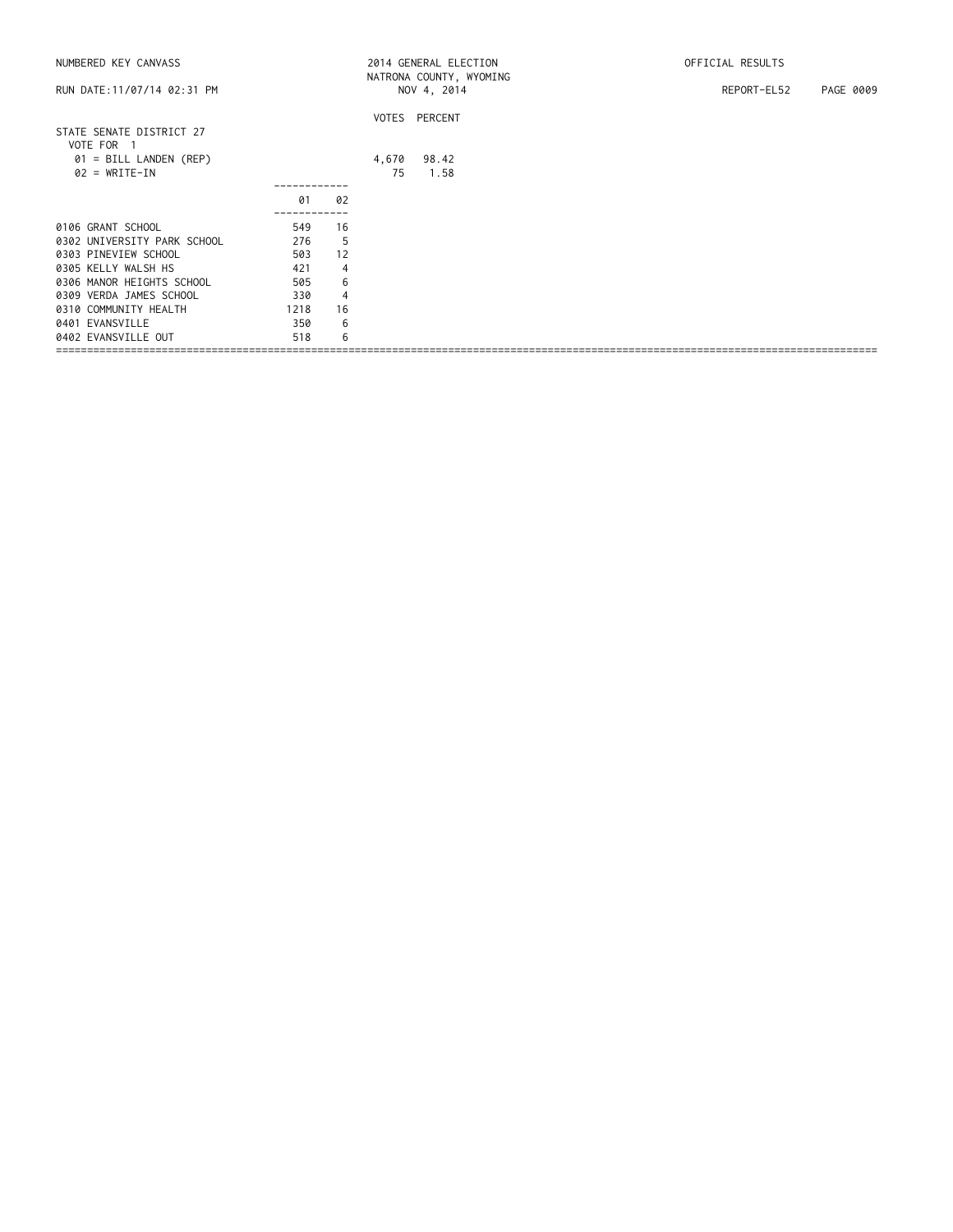| NUMBERED KEY CANVASS                       |                          |                |     | 2014 GENERAL ELECTION                  | OFFICIAL RESULTS |           |
|--------------------------------------------|--------------------------|----------------|-----|----------------------------------------|------------------|-----------|
| RUN DATE: 11/07/14 02:31 PM                |                          |                |     | NATRONA COUNTY, WYOMING<br>NOV 4, 2014 | REPORT-EL52      | PAGE 0010 |
|                                            |                          |                |     | VOTES PERCENT                          |                  |           |
| STATE SENATE DISTRICT 29<br>VOTE FOR 1     |                          |                |     |                                        |                  |           |
| 01 = DREW PERKINS (REP)<br>$02 = WRITE-IN$ |                          |                | 111 | 4,613 97.65<br>2.35                    |                  |           |
|                                            |                          |                |     |                                        |                  |           |
|                                            | 01<br>----------         | 02             |     |                                        |                  |           |
| 0109 7TH DAY ADVENTIST SCHOOL              | 15                       | 0              |     |                                        |                  |           |
| 0111 CREST HILL SCHOOL                     | 410                      | $\overline{4}$ |     |                                        |                  |           |
| 0201 WESTWOOD SCHOOL                       | 371                      | 16             |     |                                        |                  |           |
| 0202 COTTONWOOD                            | 314                      | 13             |     |                                        |                  |           |
| 0203 CYJHS                                 | 290                      | $\overline{7}$ |     |                                        |                  |           |
| 0204 SOUTHRIDGE SCHOOL<br>296              |                          | 10             |     |                                        |                  |           |
| 0206 SHRINE CLUB                           | 691                      | 14             |     |                                        |                  |           |
| 0207 PARADISE VALLEY SCHOOL                | $\overline{\mathcal{O}}$ | 0              |     |                                        |                  |           |
| 0209 SHEPHERD OF VALLEY CARE               | 21                       | $\overline{1}$ |     |                                        |                  |           |
| 0210 BETHEL BAPTIST CHURCH                 | 647                      | 14             |     |                                        |                  |           |
| 0801 MILLS COMMUNITY CENTER                | 545                      | 12             |     |                                        |                  |           |
| 0802 MOUNTAIN VIEW SCHOOL                  | 173                      | $\overline{2}$ |     |                                        |                  |           |
| 0901 WY GAME FISH                          | 626                      | 13             |     |                                        |                  |           |
| 1202 ST STEPHENS CHURCH                    | 214                      | 5              |     |                                        |                  |           |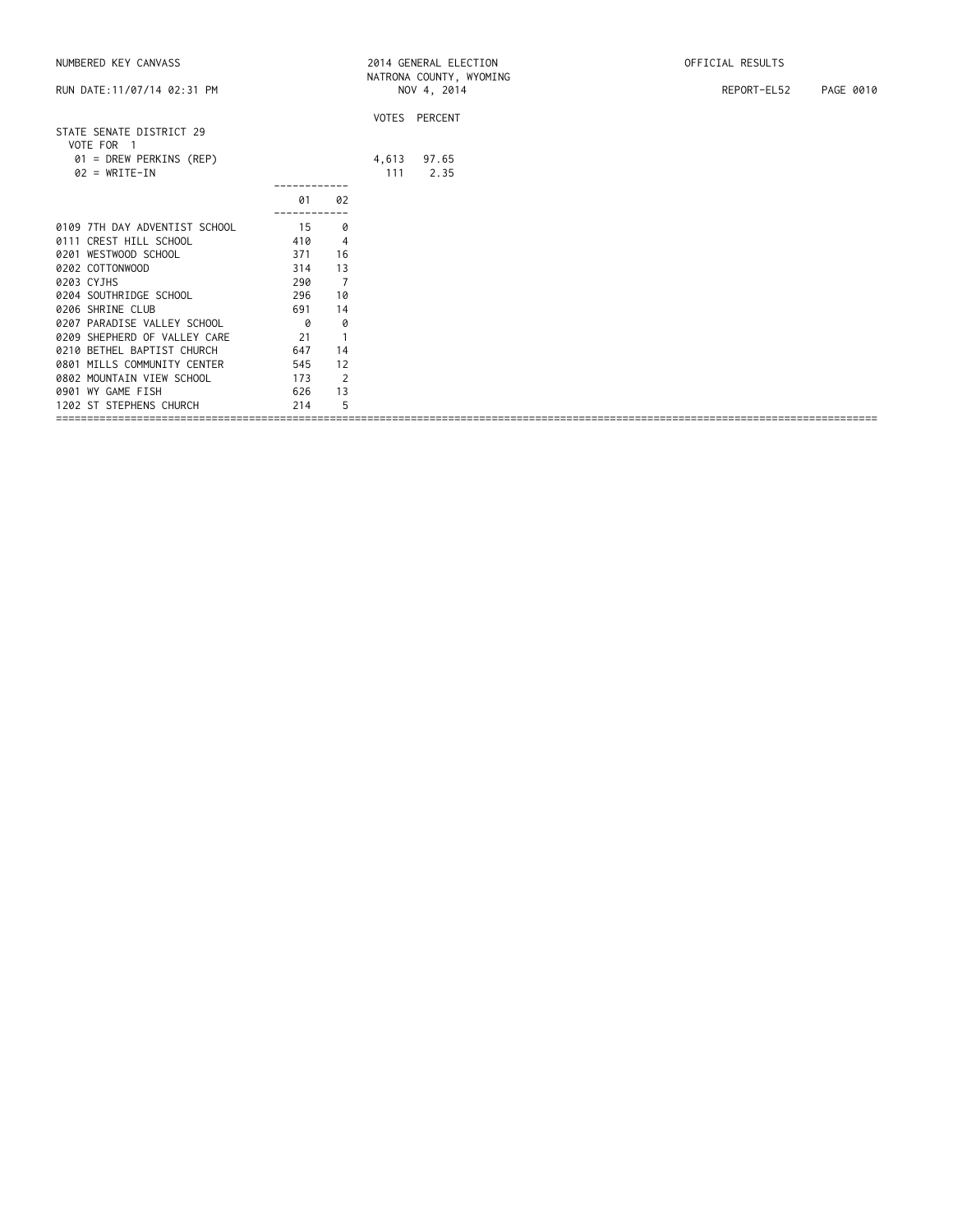| NUMBERED KEY CANVASS                  | 2014 GENERAL ELECTION<br>NATRONA COUNTY, WYOMING |    |     |               | OFFICIAL RESULTS         |  |  |
|---------------------------------------|--------------------------------------------------|----|-----|---------------|--------------------------|--|--|
| RUN DATE: 11/07/14 02:31 PM           |                                                  |    |     | NOV 4, 2014   | REPORT-EL52<br>PAGE 0011 |  |  |
|                                       |                                                  |    |     | VOTES PERCENT |                          |  |  |
| STATE HOUSE DISTRICT 35<br>VOTE FOR 1 |                                                  |    |     |               |                          |  |  |
| 01 = KENDELL KROEKER (REP)            |                                                  |    |     | 2,519 94.70   |                          |  |  |
| $02 = WRITE-IN$                       |                                                  |    | 141 | 5.30          |                          |  |  |
|                                       |                                                  |    |     |               |                          |  |  |
|                                       | 01                                               | 02 |     |               |                          |  |  |
| 0106 GRANT SCHOOL                     | 527                                              | 23 |     |               |                          |  |  |
| 0306 MANOR HEIGHTS SCHOOL             | 411                                              | 34 |     |               |                          |  |  |
| 0310 COMMUNITY HEALTH                 | 1070                                             | 67 |     |               |                          |  |  |
| 0401 EVANSVILLE                       | 8                                                |    |     |               |                          |  |  |
| 0402 EVANSVILLE OUT                   | 503                                              | 16 |     |               |                          |  |  |
|                                       |                                                  |    |     |               |                          |  |  |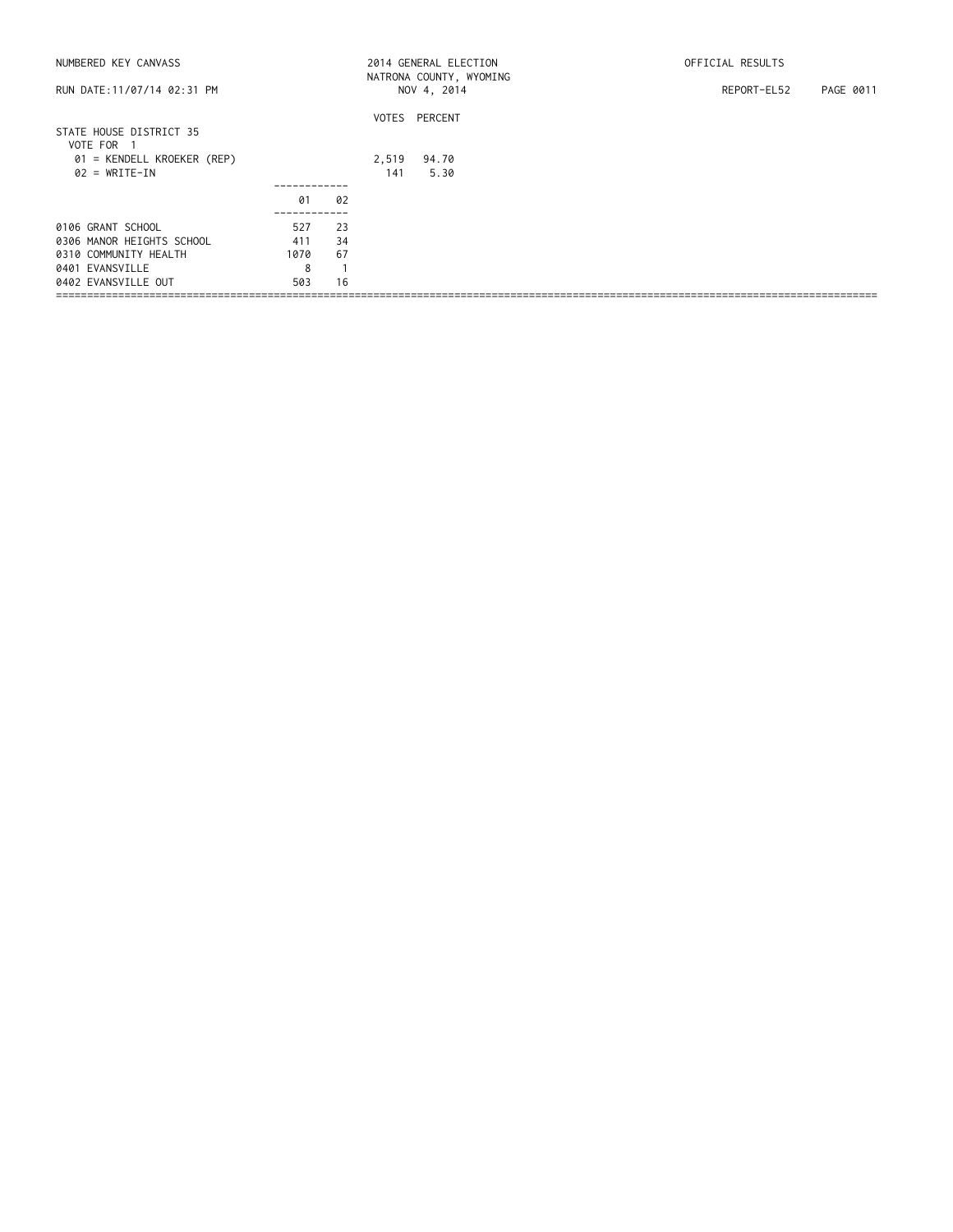| NUMBERED KEY CANVASS                                |            |            |                | 2014 GENERAL ELECTION<br>NATRONA COUNTY, WYOMING |               | OFFICIAL RESULTS |               |  |
|-----------------------------------------------------|------------|------------|----------------|--------------------------------------------------|---------------|------------------|---------------|--|
| RUN DATE:11/07/14 02:31 PM                          |            |            |                | NOV 4, 2014                                      |               | REPORT-EL52      | PAGE 0012     |  |
| STATE HOUSE DISTRICT 36<br>VOTE FOR<br>- 1          |            |            |                | VOTES PERCENT                                    |               |                  | VOTES PERCENT |  |
| $01 = GERALD GAY (REP)$<br>$02$ = ERIC NELSON (DEM) |            |            | 1,219<br>1,051 | 53.56<br>46.18                                   | 03 = WRITE-IN | 6                | . 26          |  |
|                                                     | 01         | 02         | 03             |                                                  |               |                  |               |  |
| 0302 UNIVERSITY PARK SCHOOL<br>0303 PINEVIEW SCHOOL | 176<br>307 | 158<br>310 | 4              |                                                  |               |                  |               |  |
| 0305 KELLY WALSH HS<br>0309 VERDA JAMES SCHOOL      | 291<br>203 | 213<br>205 | 0              |                                                  |               |                  |               |  |
| 0401 EVANSVILLE                                     | 242        | 165        | 0              |                                                  |               |                  |               |  |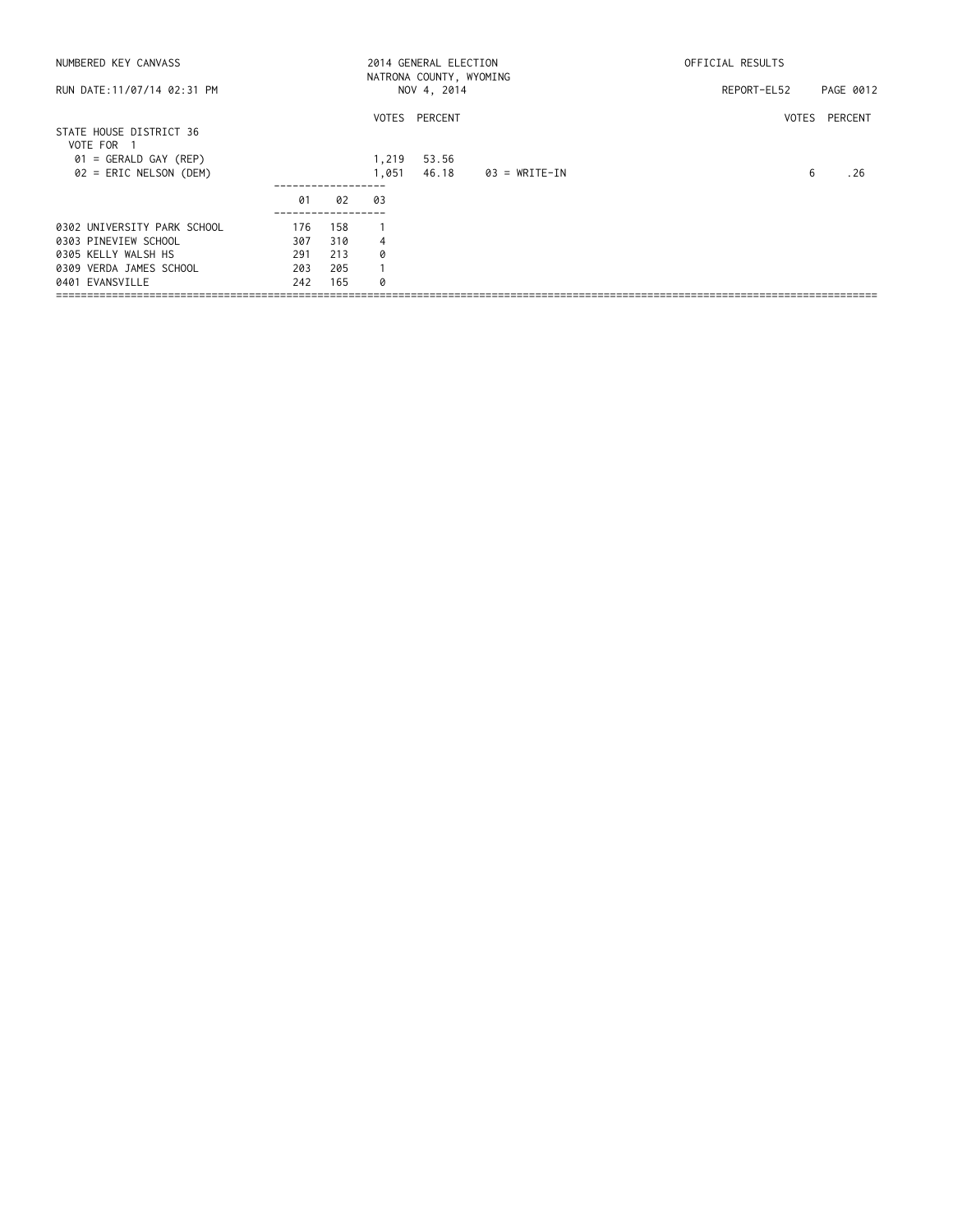| NUMBERED KEY CANVASS                  |     |                |                | 2014 GENERAL ELECTION<br>NATRONA COUNTY, WYOMING |               | OFFICIAL RESULTS |               |
|---------------------------------------|-----|----------------|----------------|--------------------------------------------------|---------------|------------------|---------------|
| RUN DATE: 11/07/14 02:31 PM           |     |                |                | NOV 4, 2014                                      |               | REPORT-EL52      | PAGE 0013     |
|                                       |     |                |                | VOTES PERCENT                                    |               |                  | VOTES PERCENT |
| STATE HOUSE DISTRICT 37<br>VOTE FOR 1 |     |                |                |                                                  |               |                  |               |
| 01 = STEVE HARSHMAN (REP)             |     |                | 2,477          | 72.85                                            |               |                  |               |
| 02 = ANTHONY "EDIS" ALLEN (IND)       |     |                | 907            | 26.68                                            | 03 = WRITE-IN | 16               | . 47          |
|                                       | 01  | 02             | 03             |                                                  |               |                  |               |
| 0109 7TH DAY ADVENTIST SCHOOL         | 11  | $\overline{4}$ | 0              |                                                  |               |                  |               |
| 0111 CREST HILL SCHOOL                | 360 | 105            | 0              |                                                  |               |                  |               |
| 0204 SOUTHRIDGE SCHOOL                | 249 | 108            |                |                                                  |               |                  |               |
| 0206 SHRINE CLUB                      | 557 | 248            | 3              |                                                  |               |                  |               |
| 0207 PARADISE VALLEY SCHOOL           | 0   |                | Q              |                                                  |               |                  |               |
| 0209 SHEPHERD OF VALLEY CARE          | 16  | 8              | 0              |                                                  |               |                  |               |
| 0210 BETHEL BAPTIST CHURCH            | 549 | 192            |                |                                                  |               |                  |               |
| 0901 WY GAME FISH                     | 548 | 179            |                |                                                  |               |                  |               |
| 1202 ST STEPHENS CHURCH               | 187 | 62             | $\overline{c}$ |                                                  |               |                  |               |
|                                       |     |                |                |                                                  |               |                  |               |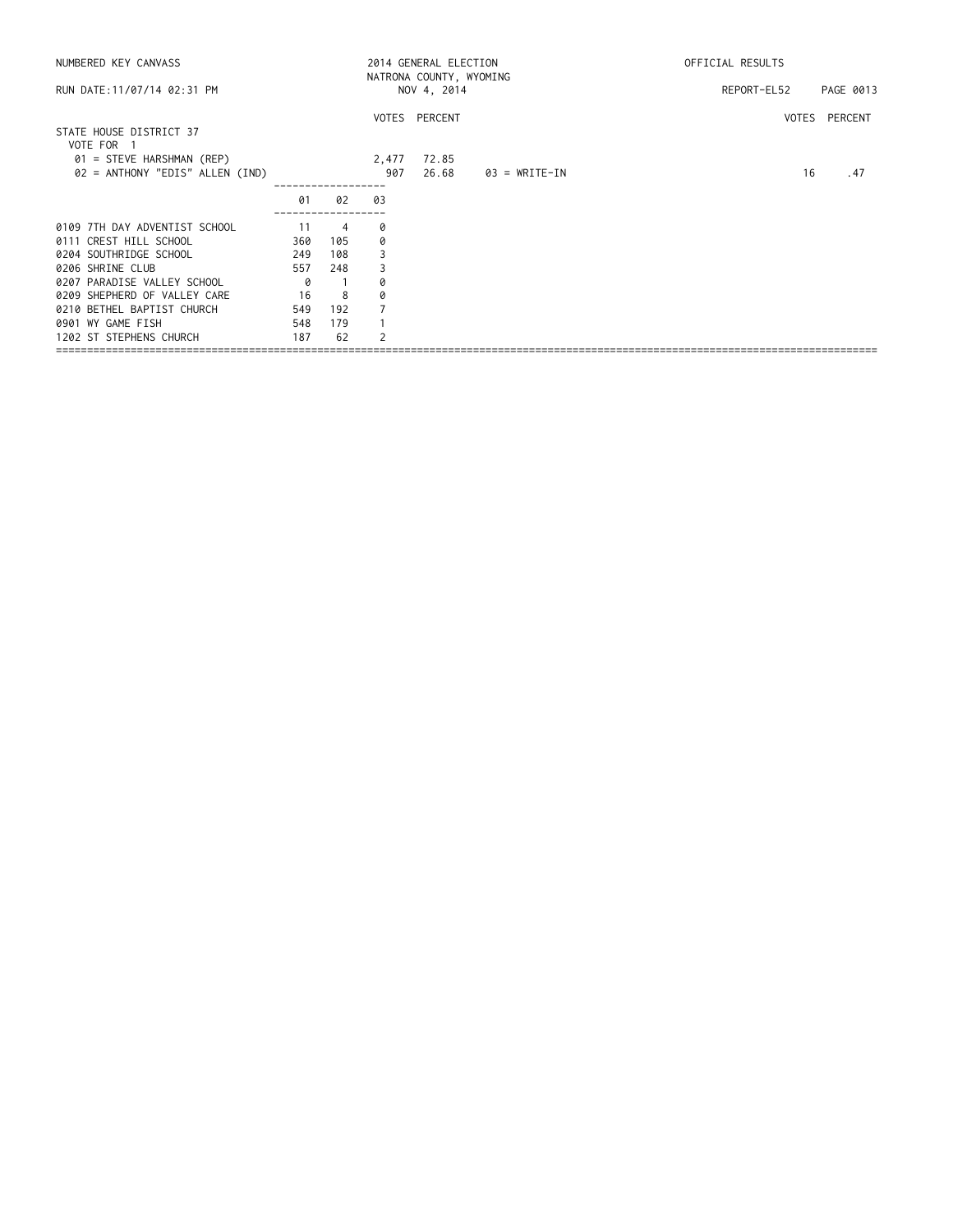| NUMBERED KEY CANVASS                                                                                                                                             |                                     |                                           |             | 2014 GENERAL ELECTION                  | OFFICIAL RESULTS         |
|------------------------------------------------------------------------------------------------------------------------------------------------------------------|-------------------------------------|-------------------------------------------|-------------|----------------------------------------|--------------------------|
| RUN DATE: 11/07/14 02:31 PM                                                                                                                                      |                                     |                                           |             | NATRONA COUNTY, WYOMING<br>NOV 4, 2014 | REPORT-EL52<br>PAGE 0014 |
| STATE HOUSE DISTRICT 38<br>VOTE FOR 1<br>01 = TOM WALTERS (REP)<br>$02 = WRITE-IN$                                                                               |                                     |                                           | 2,261<br>42 | VOTES PERCENT<br>98.18<br>1.82         |                          |
|                                                                                                                                                                  | 01                                  | 02                                        |             |                                        |                          |
| 0207 PARADISE VALLEY SCHOOL<br>0208 OREGON TRAIL SCHOOL<br>0209 SHEPHERD OF VALLEY CARE<br>0501 HAT SIX RANCH<br>0701 MIDWEST TOWN HALL<br>1101 RED CREEK SCHOOL | 693<br>655<br>308<br>33<br>85<br>72 | 12<br>12<br>9<br>0<br>$\overline{2}$<br>2 |             |                                        |                          |
| 1102 ALCOVA SCHOOL<br>1103 FISH HATCHERY<br>1104 POISON SPIDER SCHOOL<br>1301 BRESSLER RANCH<br>1302 POWDER RIVER SCHOOL<br>1401 UPPER WILLOW CREEK SCHOOL       | 78<br>157<br>61<br>50<br>48<br>21   | 0<br>$\overline{4}$<br>1<br>0<br>0<br>Ø   |             |                                        |                          |
|                                                                                                                                                                  |                                     |                                           |             |                                        |                          |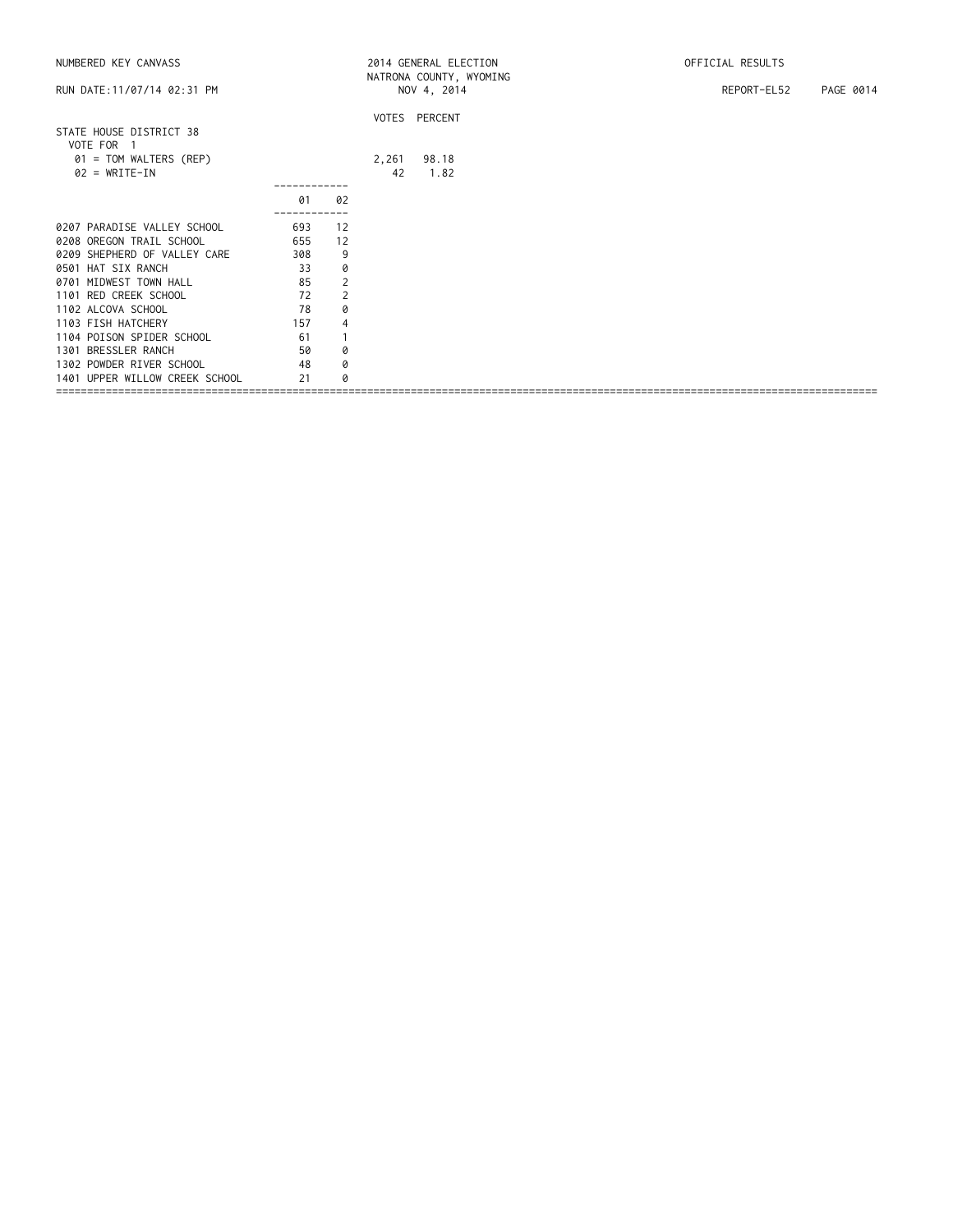| NUMBERED KEY CANVASS                                                                                                                                               |                                        |                                           |             | 2014 GENERAL ELECTION                  | OFFICIAL RESULTS         |
|--------------------------------------------------------------------------------------------------------------------------------------------------------------------|----------------------------------------|-------------------------------------------|-------------|----------------------------------------|--------------------------|
| RUN DATE: 11/07/14 02:31 PM                                                                                                                                        |                                        |                                           |             | NATRONA COUNTY, WYOMING<br>NOV 4, 2014 | REPORT-EL52<br>PAGE 0015 |
| STATE HOUSE DISTRICT 56<br>VOTE FOR                                                                                                                                |                                        |                                           |             | VOTES PERCENT                          |                          |
| 01 = TIM STUBSON (REP)<br>$02 = WRITE-IN$                                                                                                                          |                                        |                                           | 1,929<br>53 | 97.33<br>2.67                          |                          |
|                                                                                                                                                                    | 01                                     | 02                                        |             |                                        |                          |
| 0102 NATRONA COUNTY LIBRARY<br>0103 DEAN MORGAN JRHS<br>0104 CASPER COLLEGE<br>0109 7TH DAY ADVENTIST SCHOOL<br>0112 WILLARD SCHOOL<br>0302 UNIVERSITY PARK SCHOOL | 204<br>417<br>433<br>622<br>135<br>118 | $\overline{7}$<br>14<br>14<br>9<br>6<br>3 |             |                                        |                          |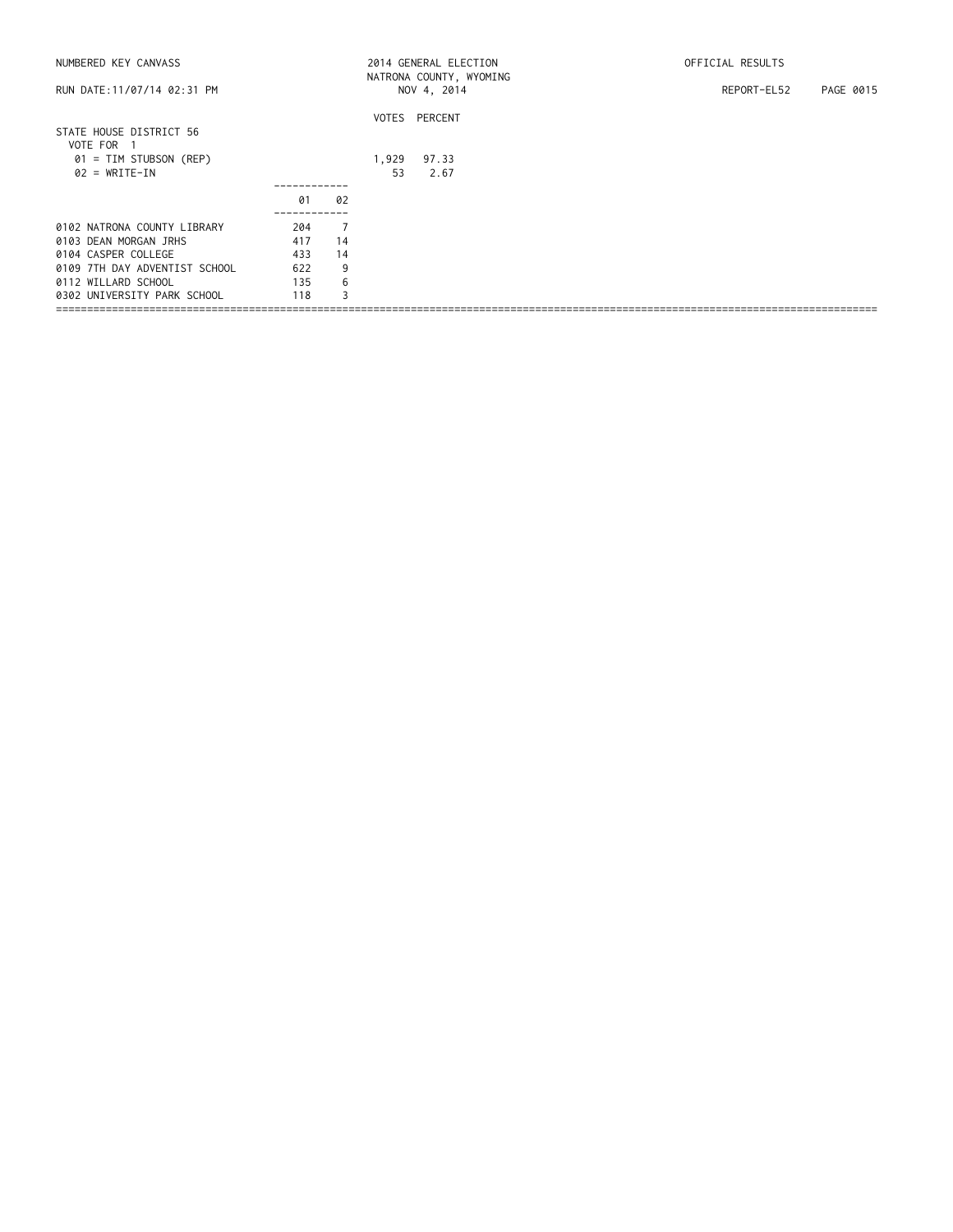| NUMBERED KEY CANVASS                  |     |    |       | 2014 GENERAL ELECTION<br>NATRONA COUNTY, WYOMING | OFFICIAL RESULTS         |
|---------------------------------------|-----|----|-------|--------------------------------------------------|--------------------------|
| RUN DATE: 11/07/14 02:31 PM           |     |    |       | NOV 4, 2014                                      | PAGE 0016<br>REPORT-EL52 |
|                                       |     |    |       | VOTES PERCENT                                    |                          |
| STATE HOUSE DISTRICT 57<br>VOTE FOR 1 |     |    |       |                                                  |                          |
| 01 = THOMAS A. LOCKHART (REP)         |     |    | 1,733 | 96.82                                            |                          |
| $02 = WRITE-IN$                       |     |    | 57    | 3.18                                             |                          |
|                                       |     |    |       |                                                  |                          |
|                                       | 01  | 02 |       |                                                  |                          |
|                                       |     |    |       |                                                  |                          |
| 0105 JEFFERSON SCHOOL                 | 286 | 12 |       |                                                  |                          |
| 0107 SENIOR CITIZENS CENTER           | 238 | 8  |       |                                                  |                          |
| 0304 SAGEWOOD SCHOOL                  | 547 | 15 |       |                                                  |                          |
| 0308 PRINCE OF PEACE                  | 662 | 22 |       |                                                  |                          |
|                                       |     |    |       |                                                  |                          |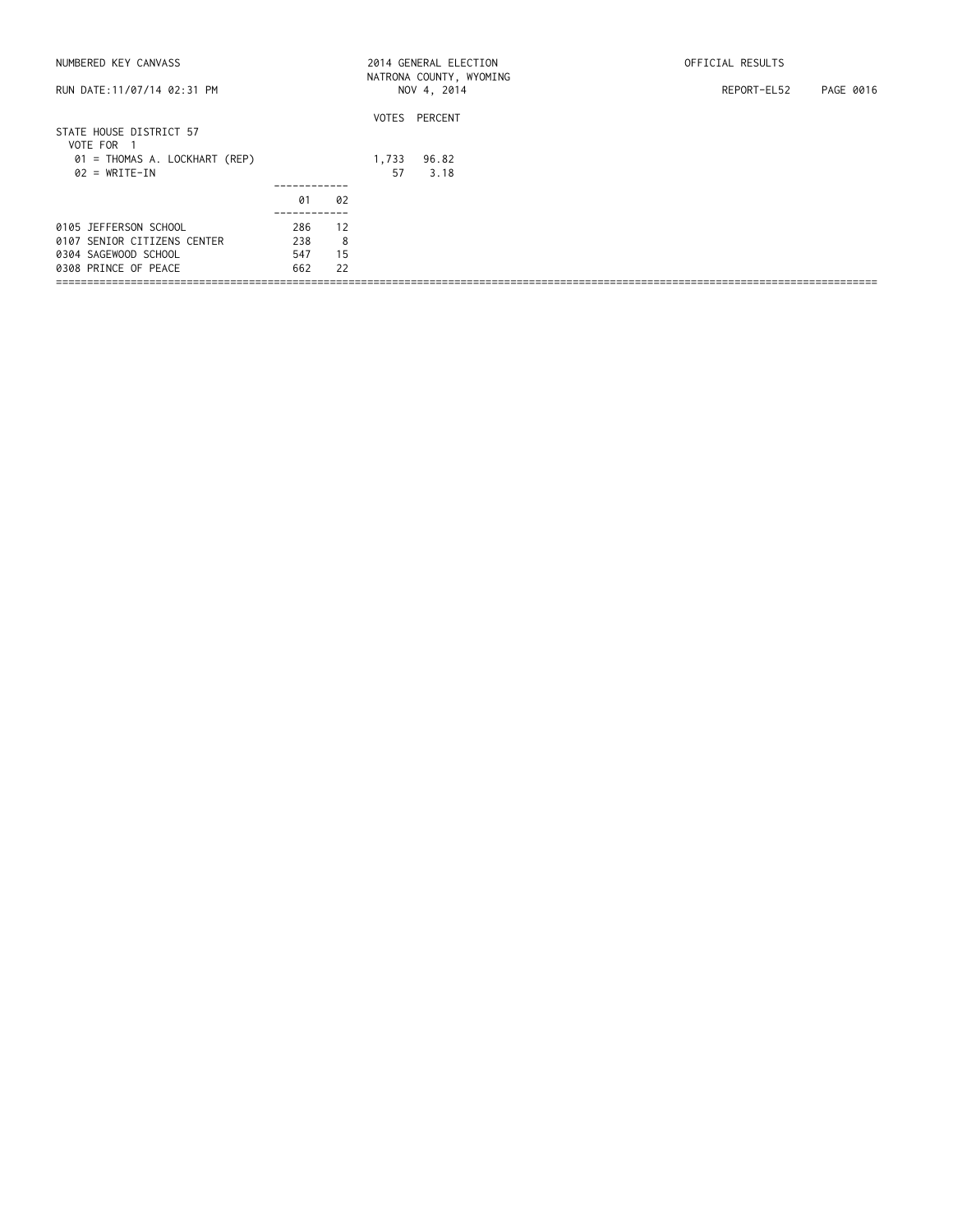| RUN DATE: 11/07/14 02:31 PM<br>NOV 4, 2014<br>REPORT-EL52<br>PAGE 0017<br>VOTES PERCENT<br>STATE HOUSE DISTRICT 58<br>VOTE FOR 1 |  |
|----------------------------------------------------------------------------------------------------------------------------------|--|
|                                                                                                                                  |  |
|                                                                                                                                  |  |
|                                                                                                                                  |  |
| $01 = TOM REEDER (REP)$<br>1,585<br>98.14                                                                                        |  |
| $02 = WRITE-IN$<br>1.86<br>30                                                                                                    |  |
|                                                                                                                                  |  |
| 02<br>01                                                                                                                         |  |
| 0101 ROOSEVELT SCHOOL<br>9<br>226                                                                                                |  |
| 59<br>0702 EDGERTON TOWN HALL                                                                                                    |  |
| 6<br>0803 WARDWELL WATER & SEWER<br>253                                                                                          |  |
| 10<br>549<br>0804 CHRISTIAN CHURCH OF CASPE                                                                                      |  |
| $\overline{4}$<br>0805 BAR NUNN SCHOOL<br>498                                                                                    |  |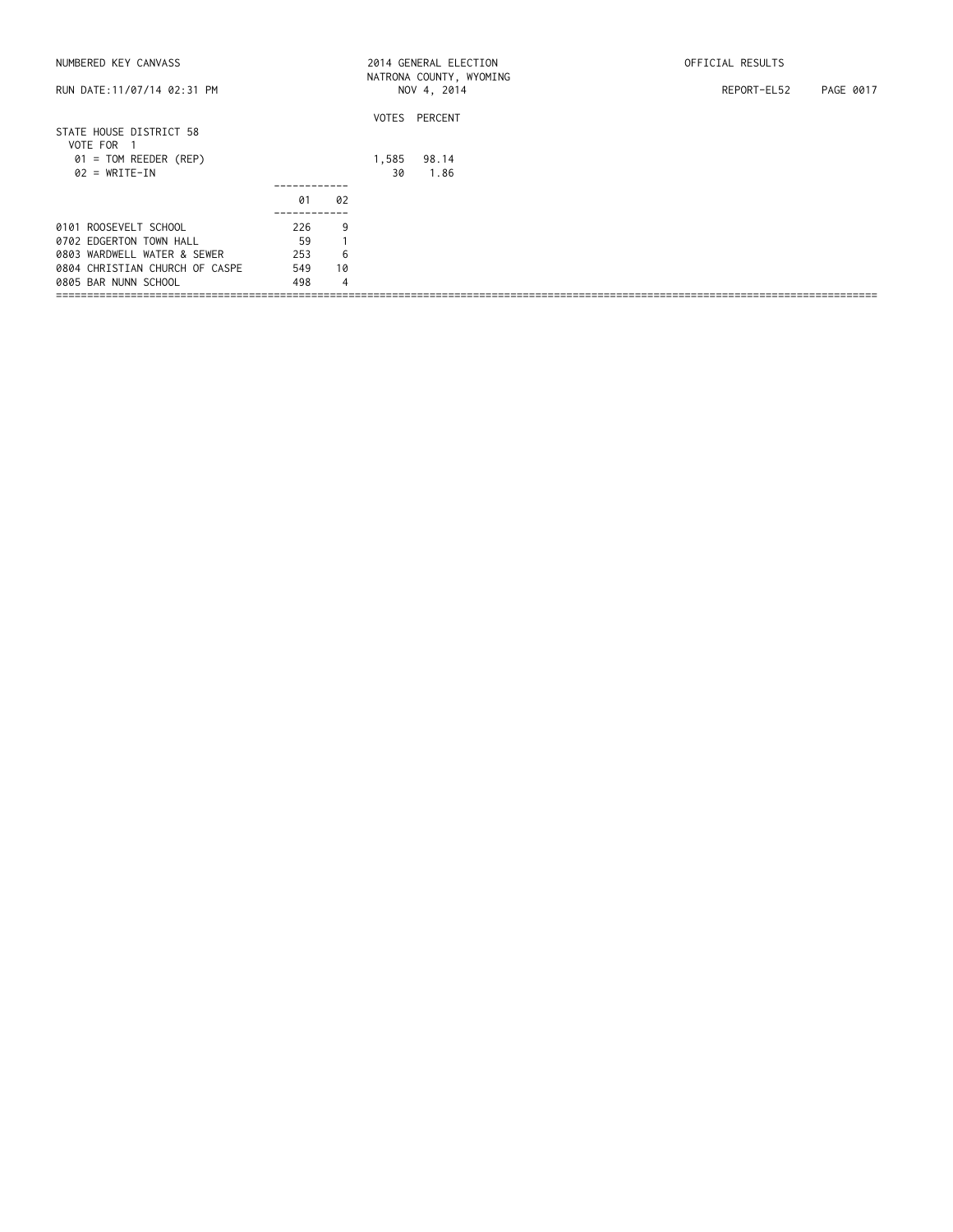| NUMBERED KEY CANVASS                  |     |     |       | 2014 GENERAL ELECTION<br>NATRONA COUNTY, WYOMING |               | OFFICIAL RESULTS |               |
|---------------------------------------|-----|-----|-------|--------------------------------------------------|---------------|------------------|---------------|
| RUN DATE: 11/07/14 02:31 PM           |     |     |       | NOV 4, 2014                                      |               | REPORT-EL52      | PAGE 0018     |
|                                       |     |     |       | VOTES PERCENT                                    |               |                  | VOTES PERCENT |
| STATE HOUSE DISTRICT 59<br>VOTE FOR 1 |     |     |       |                                                  |               |                  |               |
| 01 = BUNKY LOUCKS (REP)               |     |     | 1,325 | 63.31                                            |               |                  |               |
| 02 = LAURIE LONGTINE (DEM)            |     |     | 762   | 36.41                                            | 03 = WRITE-IN | 6                | . 29          |
|                                       | 01  | 02  | 03    |                                                  |               |                  |               |
| 0201 WESTWOOD SCHOOL                  | 274 | 195 | 2     |                                                  |               |                  |               |
| 0202 COTTONWOOD                       | 230 | 183 | 2     |                                                  |               |                  |               |
| 0203 CYJHS                            | 248 | 116 | 0     |                                                  |               |                  |               |
| 0801 MILLS COMMUNITY CENTER           | 433 | 202 | 2     |                                                  |               |                  |               |
| 0802 MOUNTAIN VIEW SCHOOL             | 140 | 63  | 0     |                                                  |               |                  |               |
| 0901 WY GAME FISH                     | 0   | 3   | Q     |                                                  |               |                  |               |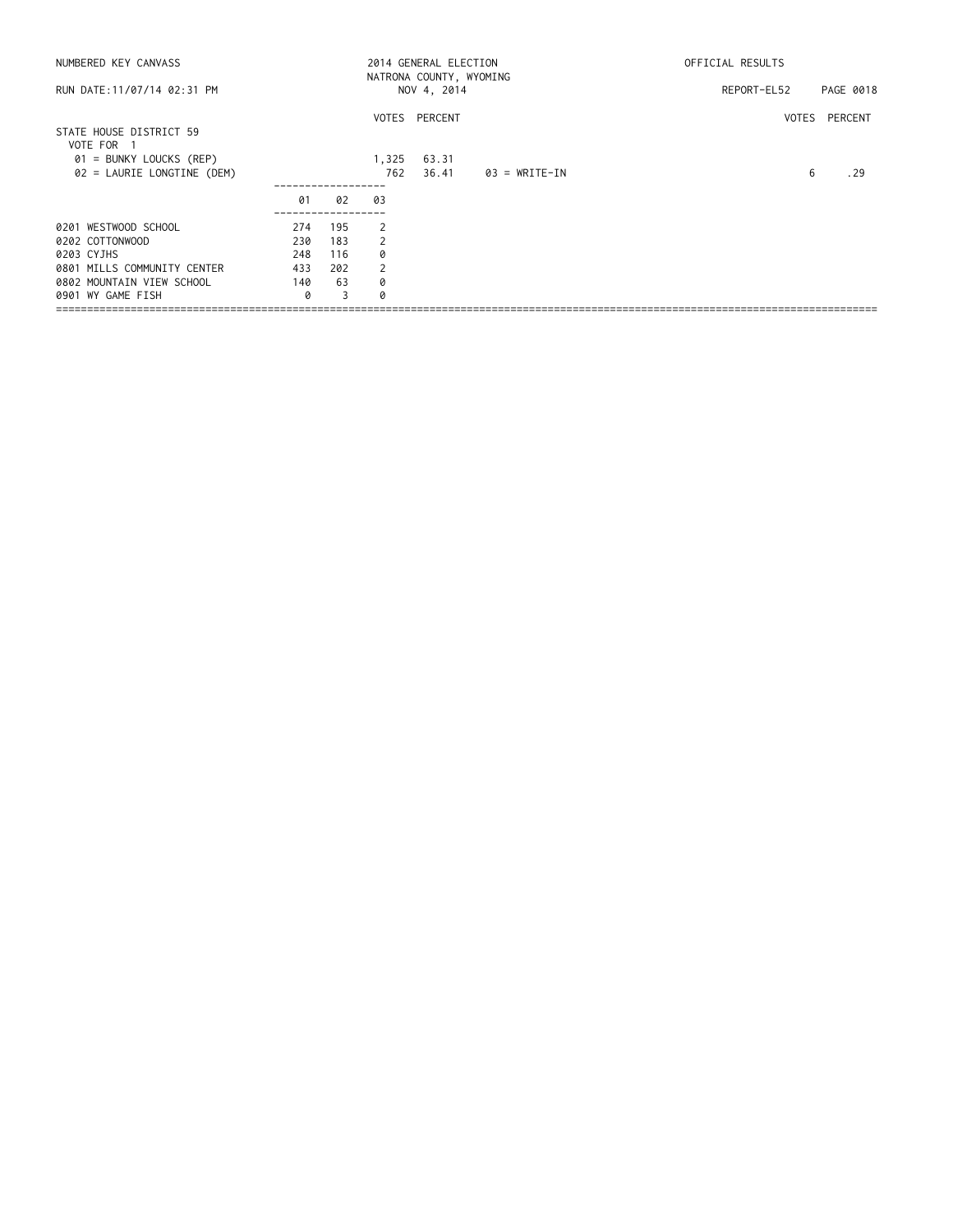| NUMBERED KEY CANVASS | 2014 GENERAL ELECTION | OFFICIAL RESULTS |
|----------------------|-----------------------|------------------|
|----------------------|-----------------------|------------------|

| RUN DATE:11/07/14 02:31 PM                  |                                                    |                |        | NOV 4, 2014   | REPORT-EL52 | PAGE 0019 |
|---------------------------------------------|----------------------------------------------------|----------------|--------|---------------|-------------|-----------|
|                                             |                                                    |                |        | VOTES PERCENT |             |           |
| SEVENTH JUDICIAL DISTRICT ATTORNEY          |                                                    |                |        |               |             |           |
| VOTE FOR 1                                  |                                                    |                |        |               |             |           |
| 01 = MICHAEL A. BLONIGEN (REP)              |                                                    |                | 16,820 | 97.96         |             |           |
| $02 = WRITE-IN$                             | ------------                                       |                | 351    | 2.04          |             |           |
|                                             | 01                                                 | 02             |        |               |             |           |
| 0101 ROOSEVELT SCHOOL                       | -------------<br>229                               | 13             |        |               |             |           |
| 0102 NATRONA COUNTY LIBRARY                 | 229<br>207<br>415<br>444<br>285<br>548             | -6             |        |               |             |           |
| 0103 DEAN MORGAN JRHS                       |                                                    | 13             |        |               |             |           |
| 0104 CASPER COLLEGE                         |                                                    | 14             |        |               |             |           |
| 0105 JEFFERSON SCHOOL                       |                                                    | $\overline{7}$ |        |               |             |           |
| 0106 GRANT SCHOOL                           |                                                    | 20             |        |               |             |           |
| 0107 SENIOR CITIZENS CENTER                 | 243                                                | 10             |        |               |             |           |
| 0109 7TH DAY ADVENTIST SCHOOL               | 622                                                | 10             |        |               |             |           |
| 0111 CREST HILL SCHOOL                      | 405                                                | 3              |        |               |             |           |
| 0112 WILLARD SCHOOL                         | $\frac{138}{389}$<br>$\frac{327}{289}$             | 9              |        |               |             |           |
| 0201 WESTWOOD SCHOOL                        |                                                    | 13             |        |               |             |           |
| 0202 COTTONWOOD                             |                                                    | 15             |        |               |             |           |
| 0203 CYJHS                                  |                                                    | 6              |        |               |             |           |
| 0204 SOUTHRIDGE SCHOOL                      | 297                                                | 7              |        |               |             |           |
| 0206 SHRINE CLUB                            | 710<br>702                                         | 4              |        |               |             |           |
| 0207 PARADISE VALLEY SCHOOL                 |                                                    | 10             |        |               |             |           |
| 0208 OREGON TRAIL SCHOOL                    | 663                                                | 18             |        |               |             |           |
| 0209 SHEPHERD OF VALLEY CARE                | 324                                                | 10             |        |               |             |           |
| 0210 BETHEL BAPTIST CHURCH                  | 646                                                | 10             |        |               |             |           |
| 0302 UNIVERSITY PARK SCHOOL                 |                                                    | 9              |        |               |             |           |
| 0303 PINEVIEW SCHOOL                        |                                                    | 11             |        |               |             |           |
| 0304 SAGEWOOD SCHOOL<br>0305 KELLY WALSH HS |                                                    | 14<br>3        |        |               |             |           |
| 0306 MANOR HEIGHTS SCHOOL                   | $399$<br>$512$<br>$554$<br>$421$<br>$495$<br>$667$ | $\overline{4}$ |        |               |             |           |
| 0308 PRINCE OF PEACE                        |                                                    | 13             |        |               |             |           |
| 0309 VERDA JAMES SCHOOL                     | 333                                                | 3              |        |               |             |           |
| 0310 COMMUNITY HEALTH                       | 1225                                               | 13             |        |               |             |           |
| 0401 EVANSVILLE                             | 352                                                | 5              |        |               |             |           |
| 0402 EVANSVILLE OUT                         | 493                                                | 11             |        |               |             |           |
| 0501 HAT SIX RANCH                          | 34                                                 | 0              |        |               |             |           |
| 0701 MIDWEST TOWN HALL                      | 84                                                 | 2              |        |               |             |           |
| 0702 EDGERTON TOWN HALL                     | 60                                                 | 0              |        |               |             |           |
| 0801 MILLS COMMUNITY CENTER                 | 538                                                | 16             |        |               |             |           |
| 0802 MOUNTAIN VIEW SCHOOL                   | 164                                                | 6              |        |               |             |           |
| 0803 WARDWELL WATER & SEWER                 | 249                                                | 7              |        |               |             |           |
| 0804 CHRISTIAN CHURCH OF CASPE              | 543                                                | 10             |        |               |             |           |
| 0805 BAR NUNN SCHOOL                        | 488                                                | 9              |        |               |             |           |
| 0901 WY GAME FISH                           | 646                                                | 7              |        |               |             |           |
| 1101 RED CREEK SCHOOL                       | 69                                                 | 0              |        |               |             |           |
| 1102 ALCOVA SCHOOL                          | 76<br>154                                          | 0              |        |               |             |           |
| 1103 FISH HATCHERY                          |                                                    | 5              |        |               |             |           |
| 1104 POISON SPIDER SCHOOL                   | 56                                                 | 3              |        |               |             |           |
| 1202 ST STEPHENS CHURCH                     | 212                                                | 2              |        |               |             |           |
| 1301 BRESSLER RANCH                         | 51                                                 | 0              |        |               |             |           |
| 1302 POWDER RIVER SCHOOL                    | 42                                                 | 0              |        |               |             |           |

1401 UPPER WILLOW CREEK SCHOOL 20 0

====================================================================================================================================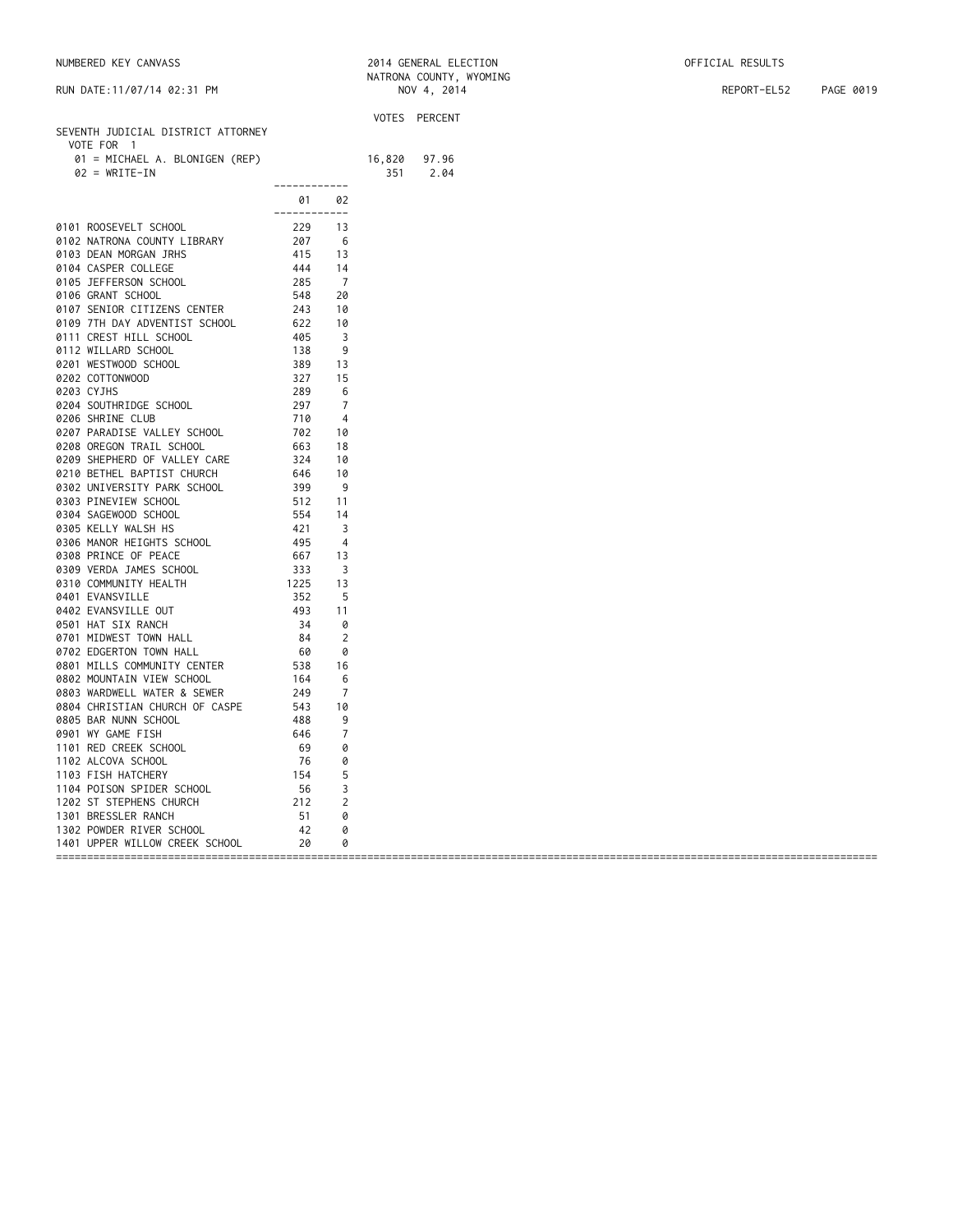| NUMBERED KEY CANVASS                                                                                                                                                                                                                             |                       |     |            |               | 2014 GENERAL ELECTION<br>NATRONA COUNTY, WYOMING |                          |            |                | OFFICIAL RESULTS                                                                                                                 |  |             |  |               |
|--------------------------------------------------------------------------------------------------------------------------------------------------------------------------------------------------------------------------------------------------|-----------------------|-----|------------|---------------|--------------------------------------------------|--------------------------|------------|----------------|----------------------------------------------------------------------------------------------------------------------------------|--|-------------|--|---------------|
| RUN DATE: 11/07/14 02:31 PM                                                                                                                                                                                                                      |                       |     |            | NOV 4, 2014   |                                                  |                          |            |                |                                                                                                                                  |  | REPORT-EL52 |  | PAGE 0020     |
| NATRONA COUNTY COMMISSIONERS<br>VOTE FOR 3                                                                                                                                                                                                       |                       |     |            | VOTES PERCENT |                                                  |                          |            |                |                                                                                                                                  |  |             |  | VOTES PERCENT |
| VOLE FOR 3<br>01 = ROBERT L. HENDRY (REP) 0 10,309<br>02 = JOHN LAWSON (REP) 10,349<br>03 = STEPHEN "STEVE" SCHLAGER (REP) 8,975<br>04 = MIKE A. GILMORE (DEM) 5,314                                                                             |                       |     |            |               | 18.52<br>18.77                                   |                          |            |                | 05 = TERRY WINGERTER (DEM) 7,898<br>06 = LINDA BERGERON (CON) 3,703<br>07 = KEITH B. GOODENOUGH (IND) 8,235<br>08 = WRITE-IN 447 |  |             |  | 14.33<br>6.72 |
|                                                                                                                                                                                                                                                  |                       |     |            |               | 16.28                                            |                          |            |                |                                                                                                                                  |  |             |  | 14.94         |
|                                                                                                                                                                                                                                                  | --------------------- |     |            |               | 9.64                                             |                          | ---------- |                |                                                                                                                                  |  |             |  | .81           |
| 0101 ROOSEVELT SCHOOL<br>0101 ROOSEVELT SCHOOL<br>0102 NATRONA COUNTY LIBRARY<br>0103 DEAN MORGAN JTHIS<br>0103 DEAN MORGAN JTHIS<br>0103 DEAN MORGAN JTHIS<br>0103 DEAN MORGAN JTHIS<br>0106 GRANT SCHOOL<br>0106 GRANT SCHOOL<br>0106 GRANT SC |                       |     |            |               |                                                  | 06                       | 07         | 08             |                                                                                                                                  |  |             |  |               |
|                                                                                                                                                                                                                                                  |                       |     | 87         | 112           | 138                                              | 75                       | 182        | 8              |                                                                                                                                  |  |             |  |               |
|                                                                                                                                                                                                                                                  |                       |     | 109        | 99            | 137                                              | 62                       | 151        | 5              |                                                                                                                                  |  |             |  |               |
|                                                                                                                                                                                                                                                  |                       |     | 206        | 176           | 228                                              | 93                       | 242        | 14             |                                                                                                                                  |  |             |  |               |
|                                                                                                                                                                                                                                                  |                       |     | 226        | 144           | 227                                              | 56                       | 178        | 12             |                                                                                                                                  |  |             |  |               |
|                                                                                                                                                                                                                                                  |                       |     | 152        | 125           | 178                                              | 44                       | 173        | $\overline{7}$ |                                                                                                                                  |  |             |  |               |
|                                                                                                                                                                                                                                                  |                       |     | 292        | 176           | 278                                              | 130                      | 331        | 11             |                                                                                                                                  |  |             |  |               |
|                                                                                                                                                                                                                                                  |                       |     | 102        | 84            | 112                                              | 70                       | 175        | - 7            |                                                                                                                                  |  |             |  |               |
|                                                                                                                                                                                                                                                  |                       |     | 365        | 153           | 281                                              | 85                       | 230        | 14             |                                                                                                                                  |  |             |  |               |
|                                                                                                                                                                                                                                                  |                       |     | 218        | 125           | 188                                              | 76                       | 153        | -9             |                                                                                                                                  |  |             |  |               |
|                                                                                                                                                                                                                                                  |                       |     | 59         | 58            | 87                                               | 40                       | 98         | $\overline{4}$ |                                                                                                                                  |  |             |  |               |
|                                                                                                                                                                                                                                                  |                       |     | 162        | 192           | 201                                              | 98                       | 230        | 12             |                                                                                                                                  |  |             |  |               |
|                                                                                                                                                                                                                                                  |                       |     | 151        | 166           | 184                                              | 95                       | 215        | 7              |                                                                                                                                  |  |             |  |               |
|                                                                                                                                                                                                                                                  |                       |     | 148        | 101           | 134                                              | 62                       | 174        | 8              |                                                                                                                                  |  |             |  |               |
|                                                                                                                                                                                                                                                  |                       |     | 146        | 115           | 171                                              | 46                       | 160        | 17             |                                                                                                                                  |  |             |  |               |
|                                                                                                                                                                                                                                                  |                       |     | 358        | 192           | 317<br>312                                       | 127                      | 303        | 12             |                                                                                                                                  |  |             |  |               |
|                                                                                                                                                                                                                                                  |                       |     | 355<br>353 | 195<br>186    | 297                                              | 177<br>185               | 344<br>329 | 17<br>22       |                                                                                                                                  |  |             |  |               |
|                                                                                                                                                                                                                                                  |                       |     | 161        | 102           | 167                                              | 83                       | 189        | 11             |                                                                                                                                  |  |             |  |               |
|                                                                                                                                                                                                                                                  |                       |     | 357        | 172           | 287                                              | 115                      | 276        | 22             |                                                                                                                                  |  |             |  |               |
|                                                                                                                                                                                                                                                  |                       |     | 181        | 174           | 189                                              | 98                       | 247        | -9             |                                                                                                                                  |  |             |  |               |
|                                                                                                                                                                                                                                                  |                       |     | 247        | 178           | 295                                              | 127                      | 292        | 16             |                                                                                                                                  |  |             |  |               |
|                                                                                                                                                                                                                                                  |                       |     | 276        | 181           | 247                                              | 155                      | 284        | 17             |                                                                                                                                  |  |             |  |               |
|                                                                                                                                                                                                                                                  |                       |     | 221        | 126           | 223                                              | 66                       | 182        | 10             |                                                                                                                                  |  |             |  |               |
|                                                                                                                                                                                                                                                  |                       |     | 278        | 124           | 232                                              | 65                       | 164        | 11             |                                                                                                                                  |  |             |  |               |
|                                                                                                                                                                                                                                                  |                       |     | 395        | 203           | 342                                              | 155                      | 313        | 26             |                                                                                                                                  |  |             |  |               |
|                                                                                                                                                                                                                                                  |                       |     | 165        | 129           | 170                                              | 57                       | 155        | - 7            |                                                                                                                                  |  |             |  |               |
|                                                                                                                                                                                                                                                  |                       |     | 722        | 272           | 630                                              | 160                      | 358        | 25             |                                                                                                                                  |  |             |  |               |
|                                                                                                                                                                                                                                                  |                       |     | 160        | 113           | 160                                              | 87                       | 188        | -5             |                                                                                                                                  |  |             |  |               |
|                                                                                                                                                                                                                                                  |                       |     | 308        | 114           | 177                                              | 135                      | 212        | 8              |                                                                                                                                  |  |             |  |               |
|                                                                                                                                                                                                                                                  |                       |     | 31         | 8             | 16                                               | $\overline{\phantom{0}}$ | 6          | 0              |                                                                                                                                  |  |             |  |               |
|                                                                                                                                                                                                                                                  |                       |     | 49         | 23            | 50                                               | 14                       | 40         | $\overline{1}$ |                                                                                                                                  |  |             |  |               |
|                                                                                                                                                                                                                                                  |                       |     | 41         | 10            | 22                                               | -6                       | 16         | 0              |                                                                                                                                  |  |             |  |               |
|                                                                                                                                                                                                                                                  |                       |     | 236        | 208           | 242                                              | 165                      | 380        | 15             |                                                                                                                                  |  |             |  |               |
|                                                                                                                                                                                                                                                  |                       |     | 78         | 79            | 56                                               | 45                       | 98         | 3              |                                                                                                                                  |  |             |  |               |
|                                                                                                                                                                                                                                                  |                       |     | 123        | 74            | 79                                               | 100                      | 131        | 11             |                                                                                                                                  |  |             |  |               |
|                                                                                                                                                                                                                                                  |                       |     | 344        | 165           | 183                                              | 146                      | 261        | 15             |                                                                                                                                  |  |             |  |               |
| 0805 BAR NUNN SCHOOL                                                                                                                                                                                                                             | $324$ $317$           |     | 287        | 107           | 187                                              | 132                      | 227        | 17             |                                                                                                                                  |  |             |  |               |
| 0901 WY GAME FISH                                                                                                                                                                                                                                | 440                   | 421 | 377        | 185           | 255                                              | 128                      | 285        | 21             |                                                                                                                                  |  |             |  |               |
| 1101 RED CREEK SCHOOL                                                                                                                                                                                                                            | 58                    | 48  | 48         | 14            | 20                                               | 9                        | 23         | 0              |                                                                                                                                  |  |             |  |               |
| 1102 ALCOVA SCHOOL                                                                                                                                                                                                                               | 55                    | 58  | 63         | 17            | 26                                               | 13                       | 28         | 0              |                                                                                                                                  |  |             |  |               |
| 1103 FISH HATCHERY                                                                                                                                                                                                                               | 121                   | 100 | 99         | 46            | 60                                               | 40                       | 60         | 4              |                                                                                                                                  |  |             |  |               |
| 1104 POISON SPIDER SCHOOL                                                                                                                                                                                                                        | 42                    | 42  | 34         | 14            | 15                                               | 26                       | 26         | 2              |                                                                                                                                  |  |             |  |               |
| 1202 ST STEPHENS CHURCH                                                                                                                                                                                                                          | 147                   | 165 | 135        | 59            | 82                                               | 34                       | 81         | 5              |                                                                                                                                  |  |             |  |               |
| 1301 BRESSLER RANCH                                                                                                                                                                                                                              | 36                    | 30  | 29         | 12            | 8                                                | 12                       | 24         | 0              |                                                                                                                                  |  |             |  |               |
| 1302 POWDER RIVER SCHOOL                                                                                                                                                                                                                         | 36                    | 31  | 28         | 6             | 6                                                | 5                        | 18         | 0              |                                                                                                                                  |  |             |  |               |
| 1401 UPPER WILLOW CREEK SCHOOL                                                                                                                                                                                                                   | 17                    | 14  | 13         | 0             | 2                                                | 3                        | 3          | 0              |                                                                                                                                  |  |             |  |               |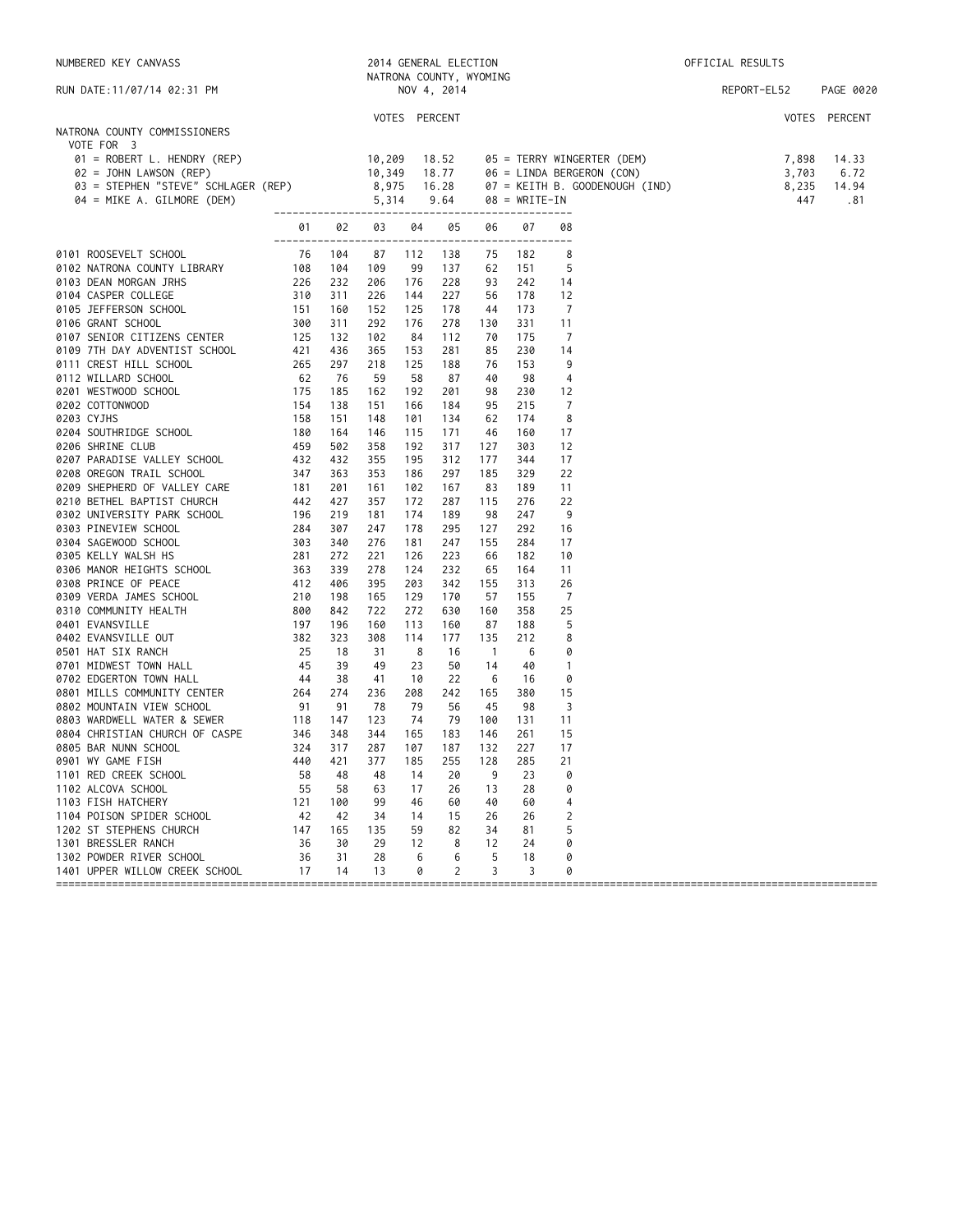| NUMBERED KEY CANVASS | 2014 GENERAL ELECTION | OFFICIAL RESULTS |
|----------------------|-----------------------|------------------|
|----------------------|-----------------------|------------------|

|                                   |                                                                                                       |                |                 | VOTES PERCENT |
|-----------------------------------|-------------------------------------------------------------------------------------------------------|----------------|-----------------|---------------|
| NATRONA COUNTY CORONER            |                                                                                                       |                |                 |               |
| VOTE FOR 1                        |                                                                                                       |                |                 |               |
| 01 = CONNIE JACOBSON (REP)        |                                                                                                       |                |                 | 99.29         |
| $02 = WRITE-IN$                   |                                                                                                       |                | $17,687$<br>127 | .71           |
|                                   | ------------                                                                                          |                |                 |               |
|                                   | 01 —                                                                                                  | 02             |                 |               |
|                                   | ------------                                                                                          |                |                 |               |
|                                   |                                                                                                       |                |                 |               |
| 0101 ROOSEVELT SCHOOL             |                                                                                                       |                |                 |               |
| 0102 NATRONA COUNTY LIBRARY       |                                                                                                       |                |                 |               |
| 0103 DEAN MORGAN JRHS             |                                                                                                       |                |                 |               |
| 0104 CASPER COLLEGE               |                                                                                                       |                |                 |               |
| 0105 JEFFERSON SCHOOL             |                                                                                                       |                |                 |               |
| 0106 GRANT SCHOOL                 |                                                                                                       |                |                 |               |
| 0107 SENIOR CITIZENS CENTER       |                                                                                                       |                |                 |               |
| 0109 7TH DAY ADVENTIST SCHOOL     |                                                                                                       |                |                 |               |
| 0111 CREST HILL SCHOOL            |                                                                                                       |                |                 |               |
| 0112 WILLARD SCHOOL               |                                                                                                       |                |                 |               |
| 0201 WESTWOOD SCHOOL              |                                                                                                       |                |                 |               |
|                                   |                                                                                                       |                |                 |               |
| 0202 COTTONWOOD                   |                                                                                                       |                |                 |               |
| 0203 CYJHS                        |                                                                                                       |                |                 |               |
| 0204 SOUTHRIDGE SCHOOL            |                                                                                                       |                |                 |               |
| 0206 SHRINE CLUB                  |                                                                                                       |                |                 |               |
| 0207 PARADISE VALLEY SCHOOL       |                                                                                                       |                |                 |               |
| 0208 OREGON TRAIL SCHOOL          |                                                                                                       |                |                 |               |
| 0209 SHEPHERD OF VALLEY CARE      |                                                                                                       | 5              |                 |               |
| 0210 BETHEL BAPTIST CHURCH        |                                                                                                       | $\mathbf{1}$   |                 |               |
| 0302 UNIVERSITY PARK SCHOOL       |                                                                                                       | $\overline{1}$ |                 |               |
| 0303 PINEVIEW SCHOOL              |                                                                                                       | 3              |                 |               |
| 0304 SAGEWOOD SCHOOL              |                                                                                                       | 3              |                 |               |
| 0305 KELLY WALSH HS               |                                                                                                       | $\mathbf{1}$   |                 |               |
|                                   |                                                                                                       | 4              |                 |               |
| 0306 MANOR HEIGHTS SCHOOL         |                                                                                                       |                |                 |               |
| 0308 PRINCE OF PEACE              | 349<br>349<br>666<br>413<br>532<br>592<br>430<br>594<br>532<br>592<br>594<br>592<br>796<br>796<br>795 | 5              |                 |               |
| 0309 VERDA JAMES SCHOOL           |                                                                                                       | 2              |                 |               |
| 0310 COMMUNITY HEALTH             | 1238                                                                                                  | 2              |                 |               |
| 0401 EVANSVILLE                   | 367<br>539                                                                                            | 2              |                 |               |
| 0402 EVANSVILLE OUT               |                                                                                                       | $\overline{2}$ |                 |               |
| 0501 HAT SIX RANCH                | 38                                                                                                    | 0              |                 |               |
| 0701 MIDWEST TOWN HALL            |                                                                                                       | $\overline{1}$ |                 |               |
| 0702 EDGERTON TOWN HALL           |                                                                                                       | 0              |                 |               |
| 0801 MILLS COMMUNITY CENTER       |                                                                                                       | 4              |                 |               |
| 0802 MOUNTAIN VIEW SCHOOL         |                                                                                                       | 0              |                 |               |
|                                   |                                                                                                       | 5              |                 |               |
| 0803 WARDWELL WATER & SEWER       |                                                                                                       |                |                 |               |
| 0804 CHRISTIAN CHURCH OF CASPE    |                                                                                                       | 7              |                 |               |
| 0805 BAR NUNN SCHOOL              |                                                                                                       | $\overline{1}$ |                 |               |
| 0901 WY GAME FISH                 |                                                                                                       | $\mathbf{1}$   |                 |               |
| 1101 RED CREEK SCHOOL             |                                                                                                       | 0              |                 |               |
| 1102 ALCOVA SCHOOL                | 81                                                                                                    | $\mathbf{1}$   |                 |               |
| 1103 FISH HATCHERY                |                                                                                                       | $\mathbf{1}$   |                 |               |
| 1104 POISON SPIDER SCHOOL         | $\begin{array}{r} 81 \\ 170 \\ 63 \\ 227 \end{array}$                                                 | $\overline{1}$ |                 |               |
| 1202 ST STEPHENS CHURCH           |                                                                                                       | 0              |                 |               |
|                                   |                                                                                                       | 0              |                 |               |
|                                   |                                                                                                       |                |                 |               |
|                                   |                                                                                                       |                |                 |               |
| 1401 UPPER WILLOW CREEK SCHOOL 22 |                                                                                                       | 0              |                 |               |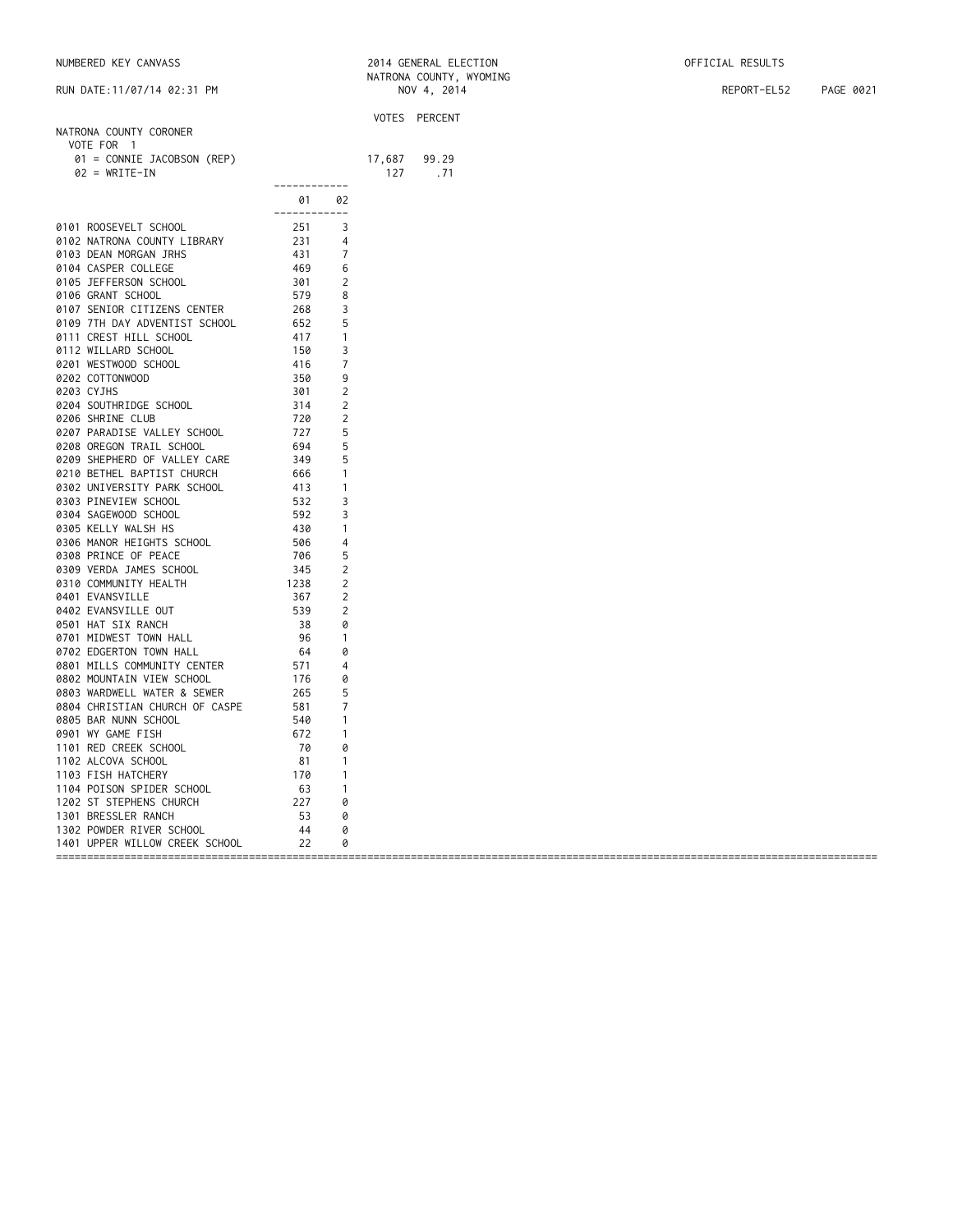| NUMBERED KEY CANVASS                                                                                                                                                                                                                               |                                                                                                                                                                                                                                                                                                  |                         |                                  | 2014 GENERAL ELECTION   |                 | OFFICIAL RESULTS |               |  |
|----------------------------------------------------------------------------------------------------------------------------------------------------------------------------------------------------------------------------------------------------|--------------------------------------------------------------------------------------------------------------------------------------------------------------------------------------------------------------------------------------------------------------------------------------------------|-------------------------|----------------------------------|-------------------------|-----------------|------------------|---------------|--|
|                                                                                                                                                                                                                                                    |                                                                                                                                                                                                                                                                                                  |                         |                                  | NATRONA COUNTY, WYOMING |                 |                  |               |  |
| RUN DATE: 11/07/14 02:31 PM                                                                                                                                                                                                                        |                                                                                                                                                                                                                                                                                                  |                         |                                  | NOV 4, 2014             |                 | REPORT-EL52      | PAGE 0022     |  |
|                                                                                                                                                                                                                                                    |                                                                                                                                                                                                                                                                                                  |                         |                                  | VOTES PERCENT           |                 |                  | VOTES PERCENT |  |
| NATRONA COUNTY SHERIFF                                                                                                                                                                                                                             |                                                                                                                                                                                                                                                                                                  |                         |                                  |                         |                 |                  |               |  |
| VOTE FOR 1                                                                                                                                                                                                                                         |                                                                                                                                                                                                                                                                                                  |                         |                                  |                         |                 |                  |               |  |
| 01 = GUS HOLBROOK (REP)                                                                                                                                                                                                                            |                                                                                                                                                                                                                                                                                                  |                         | 15,819                           | 78.41                   |                 |                  |               |  |
| 02 = STEVE GAYLORD (DEM)                                                                                                                                                                                                                           |                                                                                                                                                                                                                                                                                                  |                         | 4,269                            | 21.16                   | $03 = WRITE-IN$ | 86               | .43           |  |
|                                                                                                                                                                                                                                                    | -------------------                                                                                                                                                                                                                                                                              |                         |                                  |                         |                 |                  |               |  |
|                                                                                                                                                                                                                                                    | 01 —                                                                                                                                                                                                                                                                                             | 02                      | 03                               |                         |                 |                  |               |  |
|                                                                                                                                                                                                                                                    | ------------------                                                                                                                                                                                                                                                                               |                         |                                  |                         |                 |                  |               |  |
| 0101 ROOSEVELT SCHOOL                                                                                                                                                                                                                              | 169 136<br>165 125<br>351 164<br>407 139<br>259 109                                                                                                                                                                                                                                              |                         | $\overline{1}$                   |                         |                 |                  |               |  |
| 0101 RUUSEVELT SCHOOL<br>0102 NATRONA COUNTY LIBRARY                                                                                                                                                                                               |                                                                                                                                                                                                                                                                                                  |                         | $\overline{1}$                   |                         |                 |                  |               |  |
| 0103 DEAN MORGAN JRHS                                                                                                                                                                                                                              |                                                                                                                                                                                                                                                                                                  |                         | 3                                |                         |                 |                  |               |  |
| 0104 CASPER COLLEGE                                                                                                                                                                                                                                |                                                                                                                                                                                                                                                                                                  |                         | $\overline{1}$                   |                         |                 |                  |               |  |
| 0105 JEFFERSON SCHOOL                                                                                                                                                                                                                              |                                                                                                                                                                                                                                                                                                  |                         | 0                                |                         |                 |                  |               |  |
| 0106 GRANT SCHOOL                                                                                                                                                                                                                                  | 513                                                                                                                                                                                                                                                                                              | -168                    | 7                                |                         |                 |                  |               |  |
|                                                                                                                                                                                                                                                    |                                                                                                                                                                                                                                                                                                  | 96                      | 2                                |                         |                 |                  |               |  |
| 0107 SENIOR CITIZENS CENTER<br>0107 SENIOR CITIZENS CENTER<br>0109 7TH DAY ADVENTIST SCHOOL<br>0111 CREST HILL SCHOOL<br>0112 WILLARD SCHOOL<br>0201 WESTWOOD SCHOOL<br>0202 COTTONWOOD<br>0203 CYJHS<br>0203 CYJHS<br>0204 SOUTHRIDGE SCHOOL<br>0 |                                                                                                                                                                                                                                                                                                  | 114                     | 3                                |                         |                 |                  |               |  |
|                                                                                                                                                                                                                                                    |                                                                                                                                                                                                                                                                                                  | 88                      | 0                                |                         |                 |                  |               |  |
|                                                                                                                                                                                                                                                    |                                                                                                                                                                                                                                                                                                  | 59                      | 0                                |                         |                 |                  |               |  |
|                                                                                                                                                                                                                                                    |                                                                                                                                                                                                                                                                                                  | 153                     | $\overline{2}$                   |                         |                 |                  |               |  |
|                                                                                                                                                                                                                                                    |                                                                                                                                                                                                                                                                                                  | 133                     | $\overline{1}$                   |                         |                 |                  |               |  |
|                                                                                                                                                                                                                                                    |                                                                                                                                                                                                                                                                                                  | 77                      | $\overline{1}$                   |                         |                 |                  |               |  |
|                                                                                                                                                                                                                                                    |                                                                                                                                                                                                                                                                                                  | - 90                    | 3                                |                         |                 |                  |               |  |
| 0206 SHRINE CLUB                                                                                                                                                                                                                                   | 678                                                                                                                                                                                                                                                                                              | 134                     | $\overline{4}$                   |                         |                 |                  |               |  |
| 0207 PARADISE VALLEY SCHOOL                                                                                                                                                                                                                        | 684                                                                                                                                                                                                                                                                                              | 150                     | $\overline{1}$                   |                         |                 |                  |               |  |
| 0208 OREGON TRAIL SCHOOL                                                                                                                                                                                                                           | 625                                                                                                                                                                                                                                                                                              | 148                     | 2                                |                         |                 |                  |               |  |
| 0209 SHEPHERD OF VALLEY CARE                                                                                                                                                                                                                       | 313                                                                                                                                                                                                                                                                                              | - 89                    | 2                                |                         |                 |                  |               |  |
| 0210 BETHEL BAPTIST CHURCH                                                                                                                                                                                                                         | 619                                                                                                                                                                                                                                                                                              | 121                     | 6                                |                         |                 |                  |               |  |
| 0302 UNIVERSITY PARK SCHOOL                                                                                                                                                                                                                        | $3 - 462$<br>532                                                                                                                                                                                                                                                                                 | 147                     | $\overline{1}$                   |                         |                 |                  |               |  |
| 0303 PINEVIEW SCHOOL                                                                                                                                                                                                                               |                                                                                                                                                                                                                                                                                                  | 154                     | 4                                |                         |                 |                  |               |  |
| 0304 SAGEWOOD SCHOOL                                                                                                                                                                                                                               |                                                                                                                                                                                                                                                                                                  | 144                     | 3                                |                         |                 |                  |               |  |
| 0305 KELLY WALSH HS                                                                                                                                                                                                                                | 462<br>532<br>597<br>500<br>616                                                                                                                                                                                                                                                                  | 99                      | 5                                |                         |                 |                  |               |  |
| 0306 MANOR HEIGHTS SCHOOL                                                                                                                                                                                                                          |                                                                                                                                                                                                                                                                                                  | 70                      | $\overline{1}$                   |                         |                 |                  |               |  |
| 0308 PRINCE OF PEACE                                                                                                                                                                                                                               |                                                                                                                                                                                                                                                                                                  | 176                     | 2                                |                         |                 |                  |               |  |
| 0309 VERDA JAMES SCHOOL                                                                                                                                                                                                                            | 303                                                                                                                                                                                                                                                                                              | 92                      | 3                                |                         |                 |                  |               |  |
| 0310 COMMUNITY HEALTH                                                                                                                                                                                                                              | $\begin{array}{r} 385 \\ 1163 \\ 306 \\ 535 \end{array}$                                                                                                                                                                                                                                         | 192                     | $\overline{4}$                   |                         |                 |                  |               |  |
| 0401 EVANSVILLE                                                                                                                                                                                                                                    |                                                                                                                                                                                                                                                                                                  | 107                     | 2                                |                         |                 |                  |               |  |
| 0402 EVANSVILLE OUT                                                                                                                                                                                                                                |                                                                                                                                                                                                                                                                                                  | 66                      | 5                                |                         |                 |                  |               |  |
| 0501 HAT SIX RANCH                                                                                                                                                                                                                                 | 36                                                                                                                                                                                                                                                                                               | $\overline{7}$          | 0                                |                         |                 |                  |               |  |
| 0701 MIDWEST TOWN HALL                                                                                                                                                                                                                             | 74                                                                                                                                                                                                                                                                                               | 23                      | 0                                |                         |                 |                  |               |  |
| 0702 EDGERTON TOWN HALL<br>9792 EDGERTON TOWN HALL 69<br>9801 MILLS COMMUNITY CENTER 455<br>9802 MOUNTAIN VIEW SCHOOL 154<br>9803 WARDWELL WATER & SEWER 237<br>9804 CHRISTIAN CHURCH OF CASPE 553                                                 | 60                                                                                                                                                                                                                                                                                               | $_{\rm 8}$              | 0                                |                         |                 |                  |               |  |
|                                                                                                                                                                                                                                                    |                                                                                                                                                                                                                                                                                                  | 184                     | 5                                |                         |                 |                  |               |  |
|                                                                                                                                                                                                                                                    |                                                                                                                                                                                                                                                                                                  | 49                      | 0                                |                         |                 |                  |               |  |
|                                                                                                                                                                                                                                                    |                                                                                                                                                                                                                                                                                                  | 55                      | 2                                |                         |                 |                  |               |  |
|                                                                                                                                                                                                                                                    |                                                                                                                                                                                                                                                                                                  | 104                     | 2                                |                         |                 |                  |               |  |
| 0805 BAR NUNN SCHOOL                                                                                                                                                                                                                               | 524                                                                                                                                                                                                                                                                                              | 74                      | $\overline{1}$                   |                         |                 |                  |               |  |
| 0901 WY GAME FISH                                                                                                                                                                                                                                  |                                                                                                                                                                                                                                                                                                  | 114                     | $\overline{4}$                   |                         |                 |                  |               |  |
| 1101 RED CREEK SCHOOL                                                                                                                                                                                                                              |                                                                                                                                                                                                                                                                                                  | $\overline{\mathbf{3}}$ | 0<br>0                           |                         |                 |                  |               |  |
| 1102 ALCOVA SCHOOL                                                                                                                                                                                                                                 |                                                                                                                                                                                                                                                                                                  | 13                      |                                  |                         |                 |                  |               |  |
| 1103 FISH HATCHERY                                                                                                                                                                                                                                 |                                                                                                                                                                                                                                                                                                  | 39<br>6                 | 0                                |                         |                 |                  |               |  |
| 1104 POISON SPIDER SCHOOL<br>1202 ST STEPHENS CHURCH                                                                                                                                                                                               |                                                                                                                                                                                                                                                                                                  | 41                      | $\overline{1}$<br>$\overline{1}$ |                         |                 |                  |               |  |
| 1301 BRESSLER RANCH                                                                                                                                                                                                                                |                                                                                                                                                                                                                                                                                                  | 3                       | 0                                |                         |                 |                  |               |  |
|                                                                                                                                                                                                                                                    |                                                                                                                                                                                                                                                                                                  | 5                       |                                  |                         |                 |                  |               |  |
| 1302 POWDER RIVER SCHOOL                                                                                                                                                                                                                           |                                                                                                                                                                                                                                                                                                  | $\overline{1}$          | 0<br>0                           |                         |                 |                  |               |  |
| 1401 UPPER WILLOW CREEK SCHOOL                                                                                                                                                                                                                     | $636$<br>$77$<br>$79$<br>$152$<br>$60$<br>$213$<br>$53$<br>$4$<br>$213$<br>$52$<br>$4$<br>$-22$<br>$-22$<br>$-22$<br>$-22$<br>$-22$<br>$-22$<br>$-22$<br>$-22$<br>$-22$<br>$-22$<br>$-22$<br>$-22$<br>$-22$<br>$-22$<br>$-22$<br>$-22$<br>$-22$<br>$-22$<br>$-22$<br>$-22$<br>$-22$<br>$-22$<br> |                         |                                  |                         |                 |                  |               |  |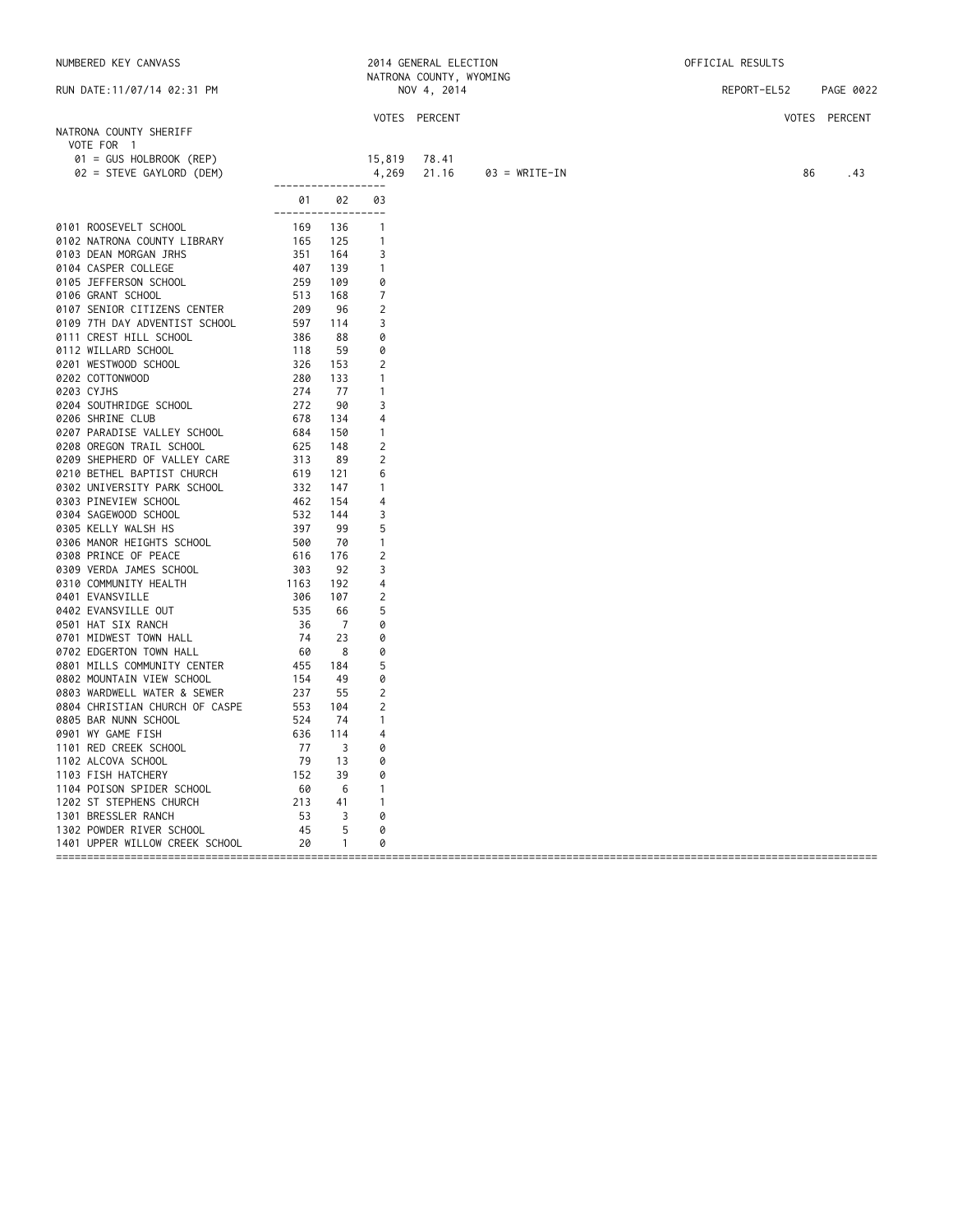## NUMBERED KEY CANVASS 2014 GENERAL ELECTION OFFICIAL RESULTS

RUN DATE:11/07/14 02:31 PM NOV 4, 2014 REPORT-EL52 PAGE 0023

|            |                                |              |                |        | VOTES PERCENT |
|------------|--------------------------------|--------------|----------------|--------|---------------|
|            | NATRONA COUNTY CLERK           |              |                |        |               |
|            | VOTE FOR 1                     |              |                |        |               |
|            | 01 = RENEA VITTO (REP)         |              |                | 17,325 | 99.18         |
|            | $02 = WRITE-IN$                |              |                | 144    | .82           |
|            |                                | ------------ |                |        |               |
|            |                                | 01 —         | 02             |        |               |
|            |                                | ------------ |                |        |               |
|            | 0101 ROOSEVELT SCHOOL          | 241          | 8              |        |               |
|            | 0102 NATRONA COUNTY LIBRARY    | 224          | $\overline{1}$ |        |               |
|            | 0103 DEAN MORGAN JRHS          | 429          | 6              |        |               |
|            | 0104 CASPER COLLEGE            | 447          | 7              |        |               |
|            | 0105 JEFFERSON SCHOOL          | 291          | 3              |        |               |
|            | 0106 GRANT SCHOOL              | 574          | 6              |        |               |
|            | 0107 SENIOR CITIZENS CENTER    | 253          | 3              |        |               |
|            | 0109 7TH DAY ADVENTIST SCHOOL  | 636          | 0              |        |               |
|            | 0111 CREST HILL SCHOOL         | 414          | 2              |        |               |
|            | 0112 WILLARD SCHOOL            | 140          | 2              |        |               |
|            | 0201 WESTWOOD SCHOOL           | 402          | 9              |        |               |
|            | 0202 COTTONWOOD                | 339          | 9              |        |               |
| 0203 CYJHS |                                | 302          | $\overline{c}$ |        |               |
|            | 0204 SOUTHRIDGE SCHOOL         | 307          | 2              |        |               |
|            | 0206 SHRINE CLUB               | 713          | 2              |        |               |
|            | 0207 PARADISE VALLEY SCHOOL    | 706          | 6              |        |               |
|            | 0208 OREGON TRAIL SCHOOL       | 678          | 7              |        |               |
|            | 0209 SHEPHERD OF VALLEY CARE   | 345          | 3              |        |               |
|            | 0210 BETHEL BAPTIST CHURCH     | 658          | 4              |        |               |
|            | 0302 UNIVERSITY PARK SCHOOL    | 405          |                |        |               |
|            |                                | 523          | 5<br>3         |        |               |
|            | 0303 PINEVIEW SCHOOL           |              |                |        |               |
|            | 0304 SAGEWOOD SCHOOL           | 575          | 7              |        |               |
|            | 0305 KELLY WALSH HS            | 436          | -1             |        |               |
|            | 0306 MANOR HEIGHTS SCHOOL      | 502          | $\mathbf{1}$   |        |               |
|            | 0308 PRINCE OF PEACE           | 679          | 5              |        |               |
|            | 0309 VERDA JAMES SCHOOL        | 337          | 5              |        |               |
|            | 0310 COMMUNITY HEALTH          | 1219         | 3              |        |               |
|            | 0401 EVANSVILLE                | 365          | $\overline{c}$ |        |               |
|            | 0402 EVANSVILLE OUT            | 540          | 3              |        |               |
|            | 0501 HAT SIX RANCH             | 35           | 0              |        |               |
|            | 0701 MIDWEST TOWN HALL         | 90           | $\mathbf{1}$   |        |               |
|            | 0702 EDGERTON TOWN HALL        | - 61         | $\mathbf{1}$   |        |               |
|            | 0801 MILLS COMMUNITY CENTER    | 563          | 8              |        |               |
|            | 0802 MOUNTAIN VIEW SCHOOL      | 179          | 0              |        |               |
|            | 0803 WARDWELL WATER & SEWER    | 256          | 4              |        |               |
|            | 0804 CHRISTIAN CHURCH OF CASPE | 572          | 5              |        |               |
|            | 0805 BAR NUNN SCHOOL           | 523          | $\overline{c}$ |        |               |
|            | 0901 WY GAME FISH              | 652          | 3              |        |               |
|            | 1101 RED CREEK SCHOOL          | 67           | 0              |        |               |
|            | 1102 ALCOVA SCHOOL             | 81           | 0              |        |               |
|            | 1103 FISH HATCHERY             | 165          | $\mathbf{1}$   |        |               |
|            | 1104 POISON SPIDER SCHOOL      | 61           | 0              |        |               |
|            | 1202 ST STEPHENS CHURCH        | 216          | $\overline{2}$ |        |               |
|            | 1301 BRESSLER RANCH            | 54           | 0              |        |               |
|            | 1302 POWDER RIVER SCHOOL       | 48           | 0              |        |               |
|            | 1401 UPPER WILLOW CREEK SCHOOL | 22           | 0              |        |               |
|            |                                |              |                |        |               |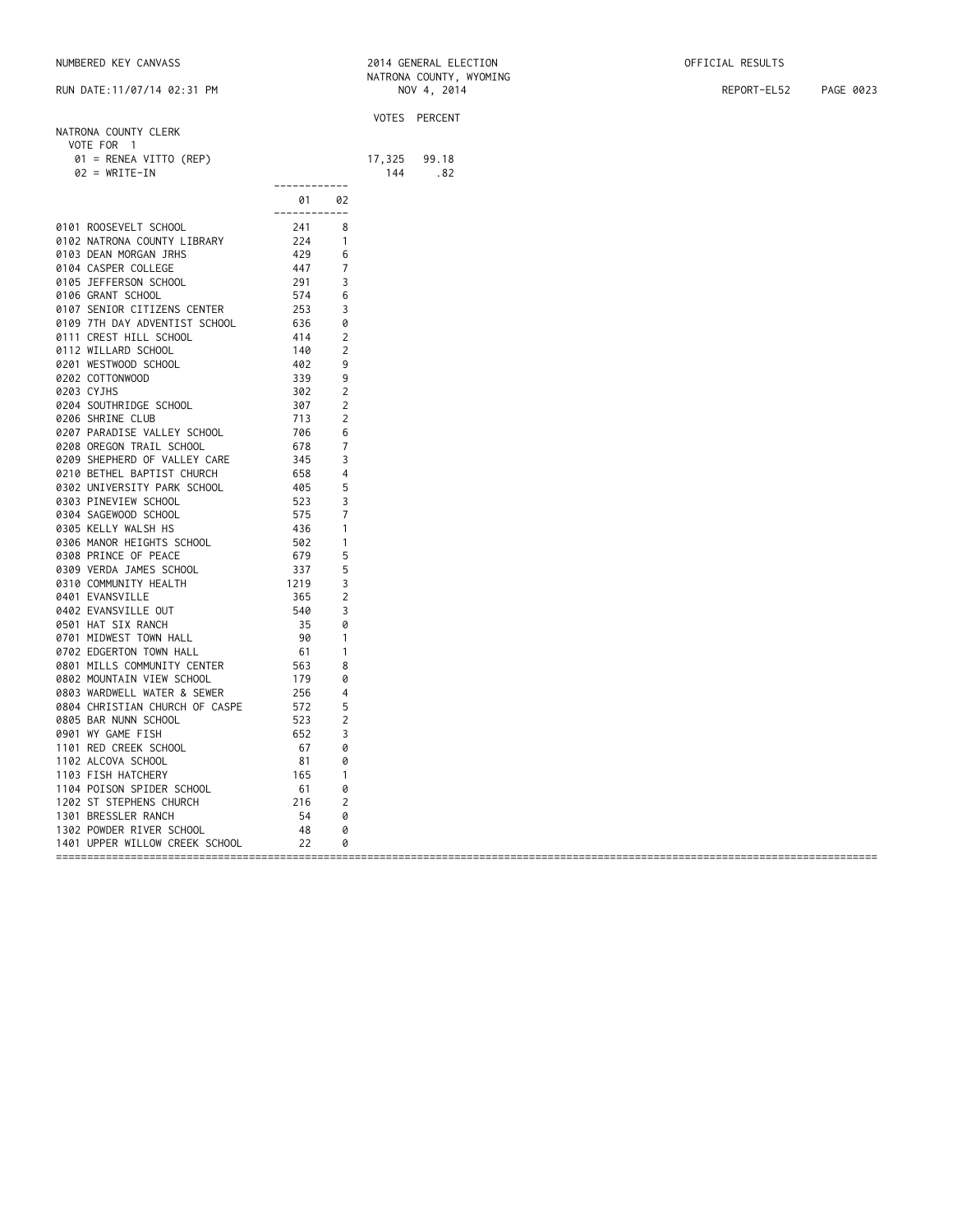## NUMBERED KEY CANVASS 2014 GENERAL ELECTION OFFICIAL RESULTS

RUN DATE:11/07/14 02:31 PM NOV 4, 2014 REPORT-EL52 PAGE 0024

|                                |              |                |        | VOTES PERCENT |
|--------------------------------|--------------|----------------|--------|---------------|
| NATRONA COUNTY TREASURER       |              |                |        |               |
| VOTE FOR 1                     |              |                |        |               |
| $01 = TOM DOYLE (REP)$         |              |                | 17,480 | 99.28         |
| $02 = WRITE-IN$                |              |                | 127    | .72           |
|                                | ------------ |                |        |               |
|                                | 01           | 02             |        |               |
|                                | ------------ |                |        |               |
| 0101 ROOSEVELT SCHOOL          | 245          | 4              |        |               |
| 0102 NATRONA COUNTY LIBRARY    | 222          | 4              |        |               |
| 0103 DEAN MORGAN JRHS          | 435          | 5              |        |               |
| 0104 CASPER COLLEGE            | 450          | 6              |        |               |
| 0105 JEFFERSON SCHOOL          | 300          | $\overline{2}$ |        |               |
| 0106 GRANT SCHOOL              | 578          | 6              |        |               |
| 0107 SENIOR CITIZENS CENTER    | 253          | 7              |        |               |
|                                |              |                |        |               |
| 0109 7TH DAY ADVENTIST SCHOOL  | 640          | $\mathbf{1}$   |        |               |
| 0111 CREST HILL SCHOOL         | 415          | $\mathbf{1}$   |        |               |
| 0112 WILLARD SCHOOL            | 145          | 2              |        |               |
| 0201 WESTWOOD SCHOOL           | 408          | 9              |        |               |
| 0202 COTTONWOOD                | 347          | 8              |        |               |
| 0203 CYJHS                     | 306          | $\mathbf{1}$   |        |               |
| 0204 SOUTHRIDGE SCHOOL         | 305          | $\mathbf{1}$   |        |               |
| 0206 SHRINE CLUB               | 715          | 2              |        |               |
| 0207 PARADISE VALLEY SCHOOL    | 723          | 5              |        |               |
| 0208 OREGON TRAIL SCHOOL       | 689          | 4              |        |               |
| 0209 SHEPHERD OF VALLEY CARE   | 345          | 4              |        |               |
| 0210 BETHEL BAPTIST CHURCH     | 661          | 4              |        |               |
| 0302 UNIVERSITY PARK SCHOOL    | 411          | 4              |        |               |
| 0303 PINEVIEW SCHOOL           | 519          | 3              |        |               |
| 0304 SAGEWOOD SCHOOL           | 581          | 3              |        |               |
| 0305 KELLY WALSH HS            | 435          | $\mathbf{1}$   |        |               |
| 0306 MANOR HEIGHTS SCHOOL      | 503          | -1             |        |               |
| 0308 PRINCE OF PEACE           | 690          | 7              |        |               |
| 0309 VERDA JAMES SCHOOL        | 337          | 3              |        |               |
| 0310 COMMUNITY HEALTH          | 1227         | 3              |        |               |
| 0401 EVANSVILLE                | 365          | 2              |        |               |
|                                | 544          |                |        |               |
| 0402 EVANSVILLE OUT            | 34           | 2              |        |               |
| 0501 HAT SIX RANCH             |              | 0              |        |               |
| 0701 MIDWEST TOWN HALL         | 92           | $\mathbf{1}$   |        |               |
| 0702 EDGERTON TOWN HALL        | 64           | 0              |        |               |
| 0801 MILLS COMMUNITY CENTER    | 572          | 4              |        |               |
| 0802 MOUNTAIN VIEW SCHOOL      | 180          | 0              |        |               |
| 0803 WARDWELL WATER & SEWER    | 262          | 4              |        |               |
| 0804 CHRISTIAN CHURCH OF CASPE | 577          | 5              |        |               |
| 0805 BAR NUNN SCHOOL           | 526          | 2              |        |               |
| 0901 WY GAME FISH              | 653          | 3              |        |               |
| 1101 RED CREEK SCHOOL          | 72           | 0              |        |               |
| 1102 ALCOVA SCHOOL             | - 82         | 0              |        |               |
| 1103 FISH HATCHERY             | 164          | $\mathbf{1}$   |        |               |
| 1104 POISON SPIDER SCHOOL      | - 61         | -1             |        |               |
| 1202 ST STEPHENS CHURCH        | 226          | $\mathbf{1}$   |        |               |
| 1301 BRESSLER RANCH            | 53           | 0              |        |               |
| 1302 POWDER RIVER SCHOOL       | 47           | 0              |        |               |
| 1401 UPPER WILLOW CREEK SCHOOL | 21           | 0              |        |               |
|                                |              |                |        |               |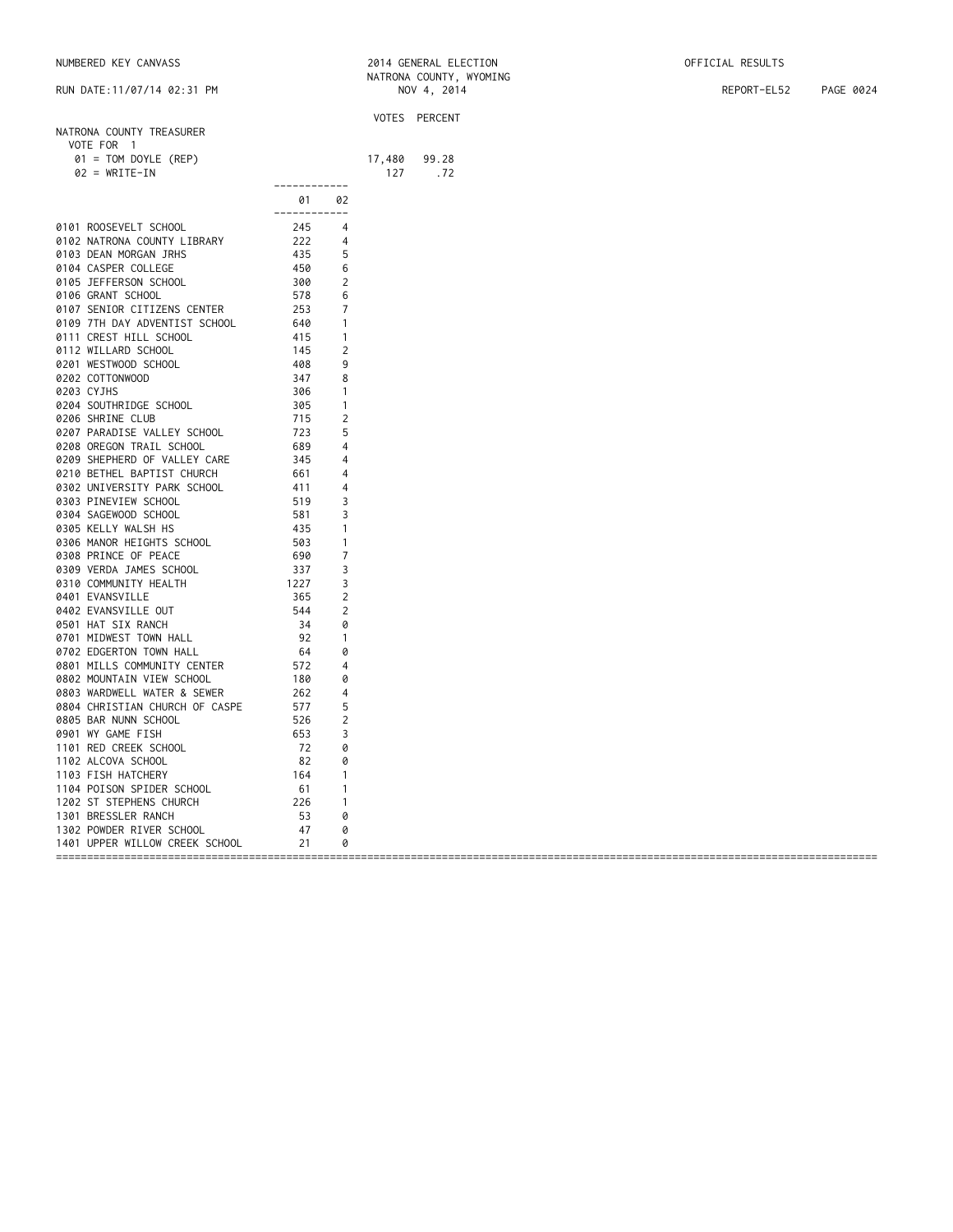|            |                                                                                                                                                                                |                                                             |                     |        | VOTES PERCENT |
|------------|--------------------------------------------------------------------------------------------------------------------------------------------------------------------------------|-------------------------------------------------------------|---------------------|--------|---------------|
|            | NATRONA COUNTY ASSESSOR                                                                                                                                                        |                                                             |                     |        |               |
|            | VOTE FOR 1                                                                                                                                                                     |                                                             |                     |        |               |
|            | 01 = CONNIE SMITH (REP)                                                                                                                                                        |                                                             |                     | 16,895 | 99.19         |
|            | $02 = WRITE-IN$                                                                                                                                                                |                                                             |                     | 138    | .81           |
|            |                                                                                                                                                                                | ------------                                                |                     |        |               |
|            |                                                                                                                                                                                | 01 —                                                        | 02                  |        |               |
|            |                                                                                                                                                                                | ------------                                                |                     |        |               |
|            | 0101 ROOSEVELT SCHOOL                                                                                                                                                          | 238                                                         | $\overline{4}$      |        |               |
|            | 0102 NATRONA COUNTY LIBRARY                                                                                                                                                    | $\frac{216}{426}$                                           | 3                   |        |               |
|            | 0103 DEAN MORGAN JRHS                                                                                                                                                          |                                                             | 4                   |        |               |
|            | 0104 CASPER COLLEGE                                                                                                                                                            |                                                             | 10                  |        |               |
|            | 0105 JEFFERSON SCHOOL                                                                                                                                                          | 283                                                         | 2                   |        |               |
|            | 0106 GRANT SCHOOL                                                                                                                                                              |                                                             | 8                   |        |               |
|            | 0107 SENIOR CITIZENS CENTER                                                                                                                                                    |                                                             | 3                   |        |               |
|            | 0109 7TH DAY ADVENTIST SCHOOL                                                                                                                                                  |                                                             | 0                   |        |               |
|            | 0111 CREST HILL SCHOOL                                                                                                                                                         |                                                             | 0                   |        |               |
|            | 0112 WILLARD SCHOOL                                                                                                                                                            |                                                             | 3                   |        |               |
|            | 0201 WESTWOOD SCHOOL                                                                                                                                                           | $555$<br>$249$<br>$620$<br>$398$<br>$139$<br>$398$<br>$333$ | 8                   |        |               |
|            | 0202 COTTONWOOD                                                                                                                                                                |                                                             | 7                   |        |               |
| 0203 CYJHS |                                                                                                                                                                                | 289                                                         | 3                   |        |               |
|            | 0204 SOUTHRIDGE SCHOOL                                                                                                                                                         | 293                                                         | 2                   |        |               |
|            | 0206 SHRINE CLUB                                                                                                                                                               | 676                                                         | 3                   |        |               |
|            | 0207 PARADISE VALLEY SCHOOL                                                                                                                                                    | 701                                                         | 6                   |        |               |
|            | 0208 OREGON TRAIL SCHOOL                                                                                                                                                       | 671                                                         | 5                   |        |               |
|            | 0209 SHEPHERD OF VALLEY CARE                                                                                                                                                   | 332                                                         | 3                   |        |               |
|            | 0210 BETHEL BAPTIST CHURCH                                                                                                                                                     | 648                                                         | 4                   |        |               |
|            | 0302 UNIVERSITY PARK SCHOOL                                                                                                                                                    | $\frac{11}{406}$                                            | 3                   |        |               |
|            | 0303 PINEVIEW SCHOOL                                                                                                                                                           |                                                             | 4                   |        |               |
|            | 0304 SAGEWOOD SCHOOL                                                                                                                                                           |                                                             | 4                   |        |               |
|            | 0305 KELLY WALSH HS                                                                                                                                                            |                                                             | 2                   |        |               |
|            | 0306 MANOR HEIGHTS SCHOOL                                                                                                                                                      |                                                             | -1                  |        |               |
|            | 0308 PRINCE OF PEACE                                                                                                                                                           | $-30$<br>$564$<br>$417$<br>$488$<br>$672$<br>$331$          | 9                   |        |               |
|            | 0309 VERDA JAMES SCHOOL                                                                                                                                                        |                                                             | 3                   |        |               |
|            | 0310 COMMUNITY HEALTH                                                                                                                                                          | 1188                                                        | 4                   |        |               |
|            | 0401 EVANSVILLE                                                                                                                                                                | 356                                                         | 2                   |        |               |
|            | 0402 EVANSVILLE OUT                                                                                                                                                            | 522                                                         | 2                   |        |               |
|            | 0501 HAT SIX RANCH                                                                                                                                                             | 31                                                          | 0                   |        |               |
|            | 0701 MIDWEST TOWN HALL                                                                                                                                                         | 90                                                          |                     |        |               |
|            | 0702 EDGERTON TOWN HALL                                                                                                                                                        | 62                                                          | $\overline{1}$<br>0 |        |               |
|            |                                                                                                                                                                                |                                                             |                     |        |               |
|            | 02<br>02<br>02<br>0301 MILLS COMMUNITY CENTER<br>0302 MOUNTAIN VIEW SCHOOL<br>173<br>0303 WARDWELL WATER & SEWER<br>252<br>0304 CHAISTIAN CHURCH OF CASPE<br>554<br>554<br>554 |                                                             | 6                   |        |               |
|            |                                                                                                                                                                                |                                                             | 2                   |        |               |
|            |                                                                                                                                                                                |                                                             | 5                   |        |               |
|            |                                                                                                                                                                                |                                                             | 4                   |        |               |
|            | 0805 BAR NUNN SCHOOL                                                                                                                                                           | 504                                                         | 3                   |        |               |
|            | 0901 WY GAME FISH                                                                                                                                                              | 631                                                         | 3                   |        |               |
|            | 1101 RED CREEK SCHOOL                                                                                                                                                          | 68                                                          | 0                   |        |               |
|            | 1102 ALCOVA SCHOOL                                                                                                                                                             | 81                                                          | 0                   |        |               |
|            | 1103 FISH HATCHERY                                                                                                                                                             | $\frac{16}{58}$<br>$\frac{58}{20}$                          | $\mathbf{1}$        |        |               |
|            | 1104 POISON SPIDER SCHOOL                                                                                                                                                      |                                                             | 0                   |        |               |
|            | 1202 ST STEPHENS CHURCH                                                                                                                                                        |                                                             | $\overline{1}$      |        |               |
|            | 1301 BRESSLER RANCH                                                                                                                                                            | 51                                                          | 0                   |        |               |
|            | 1302 POWDER RIVER SCHOOL                                                                                                                                                       | 45                                                          | 0                   |        |               |
|            | 1401 UPPER WILLOW CREEK SCHOOL                                                                                                                                                 | 22                                                          | 0                   |        |               |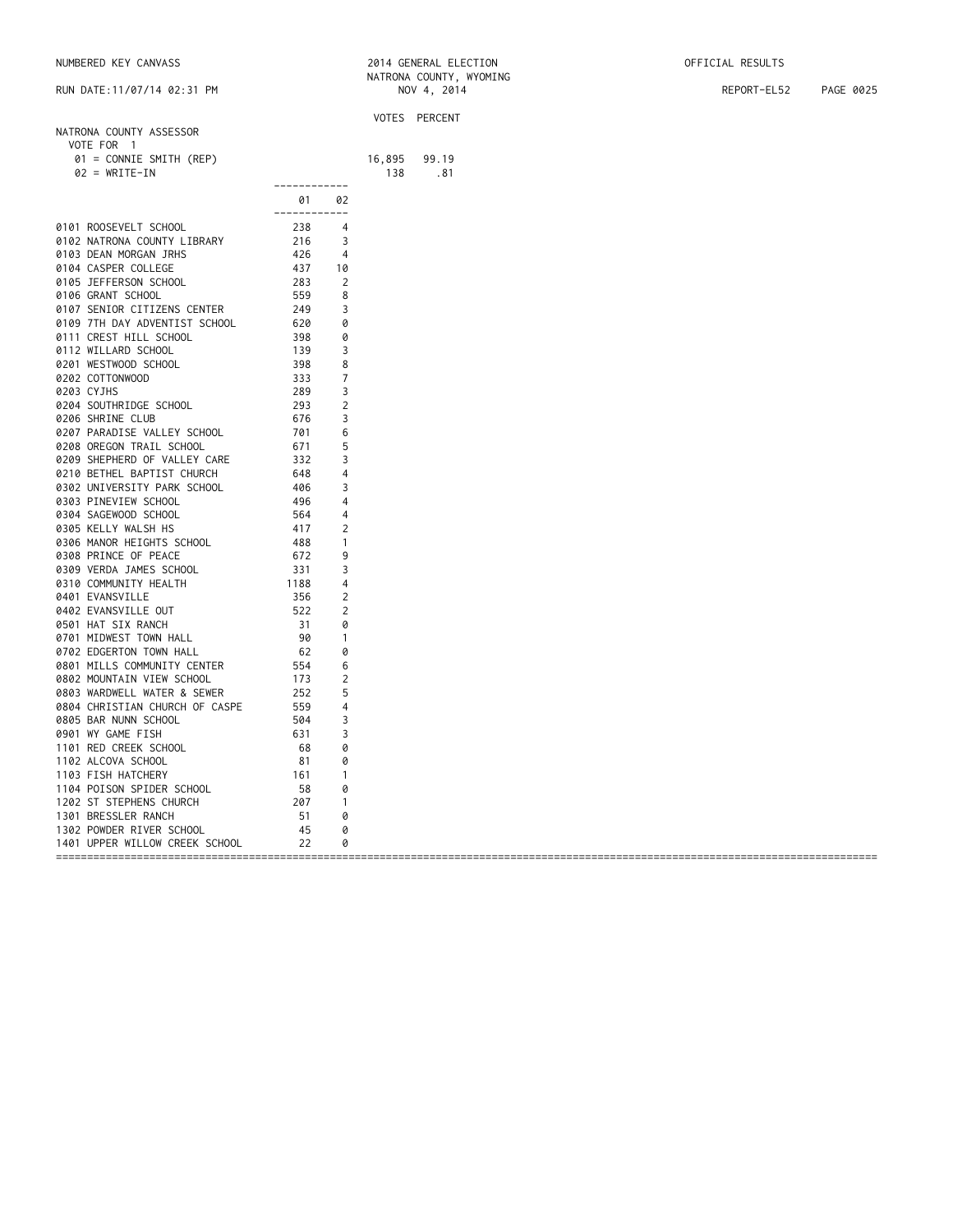|                                        |               |                | VOTES PERCENT |
|----------------------------------------|---------------|----------------|---------------|
| NATRONA COUNTY CLERK OF DISTRICT COURT |               |                |               |
| VOTE FOR 1                             |               |                |               |
| $01 = GEN TUMA (REP)$                  |               | 17,309         | 99.27         |
| $02 = WRITE-IN$                        |               | 128            | .73           |
|                                        | ------------  |                |               |
|                                        | 01 02         |                |               |
|                                        | ------------- |                |               |
| 0101 ROOSEVELT SCHOOL                  | 241           | 2              |               |
| 0102 NATRONA COUNTY LIBRARY            | 224           | 3              |               |
| 0103 DEAN MORGAN JRHS                  | 426           | 6              |               |
| 0104 CASPER COLLEGE                    | 461           | 6              |               |
| 0105 JEFFERSON SCHOOL                  | 297           | $\overline{2}$ |               |
|                                        |               |                |               |
| 0106 GRANT SCHOOL                      | 569           | 6              |               |
| 0107 SENIOR CITIZENS CENTER            | 254           | $\overline{4}$ |               |
| 0109 7TH DAY ADVENTIST SCHOOL          | 629           | $\overline{1}$ |               |
| 0111 CREST HILL SCHOOL                 | 414           | $\overline{1}$ |               |
| 0112 WILLARD SCHOOL                    | 143<br>403    | 2              |               |
| 0201 WESTWOOD SCHOOL                   |               | 8              |               |
| 0202 COTTONWOOD                        | 334           | 7              |               |
| 0203 CYJHS                             | 297           | $\mathbf{1}$   |               |
| 0204 SOUTHRIDGE SCHOOL                 | 305           | 2              |               |
| 0206 SHRINE CLUB                       | 699           | 3              |               |
| 0207 PARADISE VALLEY SCHOOL            | 716           | 5              |               |
| 0208 OREGON TRAIL SCHOOL               | 683           | $\overline{4}$ |               |
|                                        |               |                |               |
| 0209 SHEPHERD OF VALLEY CARE           | 344           | 3              |               |
| 0210 BETHEL BAPTIST CHURCH             | 661           | 3              |               |
| 0302 UNIVERSITY PARK SCHOOL            | 414           | 2              |               |
| 0303 PINEVIEW SCHOOL                   | 514           | 4              |               |
| 0304 SAGEWOOD SCHOOL                   | 581           | 4              |               |
| 0305 KELLY WALSH HS                    | 422           | 2              |               |
| 0306 MANOR HEIGHTS SCHOOL              | 496           | $\overline{1}$ |               |
| 0308 PRINCE OF PEACE                   | 694           | 7              |               |
| 0309 VERDA JAMES SCHOOL                | 342           | 3              |               |
| 0310 COMMUNITY HEALTH                  | 1215          | 6              |               |
|                                        | 363           | 2              |               |
| 0401 EVANSVILLE                        |               |                |               |
| 0402 EVANSVILLE OUT                    | 531           | $\overline{4}$ |               |
| 0501 HAT SIX RANCH                     | 36            | 0              |               |
| 0701 MIDWEST TOWN HALL                 | 90            | 2              |               |
| 0702 EDGERTON TOWN HALL                | 61            | 0              |               |
| 0801 MILLS COMMUNITY CENTER            | 562           | 7              |               |
| 0802 MOUNTAIN VIEW SCHOOL              | 176           | 0              |               |
| 0803 WARDWELL WATER & SEWER            | 261           | 3              |               |
| 0804 CHRISTIAN CHURCH OF CASPE         | 572           | 6              |               |
| 0805 BAR NUNN SCHOOL                   | 512           | 3              |               |
| 0901 WY GAME FISH                      | 656           | $\overline{1}$ |               |
| 1101 RED CREEK SCHOOL                  | 72            | 0              |               |
|                                        |               |                |               |
| 1102 ALCOVA SCHOOL                     | 79            | 0              |               |
| 1103 FISH HATCHERY                     | 163           | 2              |               |
| 1104 POISON SPIDER SCHOOL              | 61            | 0              |               |
| 1202 ST STEPHENS CHURCH                | 217           | 0              |               |
| 1301 BRESSLER RANCH                    | 53            | 0              |               |
| 1302 POWDER RIVER SCHOOL               | - 44          | 0              |               |
| 1401 UPPER WILLOW CREEK SCHOOL         | 22            | 0              |               |
|                                        |               |                |               |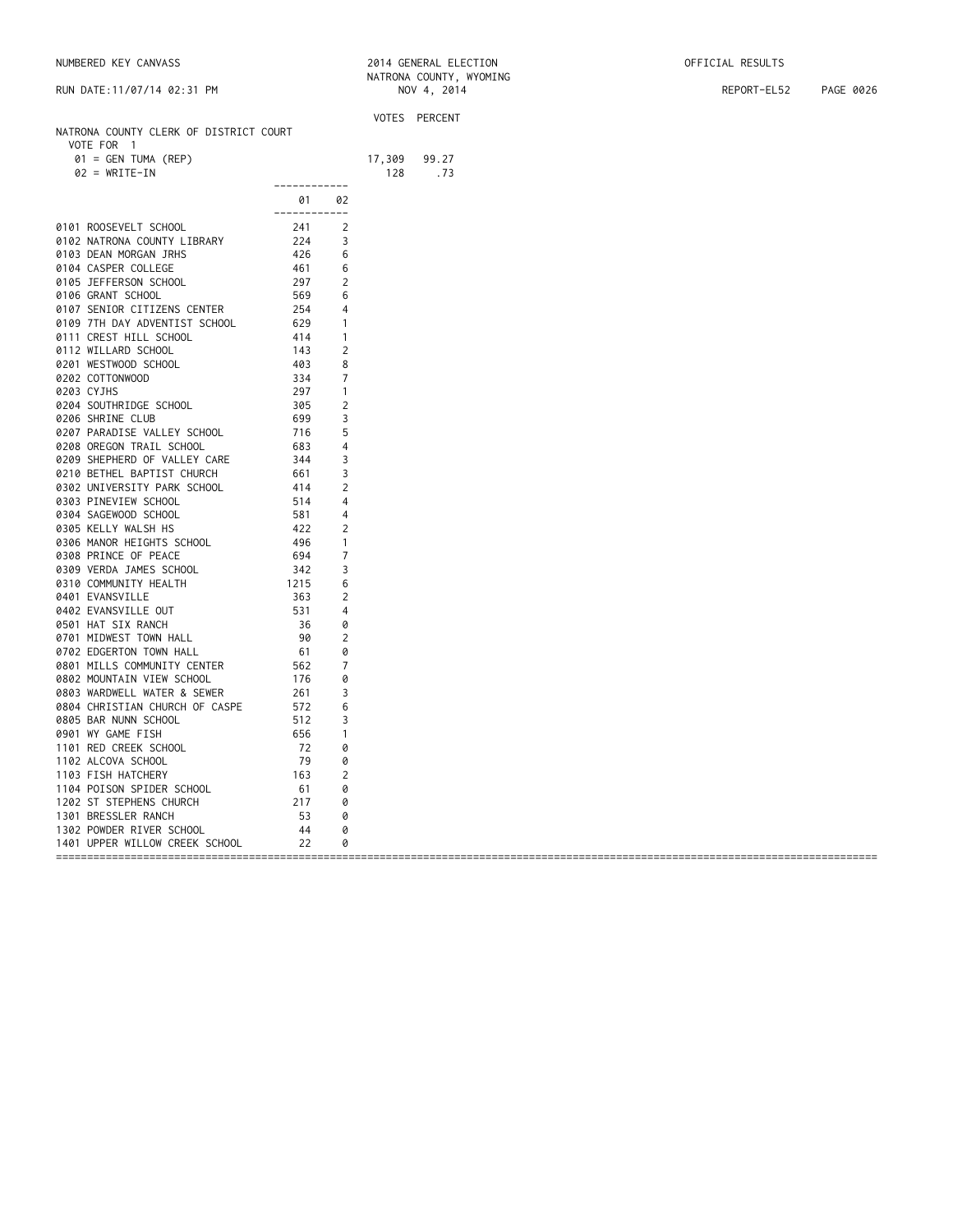| NUMBERED KEY CANVASS                     |     |     |       | 2014 GENERAL ELECTION<br>NATRONA COUNTY, WYOMING |                 | OFFICIAL RESULTS |           |
|------------------------------------------|-----|-----|-------|--------------------------------------------------|-----------------|------------------|-----------|
| RUN DATE: 11/07/14 02:31 PM              |     |     |       | NOV 4, 2014                                      |                 | REPORT-EL52      | PAGE 0027 |
|                                          |     |     |       | VOTES PERCENT                                    |                 | VOTES PERCENT    |           |
| CASPER CITY COUNCIL WARD 1<br>VOTE FOR 1 |     |     |       |                                                  |                 |                  |           |
| 01 = KIMBERLY HOLLOWAY                   |     |     | 1,632 | 40.51                                            |                 |                  |           |
| 02 = ROBIN MUNDELL                       |     |     | 2,350 | 58.33                                            | $03 = WRITE-IN$ | 47               | 1.17      |
|                                          | 01  | 02  | 03    |                                                  |                 |                  |           |
| 0101 ROOSEVELT SCHOOL                    | 127 | 149 | 3     |                                                  |                 |                  |           |
| 0102 NATRONA COUNTY LIBRARY              | 121 | 143 | 3     |                                                  |                 |                  |           |
| 0103 DEAN MORGAN JRHS                    | 213 | 280 | 9     |                                                  |                 |                  |           |
| 0104 CASPER COLLEGE                      | 182 | 296 | 6     |                                                  |                 |                  |           |
| 0105 JEFFERSON SCHOOL                    | 154 | 198 | 4     |                                                  |                 |                  |           |
| 0106 GRANT SCHOOL                        | 263 | 337 |       |                                                  |                 |                  |           |
| 0107 SENIOR CITIZENS CENTER              | 124 | 166 |       |                                                  |                 |                  |           |
| 0109 7TH DAY ADVENTIST SCHOOL            | 230 | 399 |       |                                                  |                 |                  |           |
| 0111 CREST HILL SCHOOL                   | 149 | 290 | 2     |                                                  |                 |                  |           |
| 0112 WILLARD SCHOOL                      | 69  | 92  | 3     |                                                  |                 |                  |           |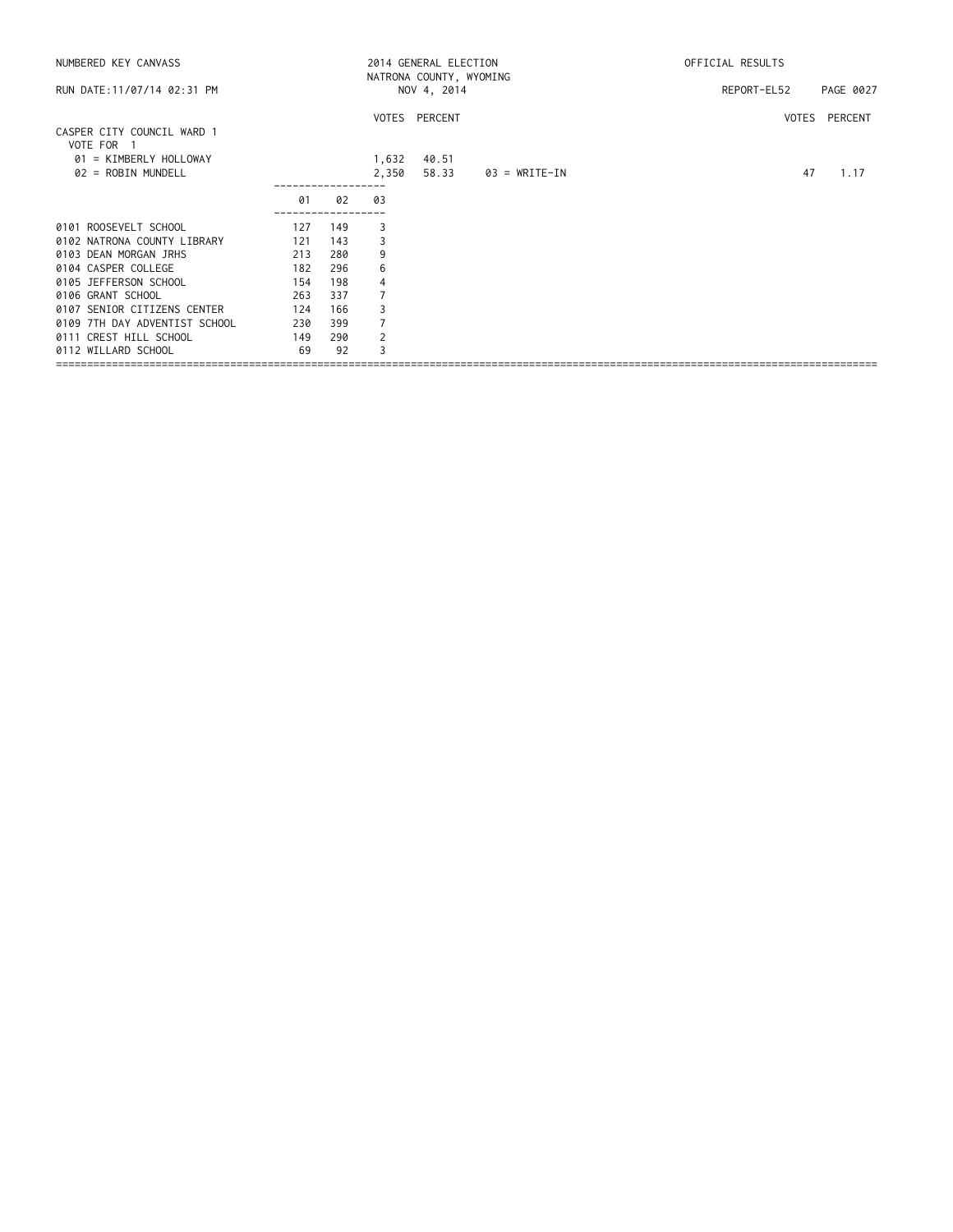| NUMBERED KEY CANVASS                                       |     |     |                | 2014 GENERAL ELECTION<br>NATRONA COUNTY, WYOMING |               | OFFICIAL RESULTS |               |  |  |
|------------------------------------------------------------|-----|-----|----------------|--------------------------------------------------|---------------|------------------|---------------|--|--|
| RUN DATE: 11/07/14 02:31 PM                                |     |     |                | NOV 4, 2014                                      |               | REPORT-EL52      | PAGE 0028     |  |  |
| CASPER CITY COUNCIL WARD 2                                 |     |     |                | VOTES PERCENT                                    |               |                  | VOTES PERCENT |  |  |
| VOTE FOR 1<br>$01 = SHAWN$ JOHNSON<br>$02 = PAUL L. MEYER$ |     |     | 2,420<br>2,238 | 51.63<br>47.75                                   | 03 = WRITE-IN | 29               | .62           |  |  |
|                                                            | 01  | 02  | 03             |                                                  |               |                  |               |  |  |
| 0201 WESTWOOD SCHOOL                                       | 228 | 222 | 4              |                                                  |               |                  |               |  |  |
| 0202 COTTONWOOD                                            | 211 | 165 | 3              |                                                  |               |                  |               |  |  |
| 0203 CYJHS                                                 | 164 | 153 |                |                                                  |               |                  |               |  |  |
| 0204 SOUTHRIDGE SCHOOL                                     | 178 | 139 |                |                                                  |               |                  |               |  |  |
| 0206 SHRINE CLUB                                           | 397 | 351 | 4              |                                                  |               |                  |               |  |  |
| 0207 PARADISE VALLEY SCHOOL                                | 368 | 382 | 2              |                                                  |               |                  |               |  |  |
| 0208 OREGON TRAIL SCHOOL                                   | 316 | 317 |                |                                                  |               |                  |               |  |  |
| 0209 SHEPHERD OF VALLEY CARE                               | 223 | 149 | 0              |                                                  |               |                  |               |  |  |
| 0210 BETHEL BAPTIST CHURCH                                 | 335 | 360 | 5              |                                                  |               |                  |               |  |  |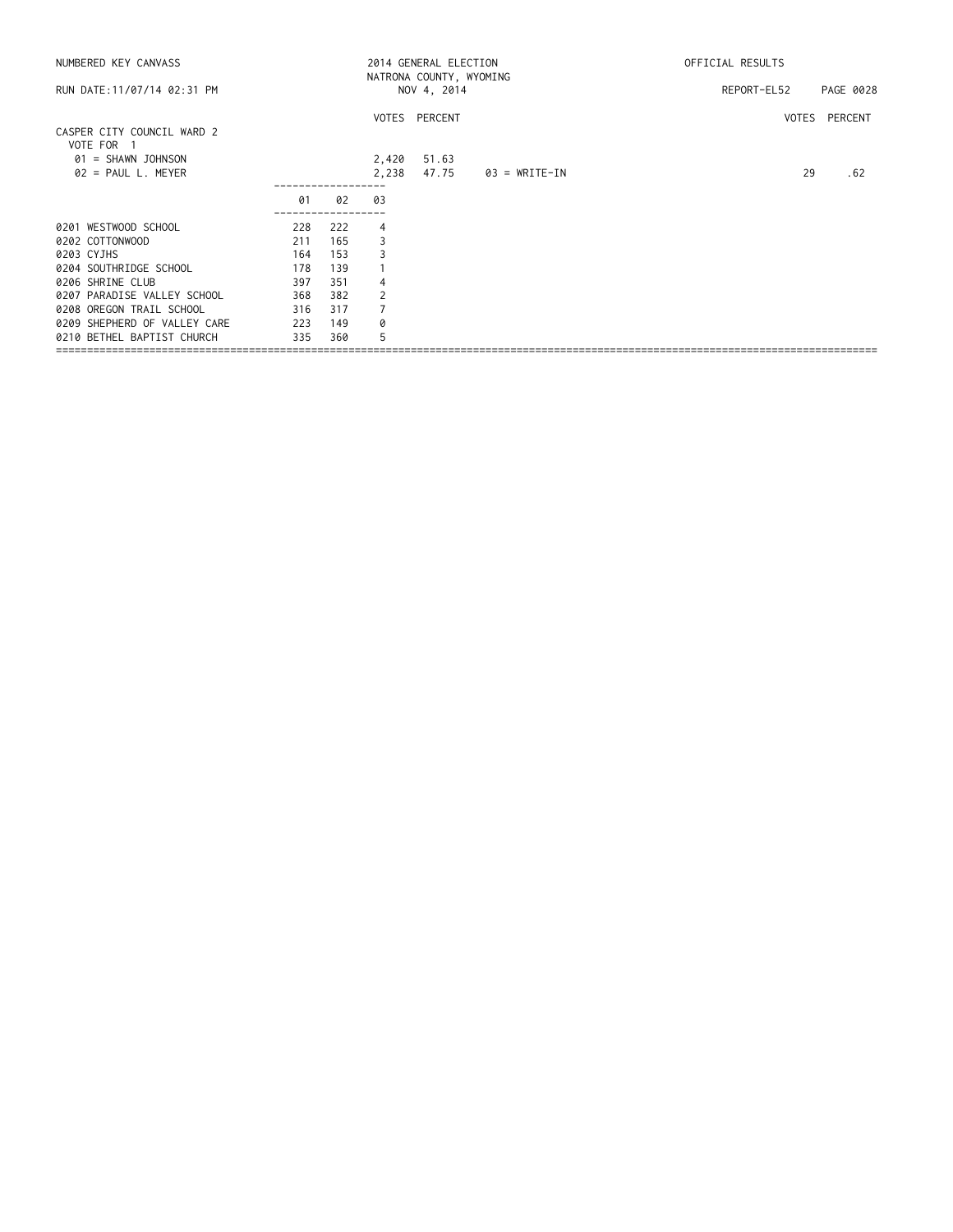| NUMBERED KEY CANVASS                                                     |                   |                   |                         |                   | 2014 GENERAL ELECTION<br>NATRONA COUNTY, WYOMING |                                           | OFFICIAL RESULTS |               |  |  |
|--------------------------------------------------------------------------|-------------------|-------------------|-------------------------|-------------------|--------------------------------------------------|-------------------------------------------|------------------|---------------|--|--|
| RUN DATE: 11/07/14 02:31 PM                                              |                   |                   |                         |                   | NOV 4, 2014                                      |                                           | REPORT-EL52      | PAGE 0029     |  |  |
| CASPER CITY COUNCIL WARD 3<br>VOTE FOR 2                                 |                   |                   |                         |                   | VOTES PERCENT                                    |                                           |                  | VOTES PERCENT |  |  |
| $01 = PHIL JONES$<br>$02 = RAY$ PACHECO<br>03 = KENYNE SCHLAGER          |                   |                   | 1,486<br>3,098<br>2,406 |                   | 16.44<br>34.27<br>26.61                          | 04 = WILLIAM C. STREET<br>$05 = WRITE-IN$ | 2,022<br>29      | 22.36<br>.32  |  |  |
|                                                                          | 01                | 02                | 03                      | 04                | 05                                               |                                           |                  |               |  |  |
| 0302 UNIVERSITY PARK SCHOOL<br>0303 PINEVIEW SCHOOL                      | 154<br>176        | 251<br>374        | 168<br>238              | 209<br>274        | 2<br>3                                           |                                           |                  |               |  |  |
| 0304 SAGEWOOD SCHOOL                                                     | 197               | 385               | 257                     | 286               | 6                                                |                                           |                  |               |  |  |
| 0305 KELLY WALSH HS<br>0306 MANOR HEIGHTS SCHOOL                         | 151<br>147        | 278<br>348        | 236<br>260              | 177<br>170        | 6<br>3                                           |                                           |                  |               |  |  |
| 0308 PRINCE OF PEACE<br>0309 VERDA JAMES SCHOOL<br>0310 COMMUNITY HEALTH | 174<br>112<br>375 | 492<br>217<br>753 | 375<br>173<br>699       | 333<br>161<br>412 | 2<br>6                                           |                                           |                  |               |  |  |
|                                                                          |                   |                   |                         |                   |                                                  |                                           |                  |               |  |  |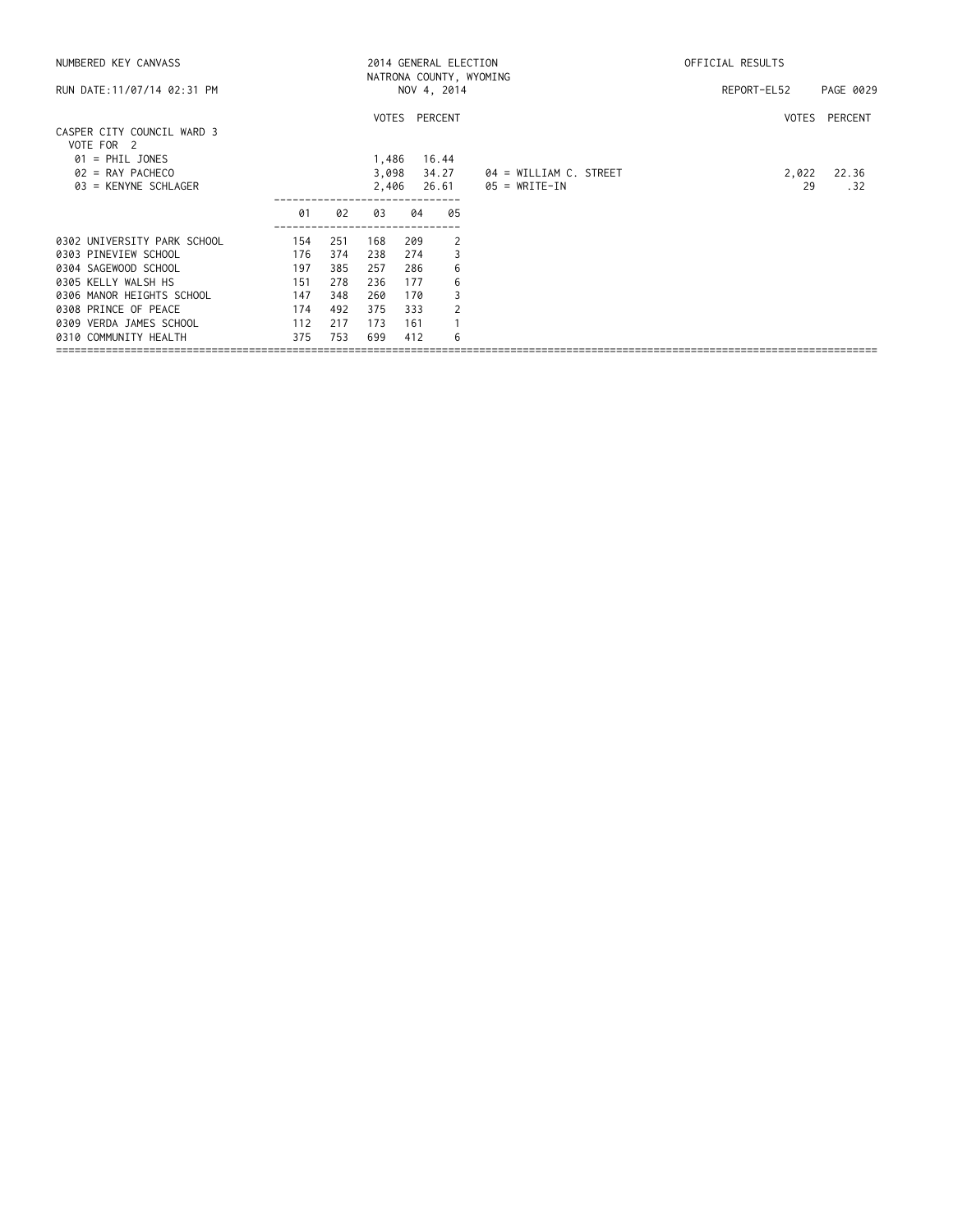| NUMBERED KEY CANVASS                         |     |     |            | 2014 GENERAL ELECTION<br>NATRONA COUNTY, WYOMING |               | OFFICIAL RESULTS |               |  |  |
|----------------------------------------------|-----|-----|------------|--------------------------------------------------|---------------|------------------|---------------|--|--|
| RUN DATE:11/07/14 02:31 PM                   |     |     |            | NOV 4, 2014                                      |               | REPORT-EL52      | PAGE 0030     |  |  |
| BAR NUNN MAYOR<br>VOTE FOR 1                 |     |     |            | VOTES PERCENT                                    |               |                  | VOTES PERCENT |  |  |
| $01$ = PATRICK FORD<br>$02 = JERRY L. PETTY$ |     |     | 477<br>148 | 76.32<br>23.68                                   | 03 = WRITE-IN | 0                |               |  |  |
|                                              | 01  | 02  | 03         |                                                  |               |                  |               |  |  |
| 0805 BAR NUNN SCHOOL                         | 477 | 148 | 0          |                                                  |               |                  |               |  |  |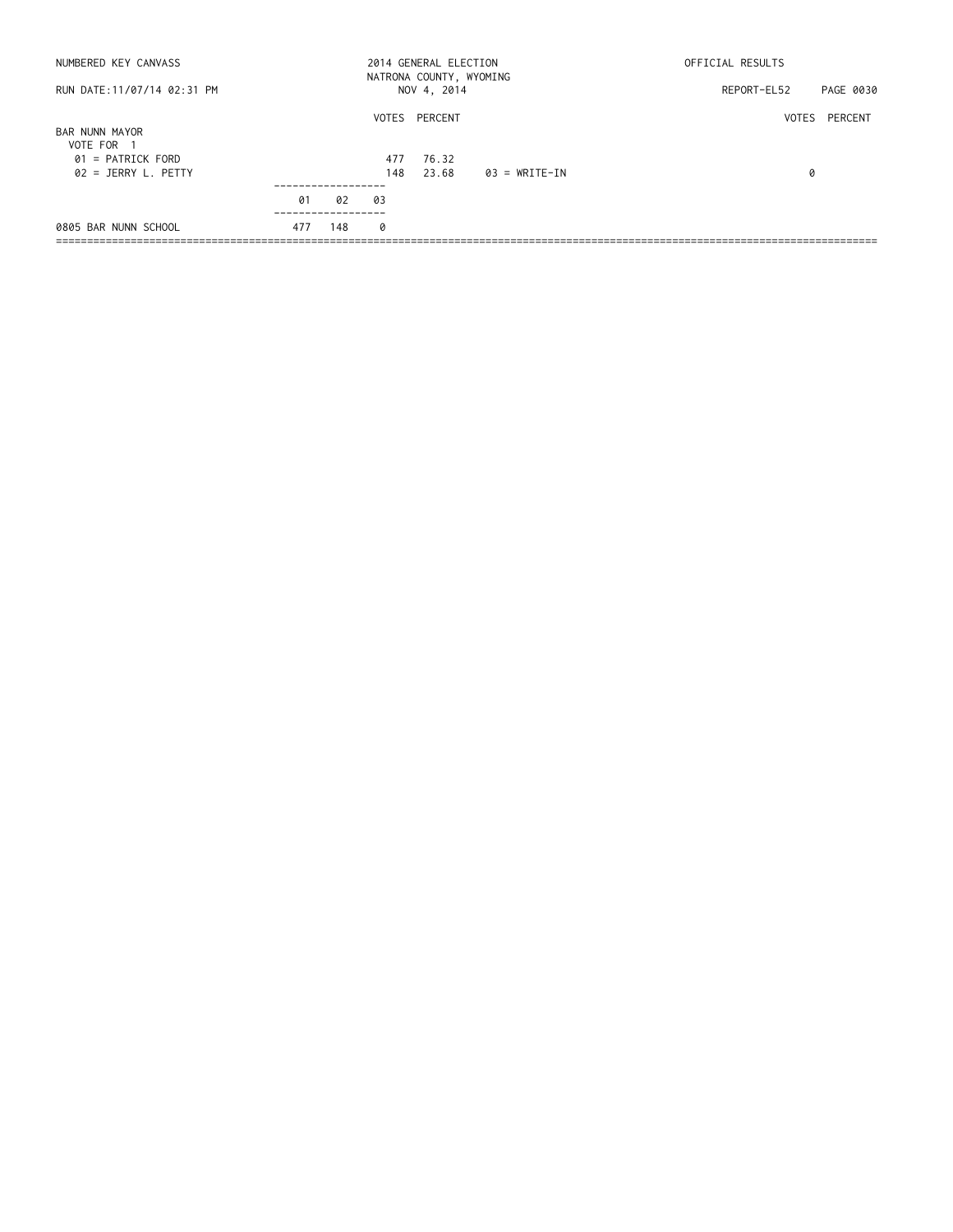| NUMBERED KEY CANVASS                                    |    |     |     |    | 2014 GENERAL ELECTION | NATRONA COUNTY, WYOMING            | OFFICIAL RESULTS |               |
|---------------------------------------------------------|----|-----|-----|----|-----------------------|------------------------------------|------------------|---------------|
| RUN DATE: 11/07/14 02:31 PM                             |    |     |     |    | NOV 4, 2014           |                                    | REPORT-EL52      | PAGE 0031     |
| BAR NUNN TOWN COUNCIL<br>VOTE FOR 2                     |    |     |     |    | VOTES PERCENT         |                                    |                  | VOTES PERCENT |
| $01 = NO$ CANDIDATE FILED<br>02 = ROBERT WILLIAM HOOVER |    |     | 396 | 0  | 48.12                 | $03$ = TERI KELLY<br>04 = WRITE-IN | 405<br>22        | 49.21<br>2.67 |
|                                                         | 01 | 02  | 03  | 04 |                       |                                    |                  |               |
| 0805 BAR NUNN SCHOOL                                    | 0  | 396 | 405 | 22 |                       |                                    |                  |               |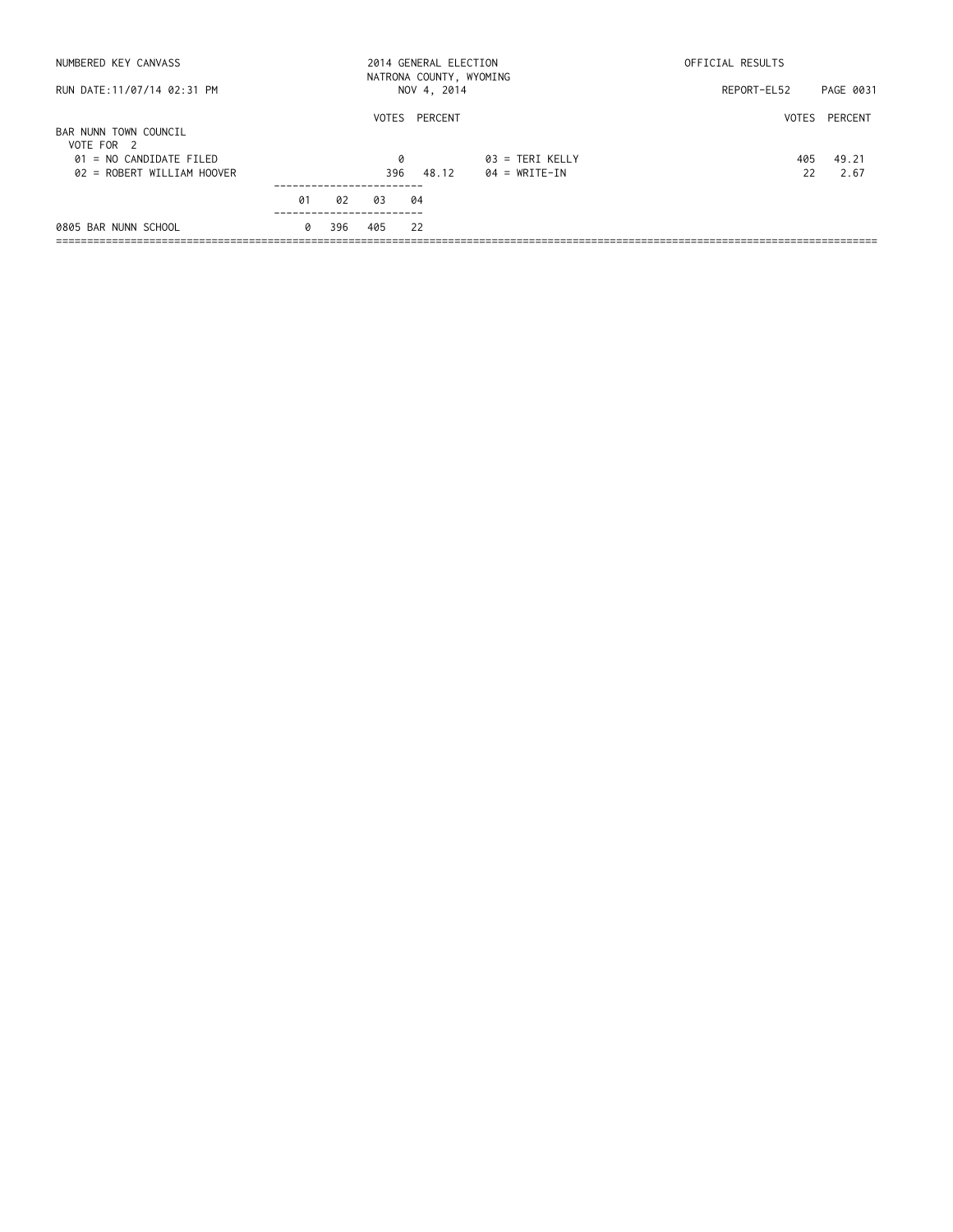| NUMBERED KEY CANVASS                 |     |           | 2014 GENERAL ELECTION                  | OFFICIAL RESULTS         |
|--------------------------------------|-----|-----------|----------------------------------------|--------------------------|
| RUN DATE:11/07/14 02:31 PM           |     |           | NATRONA COUNTY, WYOMING<br>NOV 4, 2014 | PAGE 0032<br>REPORT-EL52 |
| EVANSVILLE MAYOR<br>VOTE FOR<br>- 1  |     |           | VOTES PERCENT                          |                          |
| $01$ = PHIL HINDS<br>$02 = WRITE-IN$ |     | 347<br>17 | 95.33<br>4.67                          |                          |
|                                      | 01  | 02        |                                        |                          |
| 0401 EVANSVILLE                      | 347 | 17        |                                        |                          |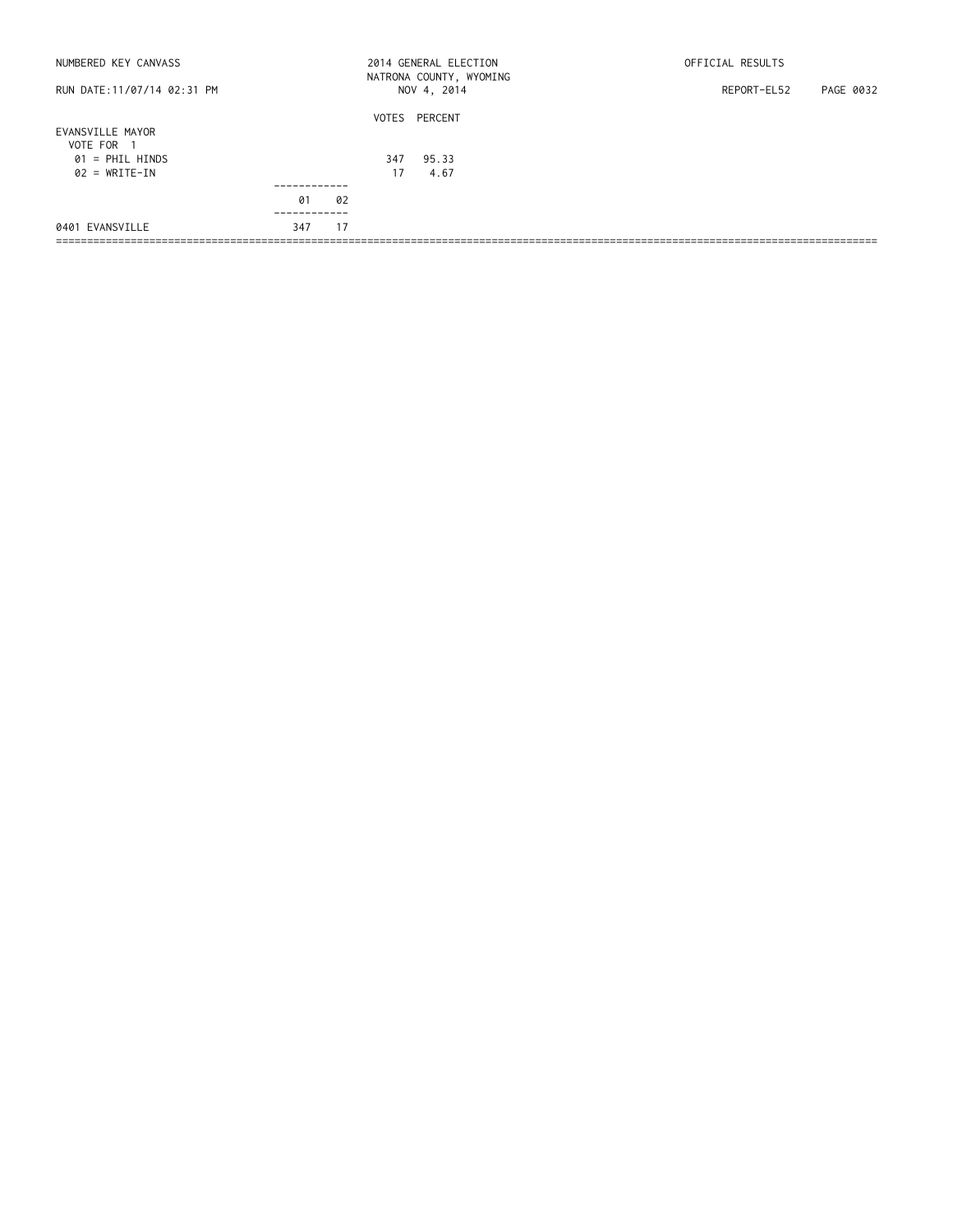| NUMBERED KEY CANVASS                                                                                             |           |           |           |                                    |       | 2014 GENERAL ELECTION | NATRONA COUNTY, WYOMING                | OFFICIAL RESULTS |                               |
|------------------------------------------------------------------------------------------------------------------|-----------|-----------|-----------|------------------------------------|-------|-----------------------|----------------------------------------|------------------|-------------------------------|
| RUN DATE:11/07/14 02:31 PM                                                                                       |           |           |           |                                    |       | NOV 4, 2014           |                                        | REPORT-EL52      | PAGE 0033                     |
| EVANSVILLE TOWN COUNCIL<br>VOTE FOR 2<br>$01 = WALT$ BERENS<br>$02$ = ERNEST R. BLACKFORD<br>03 = MICHAEL BOTKIN |           |           |           | VOTES PERCENT<br>146<br>185<br>181 | 20.80 | 26.35<br>25.78        | 04 = JOSEPH A. KNOP<br>$05 = WRITE-IN$ | 184<br>6         | VOTES PERCENT<br>26.21<br>.85 |
| 0401 EVANSVILLE                                                                                                  | 01<br>146 | 02<br>185 | 03<br>181 | 184                                | 04    | 05<br>- 6             |                                        |                  |                               |
|                                                                                                                  |           |           |           |                                    |       |                       |                                        |                  |                               |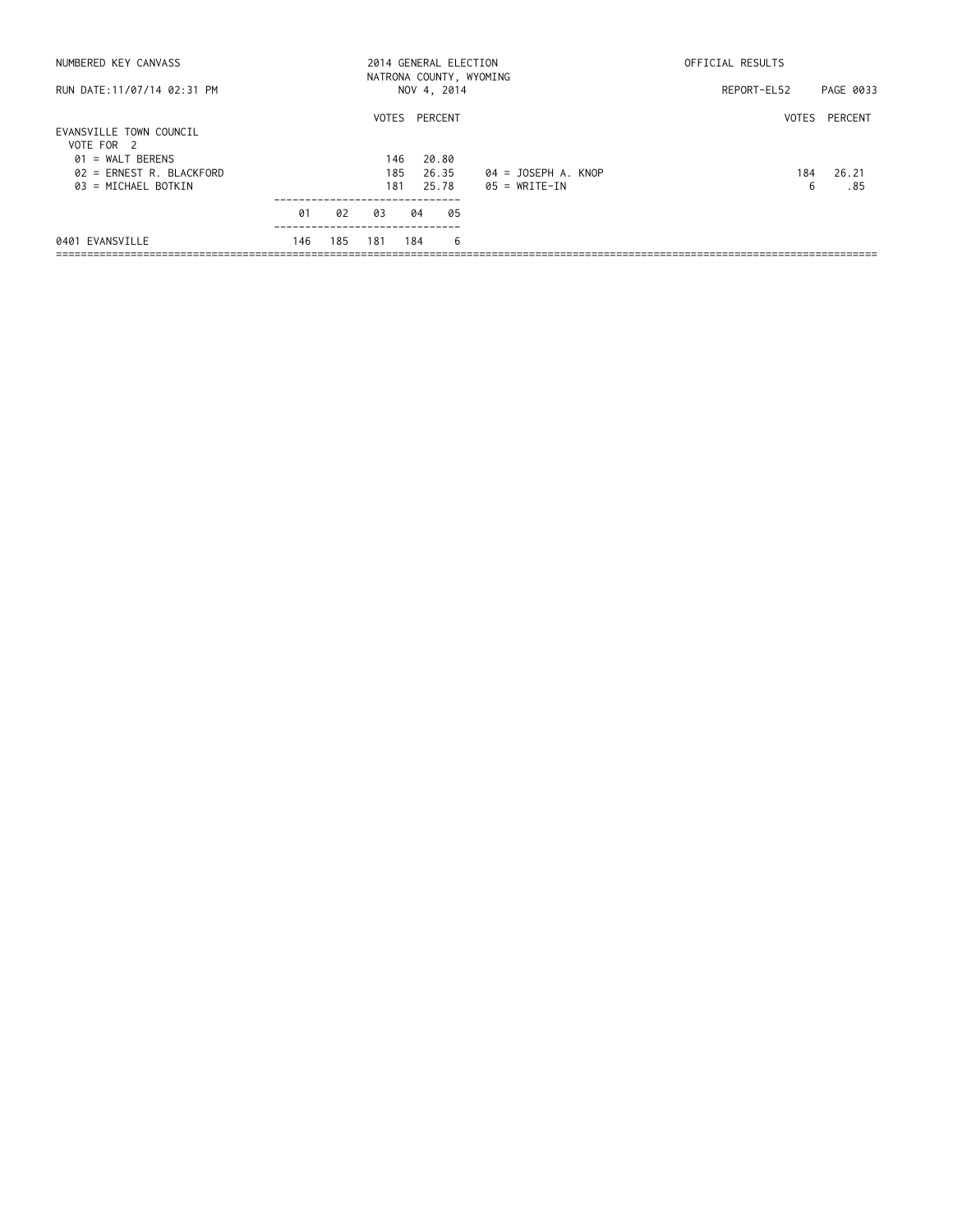| NUMBERED KEY CANVASS                             |     |     |            | 2014 GENERAL ELECTION<br>NATRONA COUNTY, WYOMING |               | OFFICIAL RESULTS |               |
|--------------------------------------------------|-----|-----|------------|--------------------------------------------------|---------------|------------------|---------------|
| RUN DATE: 11/07/14 02:31 PM                      |     |     |            | NOV 4, 2014                                      |               | REPORT-EL52      | PAGE 0034     |
| MILLS MAYOR<br>VOTE FOR 1                        |     |     |            | VOTES PERCENT                                    |               |                  | VOTES PERCENT |
| $01$ = ELSIE J. HERBORT<br>02 = MARROLYCE WILSON |     |     | 272<br>327 | 43.87<br>52.74                                   | 03 = WRITE-IN | 21               | 3.39          |
|                                                  | 01  | 02  | 03         |                                                  |               |                  |               |
| 0801 MILLS COMMUNITY CENTER                      | 272 | 327 | 21         |                                                  |               |                  |               |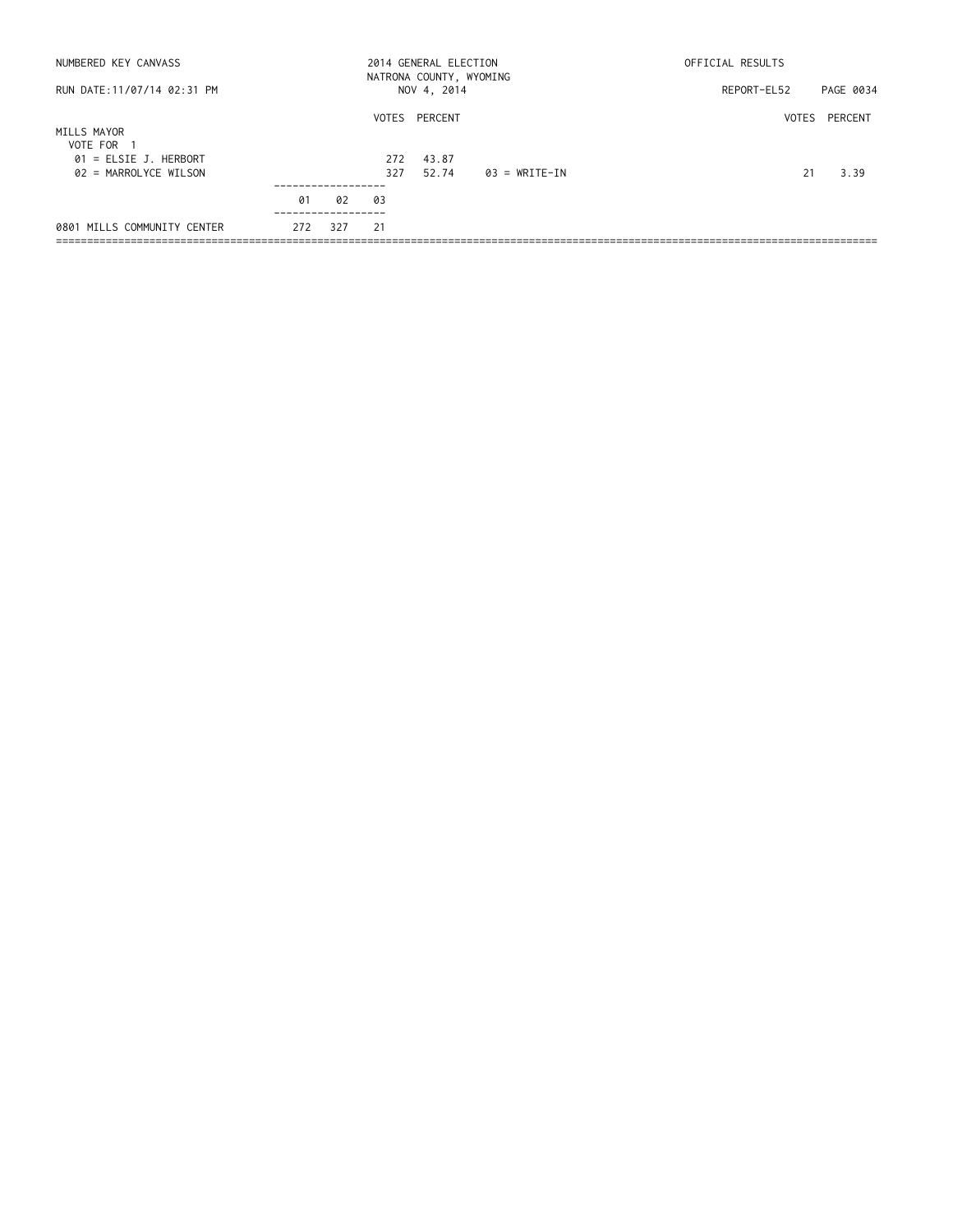| NUMBERED KEY CANVASS             |     |     |     |                | 2014 GENERAL ELECTION<br>NATRONA COUNTY, WYOMING | OFFICIAL RESULTS |               |
|----------------------------------|-----|-----|-----|----------------|--------------------------------------------------|------------------|---------------|
| RUN DATE:11/07/14 02:31 PM       |     |     |     | NOV 4, 2014    |                                                  | REPORT-EL52      | PAGE 0035     |
| MILLS TOWN COUNCIL<br>VOTE FOR 2 |     |     |     | VOTES PERCENT  |                                                  |                  | VOTES PERCENT |
| 01 = SETH COLEMAN                |     |     | 411 | 37.50<br>29.93 | 03 = MARY ELLEN RENZ<br>$04 = WRITE-IN$          | 333              | 30.38         |
| $02 = RUTH M.$ PITTS             |     |     | 328 |                |                                                  | 24               | 2.19          |
|                                  | 01  | 02  | 03  | 04             |                                                  |                  |               |
| 0801 MILLS COMMUNITY CENTER      | 411 | 328 | 333 | -24            |                                                  |                  |               |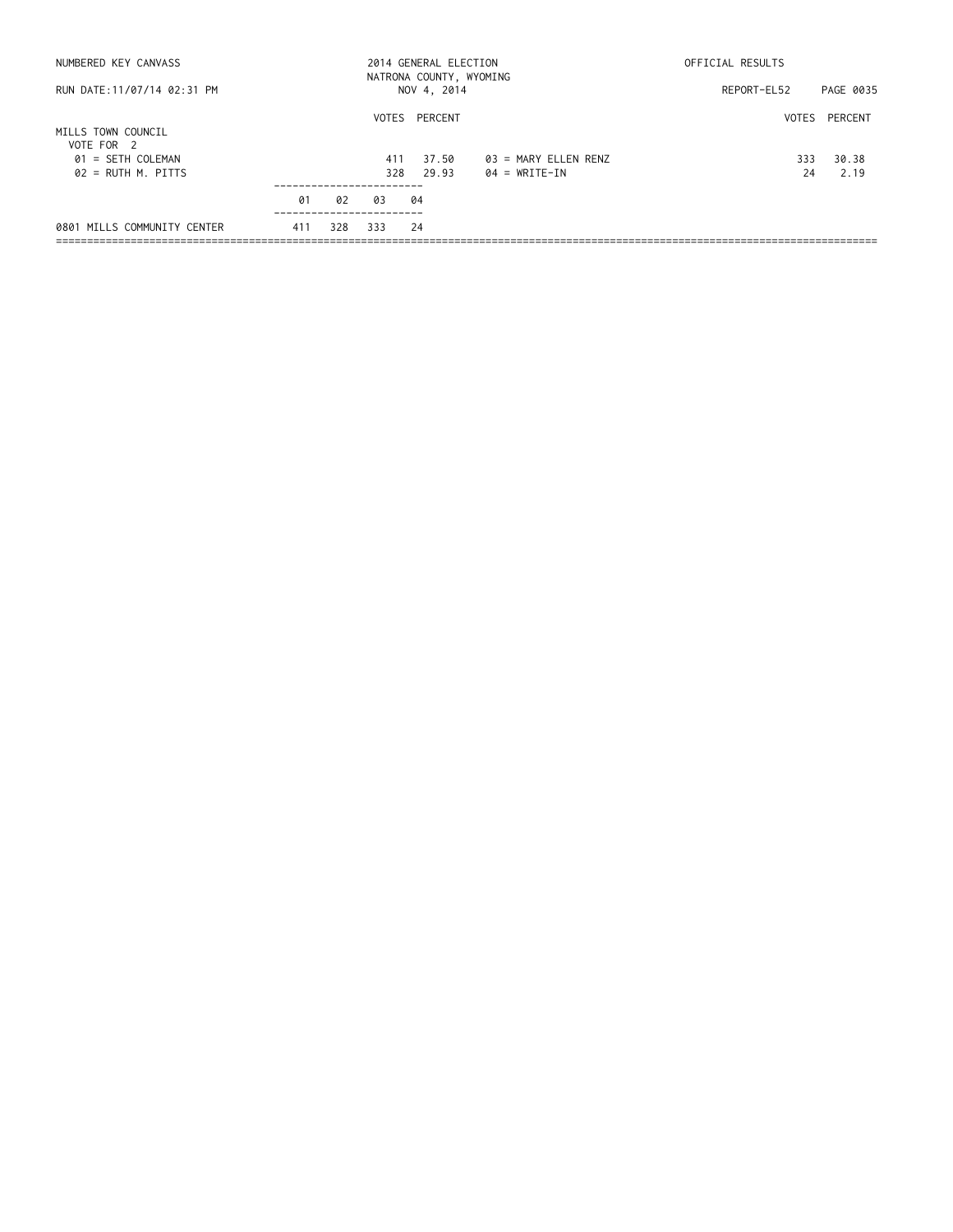|                                   |                                                                                     |     |        | VOTES PERCENT  |
|-----------------------------------|-------------------------------------------------------------------------------------|-----|--------|----------------|
| WYJDG-BURKE                       |                                                                                     |     |        |                |
| VOTE FOR 1                        |                                                                                     |     |        |                |
| $01 = YES$                        |                                                                                     |     |        |                |
| $02 = NO$                         |                                                                                     |     | 14,879 | 80.58<br>19.42 |
|                                   | ------------                                                                        |     | 3,587  |                |
|                                   |                                                                                     |     |        |                |
|                                   | 01                                                                                  | 02  |        |                |
|                                   | ------------                                                                        |     |        |                |
| 0101 ROOSEVELT SCHOOL             | 222<br>197<br>389<br>419<br>278<br>482                                              | 71  |        |                |
| 0102 NATRONA COUNTY LIBRARY       |                                                                                     | 59  |        |                |
| 0103 DEAN MORGAN JRHS             |                                                                                     | 80  |        |                |
| 0104 CASPER COLLEGE               |                                                                                     | 78  |        |                |
| 0105 JEFFERSON SCHOOL             |                                                                                     | 56  |        |                |
| 0106 GRANT SCHOOL                 |                                                                                     | 134 |        |                |
| 0107 SENIOR CITIZENS CENTER       | 223                                                                                 | 62  |        |                |
| 0109 7TH DAY ADVENTIST SCHOOL     |                                                                                     | 105 |        |                |
| 0111 CREST HILL SCHOOL            |                                                                                     | 57  |        |                |
| 0112 WILLARD SCHOOL               |                                                                                     | 42  |        |                |
| 0201 WESTWOOD SCHOOL              | 223<br>547<br>574<br>574<br>55<br>56<br>576<br>255<br>255<br>55<br>522              | 90  |        |                |
|                                   |                                                                                     |     |        |                |
| 0202 COTTONWOOD                   |                                                                                     | 92  |        |                |
| 0203 CYJHS                        |                                                                                     | 65  |        |                |
| 0204 SOUTHRIDGE SCHOOL            |                                                                                     | 64  |        |                |
| 0206 SHRINE CLUB                  |                                                                                     | 130 |        |                |
| 0207 PARADISE VALLEY SCHOOL       | 621                                                                                 | 152 |        |                |
| 0208 OREGON TRAIL SCHOOL          | 577                                                                                 | 140 |        |                |
| 0209 SHEPHERD OF VALLEY CARE      |                                                                                     | 78  |        |                |
| 0210 BETHEL BAPTIST CHURCH        |                                                                                     | 113 |        |                |
| 0302 UNIVERSITY PARK SCHOOL       |                                                                                     | 95  |        |                |
| 0303 PINEVIEW SCHOOL              |                                                                                     | 123 |        |                |
| 0304 SAGEWOOD SCHOOL              |                                                                                     | 123 |        |                |
| 0305 KELLY WALSH HS               |                                                                                     | 73  |        |                |
| 0306 MANOR HEIGHTS SCHOOL         |                                                                                     | 66  |        |                |
|                                   |                                                                                     |     |        |                |
| 0308 PRINCE OF PEACE              |                                                                                     | 127 |        |                |
| 0309 VERDA JAMES SCHOOL           | 377<br>302<br>586<br>351<br>448<br>496<br>448<br>605<br>305<br>305                  | 69  |        |                |
| 0310 COMMUNITY HEALTH             | $\frac{1081}{212}$                                                                  | 165 |        |                |
| 0401 EVANSVILLE                   |                                                                                     | 69  |        |                |
| 0402 EVANSVILLE OUT               |                                                                                     | 137 |        |                |
| 0501 HAT SIX RANCH                |                                                                                     | - 9 |        |                |
| 0701 MIDWEST TOWN HALL            |                                                                                     | 17  |        |                |
| 0702 EDGERTON TOWN HALL           |                                                                                     | 16  |        |                |
| 0801 MILLS COMMUNITY CENTER       |                                                                                     | 154 |        |                |
| 0802 MOUNTAIN VIEW SCHOOL         |                                                                                     | 46  |        |                |
| 0803 WARDWELL WATER & SEWER       | 1981<br>311<br>427<br>25<br>76<br>49<br>460<br>444<br>199<br>459<br>532<br>64<br>61 | 73  |        |                |
| 0804 CHRISTIAN CHURCH OF CASPE    |                                                                                     | 158 |        |                |
|                                   |                                                                                     |     |        |                |
| 0805 BAR NUNN SCHOOL              |                                                                                     | 124 |        |                |
| 0901 WY GAME FISH                 |                                                                                     | 129 |        |                |
| 1101 RED CREEK SCHOOL             |                                                                                     | 13  |        |                |
| 1102 ALCOVA SCHOOL                | $\begin{array}{r} 61 \\ 134 \\ 46 \\ 182 \end{array}$                               | 22  |        |                |
| 1103 FISH HATCHERY                |                                                                                     | 32  |        |                |
| 1104 POISON SPIDER SCHOOL         |                                                                                     | 14  |        |                |
| 1202 ST STEPHENS CHURCH           |                                                                                     | 41  |        |                |
| 1301 BRESSLER RANCH               | 38                                                                                  | 12  |        |                |
|                                   |                                                                                     | 6   |        |                |
| 1401 UPPER WILLOW CREEK SCHOOL 13 |                                                                                     | 6   |        |                |
|                                   |                                                                                     |     |        |                |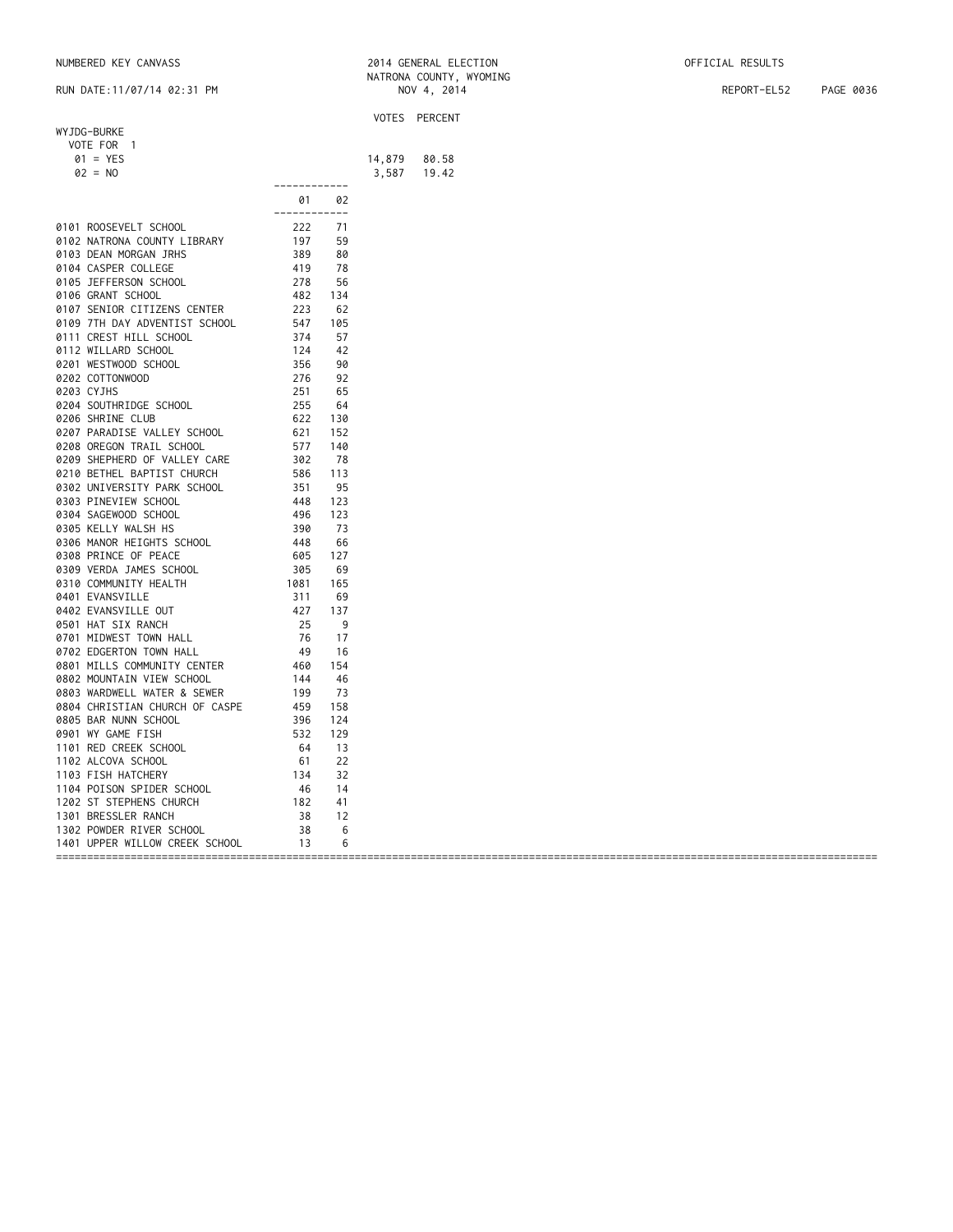|            | WYJDG-DAVIS<br>VOTE FOR 1         |                                                                                                                                                        |            |        | VOTES PERCENT  |
|------------|-----------------------------------|--------------------------------------------------------------------------------------------------------------------------------------------------------|------------|--------|----------------|
|            |                                   |                                                                                                                                                        |            |        |                |
|            |                                   |                                                                                                                                                        |            |        |                |
|            | $01 = YES$                        |                                                                                                                                                        |            |        |                |
|            | $02 = NO$                         |                                                                                                                                                        |            | 14,567 | 80.87<br>19.13 |
|            |                                   | ------------                                                                                                                                           |            | 3,445  |                |
|            |                                   |                                                                                                                                                        |            |        |                |
|            |                                   | 01                                                                                                                                                     | 02         |        |                |
|            |                                   | ------------                                                                                                                                           |            |        |                |
|            | 0101 ROOSEVELT SCHOOL             |                                                                                                                                                        | 72         |        |                |
|            | 0102 NATRONA COUNTY LIBRARY       |                                                                                                                                                        | 55         |        |                |
|            | 0103 DEAN MORGAN JRHS             |                                                                                                                                                        | 72         |        |                |
|            | 0104 CASPER COLLEGE               |                                                                                                                                                        | 66         |        |                |
|            | 0105 JEFFERSON SCHOOL             |                                                                                                                                                        | 56         |        |                |
|            | 0106 GRANT SCHOOL                 |                                                                                                                                                        | 128        |        |                |
|            | 0107 SENIOR CITIZENS CENTER       |                                                                                                                                                        | 68         |        |                |
|            | 0109 7TH DAY ADVENTIST SCHOOL     |                                                                                                                                                        | 103        |        |                |
|            | 0111 CREST HILL SCHOOL            |                                                                                                                                                        | 55         |        |                |
|            |                                   |                                                                                                                                                        |            |        |                |
|            | 0112 WILLARD SCHOOL               |                                                                                                                                                        | 40         |        |                |
|            | 0201 WESTWOOD SCHOOL              |                                                                                                                                                        | 91         |        |                |
|            | 0202 COTTONWOOD                   |                                                                                                                                                        | 93         |        |                |
| 0203 CYJHS |                                   |                                                                                                                                                        | 61         |        |                |
|            | 0204 SOUTHRIDGE SCHOOL            |                                                                                                                                                        | 62         |        |                |
|            | 0206 SHRINE CLUB                  |                                                                                                                                                        | 122        |        |                |
|            | 0207 PARADISE VALLEY SCHOOL       |                                                                                                                                                        | 144        |        |                |
|            | 0208 OREGON TRAIL SCHOOL          |                                                                                                                                                        | 144        |        |                |
|            | 0209 SHEPHERD OF VALLEY CARE      |                                                                                                                                                        | 81         |        |                |
|            | 0210 BETHEL BAPTIST CHURCH        |                                                                                                                                                        | 106        |        |                |
|            | 0302 UNIVERSITY PARK SCHOOL       |                                                                                                                                                        | 87         |        |                |
|            |                                   |                                                                                                                                                        |            |        |                |
|            | 0303 PINEVIEW SCHOOL              |                                                                                                                                                        | 109        |        |                |
|            | 0304 SAGEWOOD SCHOOL              |                                                                                                                                                        | 117        |        |                |
|            | 0305 KELLY WALSH HS               |                                                                                                                                                        | 69         |        |                |
|            | 0306 MANOR HEIGHTS SCHOOL         |                                                                                                                                                        | 62         |        |                |
|            | 0308 PRINCE OF PEACE              |                                                                                                                                                        | 118        |        |                |
|            | 0309 VERDA JAMES SCHOOL           | $610$<br>$606$<br>$565$<br>$294$<br>$567$<br>$346$<br>$442$<br>$489$<br>$383$<br>$439$<br>$596$<br>$299$<br>$1053$<br>$302$                            | 70         |        |                |
|            | 0310 COMMUNITY HEALTH             |                                                                                                                                                        | 165        |        |                |
|            | 0401 EVANSVILLE                   |                                                                                                                                                        | 75         |        |                |
|            | 0402 EVANSVILLE OUT               |                                                                                                                                                        | 138        |        |                |
|            | 0501 HAT SIX RANCH                |                                                                                                                                                        | $_{\rm 8}$ |        |                |
|            | 0701 MIDWEST TOWN HALL            |                                                                                                                                                        | 19         |        |                |
|            | 0702 EDGERTON TOWN HALL           |                                                                                                                                                        | -14        |        |                |
|            |                                   |                                                                                                                                                        |            |        |                |
|            | 0801 MILLS COMMUNITY CENTER       |                                                                                                                                                        | 146        |        |                |
|            | 0802 MOUNTAIN VIEW SCHOOL         | $\begin{array}{r} 1053 \\ 302 \\ 411 \\ 24 \\ 71 \\ 49 \\ 455 \\ 148 \\ 195 \\ 442 \\ 396 \\ 524 \\ 57 \\ 61 \\ 131 \\ 43 \\ 178 \\ 39 \\ \end{array}$ | 40         |        |                |
|            | 0803 WARDWELL WATER & SEWER       |                                                                                                                                                        | 65         |        |                |
|            | 0804 CHRISTIAN CHURCH OF CASPE    |                                                                                                                                                        | 153        |        |                |
|            | 0805 BAR NUNN SCHOOL              |                                                                                                                                                        | 111        |        |                |
|            | 0901 WY GAME FISH                 |                                                                                                                                                        | 121        |        |                |
|            | 1101 RED CREEK SCHOOL             |                                                                                                                                                        | 16         |        |                |
|            | 1102 ALCOVA SCHOOL                |                                                                                                                                                        | 21         |        |                |
|            | 1103 FISH HATCHERY                |                                                                                                                                                        | 30         |        |                |
|            | 1104 POISON SPIDER SCHOOL         |                                                                                                                                                        | 13         |        |                |
|            | 1202 ST STEPHENS CHURCH           |                                                                                                                                                        | 40         |        |                |
|            |                                   |                                                                                                                                                        |            |        |                |
|            |                                   |                                                                                                                                                        | 11         |        |                |
|            |                                   |                                                                                                                                                        | 5          |        |                |
|            | 1401 UPPER WILLOW CREEK SCHOOL 14 |                                                                                                                                                        | 3          |        |                |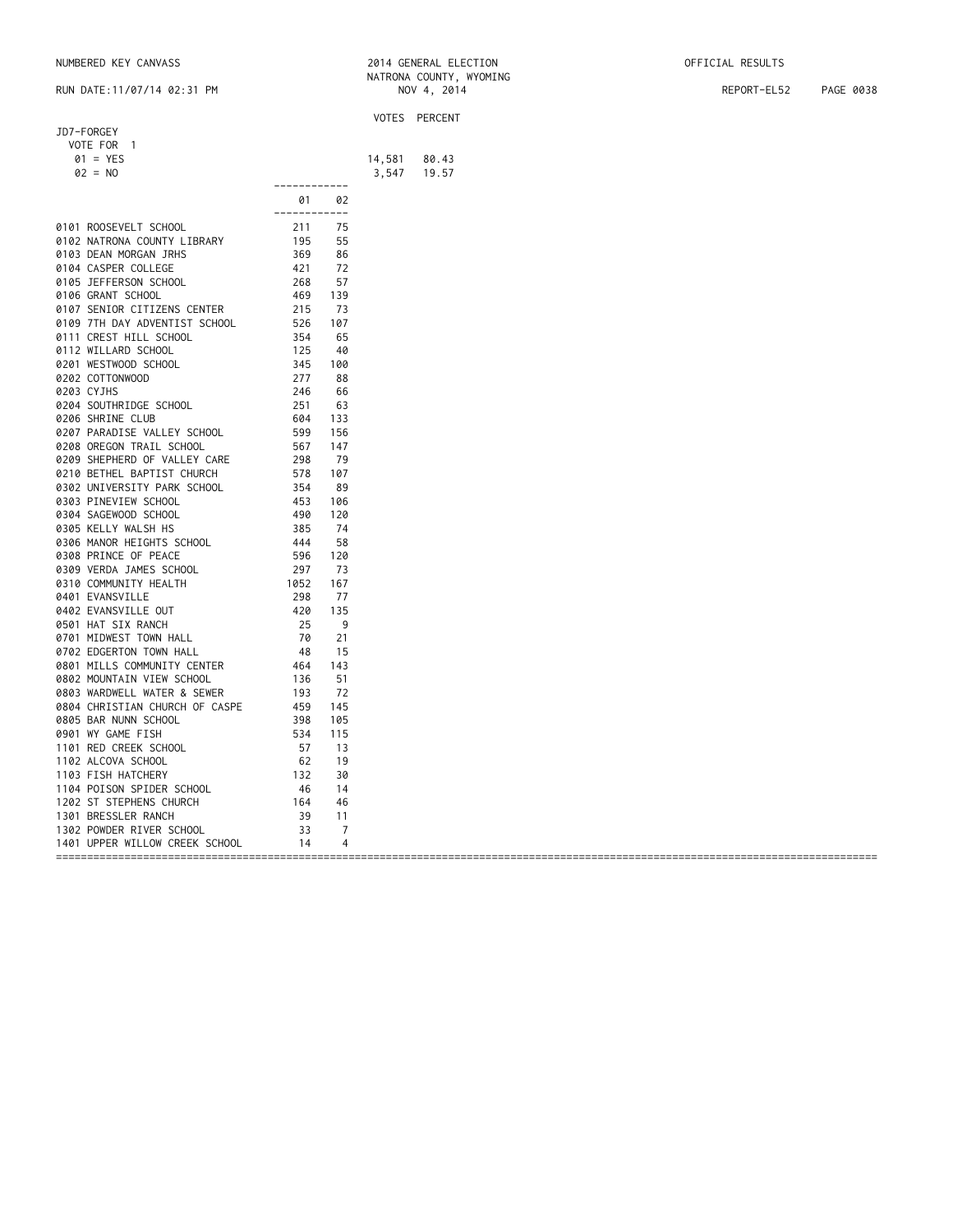|                                   |                                                                            |      |        | VOTES PERCENT |
|-----------------------------------|----------------------------------------------------------------------------|------|--------|---------------|
| JD7-SULLINS                       |                                                                            |      |        |               |
| VOTE FOR 1                        |                                                                            |      |        |               |
| $01 = YES$                        |                                                                            |      | 15,160 | 81.70         |
| $02 = NO$                         |                                                                            |      |        | 18.30         |
|                                   | ------------                                                               |      | 3,396  |               |
|                                   |                                                                            |      |        |               |
|                                   | 01                                                                         | 02   |        |               |
|                                   | ------------                                                               |      |        |               |
| 0101 ROOSEVELT SCHOOL             | 213                                                                        | 77   |        |               |
| 0102 NATRONA COUNTY LIBRARY       | $200$<br>$396$<br>$428$<br>$294$<br>$476$<br>$229$                         | 63   |        |               |
| 0103 DEAN MORGAN JRHS             |                                                                            | 79   |        |               |
| 0104 CASPER COLLEGE               |                                                                            | 80   |        |               |
| 0105 JEFFERSON SCHOOL             |                                                                            | 42   |        |               |
| 0106 GRANT SCHOOL                 |                                                                            | 142  |        |               |
| 0107 SENIOR CITIZENS CENTER       |                                                                            | 64   |        |               |
|                                   |                                                                            |      |        |               |
| 0109 7TH DAY ADVENTIST SCHOOL     |                                                                            | 107  |        |               |
| 0111 CREST HILL SCHOOL            |                                                                            | 47   |        |               |
| 0112 WILLARD SCHOOL               |                                                                            | 35   |        |               |
| 0201 WESTWOOD SCHOOL              | $229$<br>$556$<br>$387$<br>$134$<br>$355$<br>$289$<br>$256$                | 91   |        |               |
| 0202 COTTONWOOD                   |                                                                            | 85   |        |               |
| 0203 CYJHS                        |                                                                            | 61   |        |               |
| 0204 SOUTHRIDGE SCHOOL            | 267                                                                        | 54   |        |               |
| 0206 SHRINE CLUB                  | 636                                                                        | 117  |        |               |
| 0207 PARADISE VALLEY SCHOOL       | 619                                                                        | 154  |        |               |
| 0208 OREGON TRAIL SCHOOL          | 580                                                                        | 146  |        |               |
| 0209 SHEPHERD OF VALLEY CARE      |                                                                            | - 78 |        |               |
|                                   |                                                                            |      |        |               |
| 0210 BETHEL BAPTIST CHURCH        |                                                                            | 100  |        |               |
| 0302 UNIVERSITY PARK SCHOOL       |                                                                            | 90   |        |               |
| 0303 PINEVIEW SCHOOL              |                                                                            | 105  |        |               |
| 0304 SAGEWOOD SCHOOL              | 389<br>389<br>599<br>553<br>461<br>514<br>38<br>467<br>628<br>3133         | 115  |        |               |
| 0305 KELLY WALSH HS               |                                                                            | 61   |        |               |
| 0306 MANOR HEIGHTS SCHOOL         |                                                                            | 58   |        |               |
| 0308 PRINCE OF PEACE              |                                                                            | 111  |        |               |
| 0309 VERDA JAMES SCHOOL           |                                                                            | 71   |        |               |
| 0310 COMMUNITY HEALTH             | 1122                                                                       | 144  |        |               |
| 0401 EVANSVILLE                   |                                                                            | 83   |        |               |
|                                   | 294<br>437<br>27<br>72<br>72                                               | 125  |        |               |
| 0402 EVANSVILLE OUT               |                                                                            |      |        |               |
| 0501 HAT SIX RANCH                |                                                                            | - 8  |        |               |
| 0701 MIDWEST TOWN HALL            |                                                                            | 18   |        |               |
| 0702 EDGERTON TOWN HALL           |                                                                            | -12  |        |               |
| 0801 MILLS COMMUNITY CENTER       | $49$<br>$456$<br>$150$<br>$203$                                            | 148  |        |               |
| 0802 MOUNTAIN VIEW SCHOOL         |                                                                            | 40   |        |               |
| 0803 WARDWELL WATER & SEWER       |                                                                            | 71   |        |               |
| 0804 CHRISTIAN CHURCH OF CASPE    |                                                                            | 147  |        |               |
| 0805 BAR NUNN SCHOOL              |                                                                            | 119  |        |               |
| 0901 WY GAME FISH                 | $203$<br>$467$<br>$390$<br>$564$<br>$55$<br>$63$<br>$143$<br>$51$<br>$187$ | 112  |        |               |
| 1101 RED CREEK SCHOOL             |                                                                            | 16   |        |               |
|                                   |                                                                            |      |        |               |
| 1102 ALCOVA SCHOOL                |                                                                            | 19   |        |               |
| 1103 FISH HATCHERY                |                                                                            | 25   |        |               |
| 1104 POISON SPIDER SCHOOL         |                                                                            | 10   |        |               |
| 1202 ST STEPHENS CHURCH           |                                                                            | 41   |        |               |
| 1301 BRESSLER RANCH               |                                                                            | 14   |        |               |
| 1302 POWDER RIVER SCHOOL          | $\frac{37}{37}$                                                            | 6    |        |               |
| 1401 UPPER WILLOW CREEK SCHOOL 13 |                                                                            | 5    |        |               |
|                                   |                                                                            |      |        |               |

# NUMBERED KEY CANVASS 2014 GENERAL ELECTION OFFICIAL RESULTS NATRONA COUNTY, WYOMING RUN DATE:11/07/14 02:31 PM NOV 4, 2014 REPORT-EL52 PAGE 0039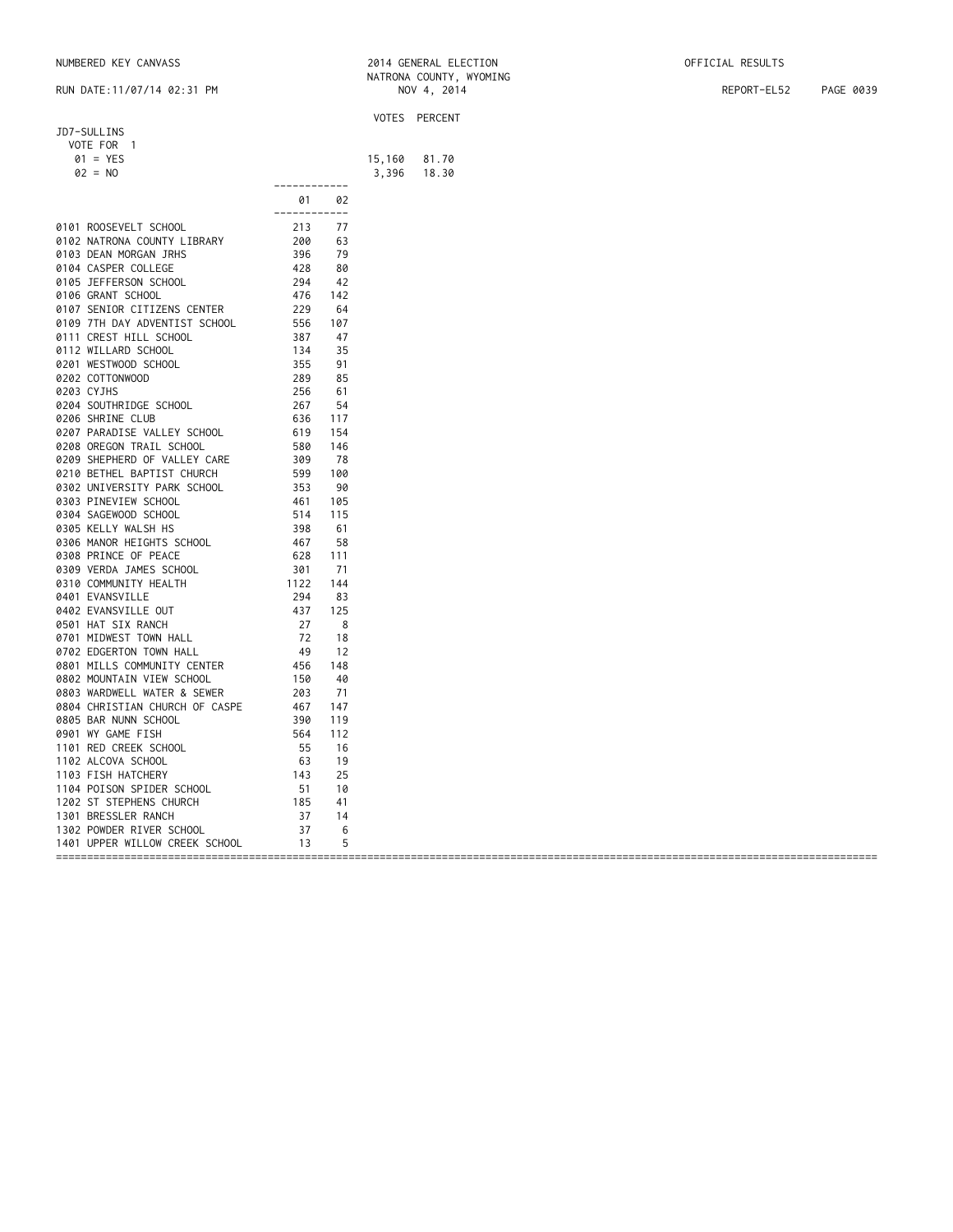| JCIR-PATCHEN<br>VOTE FOR 1     |                                                                                                                   |                |        | VOTES PERCENT |
|--------------------------------|-------------------------------------------------------------------------------------------------------------------|----------------|--------|---------------|
|                                |                                                                                                                   |                |        |               |
|                                |                                                                                                                   |                |        |               |
|                                |                                                                                                                   |                |        |               |
| $01 = YES$                     |                                                                                                                   |                | 14,757 | 80.87         |
| $02 = NO$                      |                                                                                                                   |                | 3,491  | 19.13         |
|                                | ------------                                                                                                      |                |        |               |
|                                | 01                                                                                                                | 02             |        |               |
|                                | ------------                                                                                                      |                |        |               |
| 0101 ROOSEVELT SCHOOL          | 218<br>199<br>375<br>414<br>270<br>478<br>220                                                                     | 72             |        |               |
| 0102 NATRONA COUNTY LIBRARY    |                                                                                                                   | 60             |        |               |
| 0103 DEAN MORGAN JRHS          |                                                                                                                   | 87             |        |               |
| 0104 CASPER COLLEGE            |                                                                                                                   | 78             |        |               |
| 0105 JEFFERSON SCHOOL          |                                                                                                                   | 53             |        |               |
| 0106 GRANT SCHOOL              |                                                                                                                   | 127            |        |               |
| 0107 SENIOR CITIZENS CENTER    |                                                                                                                   | 68             |        |               |
| 0109 7TH DAY ADVENTIST SCHOOL  |                                                                                                                   | 105            |        |               |
|                                |                                                                                                                   |                |        |               |
| 0111 CREST HILL SCHOOL         |                                                                                                                   | 61             |        |               |
| 0112 WILLARD SCHOOL            | 220<br>539<br>531<br>361<br>127<br>336<br>27<br>255<br>627<br>627                                                 | 38             |        |               |
| 0201 WESTWOOD SCHOOL           |                                                                                                                   | 101            |        |               |
| 0202 COTTONWOOD                |                                                                                                                   | 91             |        |               |
| 0203 CYJHS                     |                                                                                                                   | 63             |        |               |
| 0204 SOUTHRIDGE SCHOOL         |                                                                                                                   | 63             |        |               |
| 0206 SHRINE CLUB               |                                                                                                                   | 121            |        |               |
| 0207 PARADISE VALLEY SCHOOL    |                                                                                                                   | 139            |        |               |
| 0208 OREGON TRAIL SCHOOL       |                                                                                                                   | 145            |        |               |
| 0209 SHEPHERD OF VALLEY CARE   |                                                                                                                   | 81             |        |               |
| 0210 BETHEL BAPTIST CHURCH     |                                                                                                                   | 99             |        |               |
|                                |                                                                                                                   |                |        |               |
| 0302 UNIVERSITY PARK SCHOOL    |                                                                                                                   | 96             |        |               |
| 0303 PINEVIEW SCHOOL           |                                                                                                                   | 108            |        |               |
| 0304 SAGEWOOD SCHOOL           |                                                                                                                   | 114            |        |               |
| 0305 KELLY WALSH HS            |                                                                                                                   | 68             |        |               |
| 0306 MANOR HEIGHTS SCHOOL      |                                                                                                                   | 65             |        |               |
| 0308 PRINCE OF PEACE           | $622$<br>$577$<br>$292$<br>$593$<br>$342$<br>$447$<br>$507$<br>$391$<br>$437$<br>$602$<br>$303$                   | 119            |        |               |
| 0309 VERDA JAMES SCHOOL        |                                                                                                                   | 76             |        |               |
| 0310 COMMUNITY HEALTH          | 1062                                                                                                              | 162            |        |               |
| 0401 EVANSVILLE                |                                                                                                                   | 75             |        |               |
| 0402 EVANSVILLE OUT            |                                                                                                                   | 135            |        |               |
| 0501 HAT SIX RANCH             |                                                                                                                   | 8              |        |               |
| 0701 MIDWEST TOWN HALL         |                                                                                                                   | 17             |        |               |
|                                | 306<br>429<br>26<br>72<br>50                                                                                      |                |        |               |
| 0702 EDGERTON TOWN HALL        | $\begin{array}{r} 50 \\ 461 \\ 148 \\ 199 \\ 460 \\ 383 \\ 545 \\ 56 \\ 58 \\ 132 \\ 48 \\ 173 \\ 49 \end{array}$ | -14            |        |               |
| 0801 MILLS COMMUNITY CENTER    |                                                                                                                   | 140            |        |               |
| 0802 MOUNTAIN VIEW SCHOOL      |                                                                                                                   | 41             |        |               |
| 0803 WARDWELL WATER & SEWER    |                                                                                                                   | 65             |        |               |
| 0804 CHRISTIAN CHURCH OF CASPE |                                                                                                                   | 146            |        |               |
| 0805 BAR NUNN SCHOOL           |                                                                                                                   | 126            |        |               |
| 0901 WY GAME FISH              |                                                                                                                   | 118            |        |               |
| 1101 RED CREEK SCHOOL          |                                                                                                                   | 14             |        |               |
| 1102 ALCOVA SCHOOL             |                                                                                                                   | 21             |        |               |
| 1103 FISH HATCHERY             |                                                                                                                   | 27             |        |               |
|                                |                                                                                                                   | 14             |        |               |
| 1104 POISON SPIDER SCHOOL      |                                                                                                                   |                |        |               |
| 1202 ST STEPHENS CHURCH        |                                                                                                                   | 49             |        |               |
| 1301 BRESSLER RANCH            | $\frac{40}{33}$                                                                                                   | 11             |        |               |
| 1302 POWDER RIVER SCHOOL       |                                                                                                                   | 6              |        |               |
| 1401 UPPER WILLOW CREEK SCHOOL | 14                                                                                                                | $\overline{4}$ |        |               |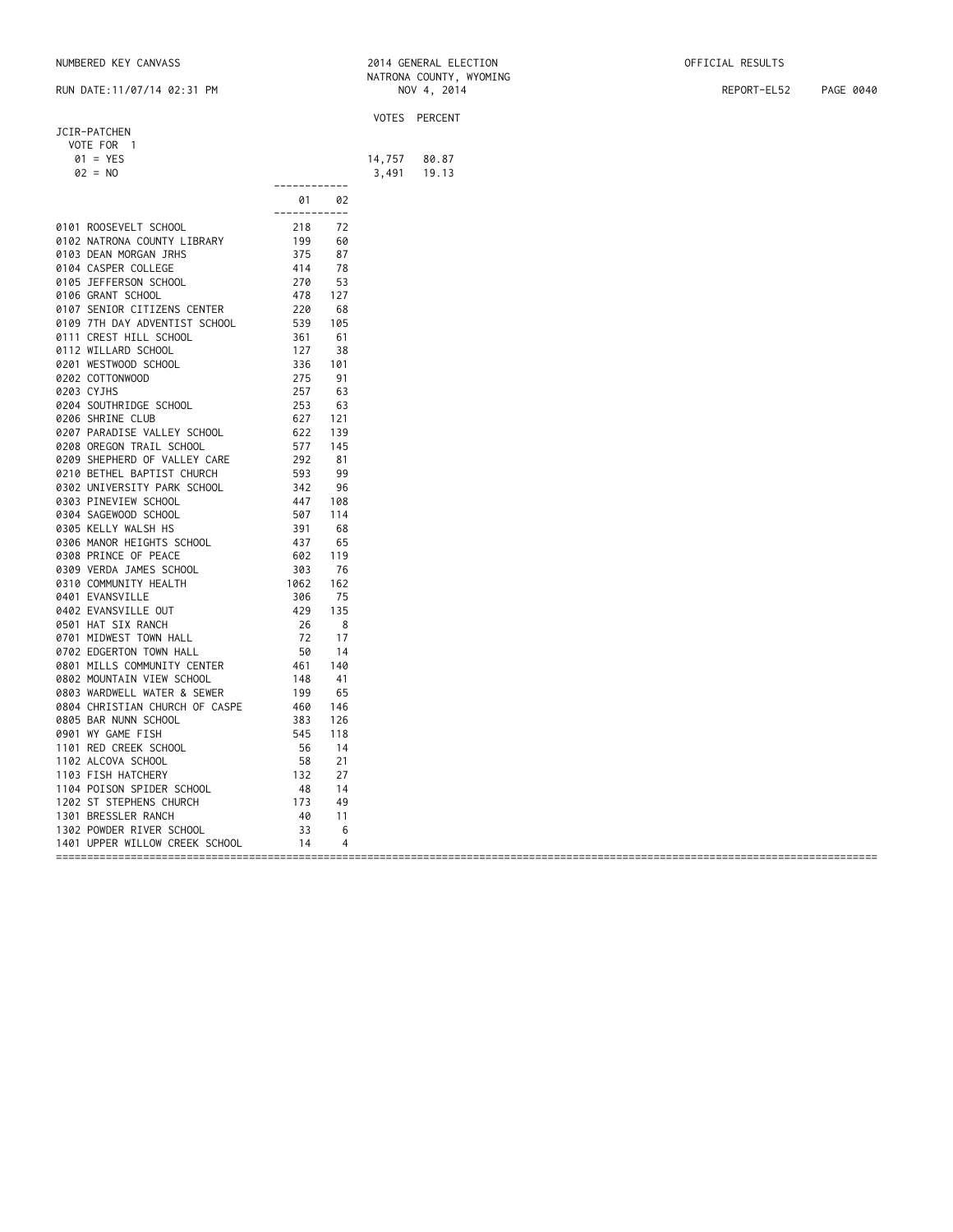| NATRONA COUNTY, WYOMING<br>REPORT-EL52<br>RUN DATE: 11/07/14 02:31 PM<br>NOV 4, 2014<br>PAGE 0041<br>VOTES PERCENT<br>VOTES PERCENT<br>CASPER COLLEGE DISTRICT BOARD OF TRUSTEE<br>VOTE FOR 3<br>$01 = ROY G. COHEE$<br>14,230 33.30<br>03 = SUE SCHILLING<br>14,260<br>33.37<br>$13,910$ $32.55$<br>02 = KATHY DOLAN<br>$04 = WRITE-IN$<br>338<br>.79<br>-------------------------<br>01 02<br>03 04<br>-------------------------<br>204<br>-5<br>184<br>-3<br>361<br>-13<br>396<br>18<br>260<br>-6<br>475<br>11<br>219<br>- 5<br>496<br>14<br>345<br>9 | NUMBERED KEY CANVASS |  |     | 2014 GENERAL ELECTION | OFFICIAL RESULTS |  |
|----------------------------------------------------------------------------------------------------------------------------------------------------------------------------------------------------------------------------------------------------------------------------------------------------------------------------------------------------------------------------------------------------------------------------------------------------------------------------------------------------------------------------------------------------------|----------------------|--|-----|-----------------------|------------------|--|
| 0101 ROOSEVELT SCHOOL 210<br>0102 NATRONA COUNTY LIBRARY 180<br>0102 NATRONA COUNTY LIBRARY 180<br>0177<br>0103 DEAN MORGAN JRHS 342<br>0105 JEFFERSON SCHOOL 234<br>0105 JEFFERSON SCHOOL 234<br>0106 GRANT SCHOOL 474<br>0107 SENIOR CITIZEN                                                                                                                                                                                                                                                                                                           |                      |  |     |                       |                  |  |
|                                                                                                                                                                                                                                                                                                                                                                                                                                                                                                                                                          |                      |  |     |                       |                  |  |
|                                                                                                                                                                                                                                                                                                                                                                                                                                                                                                                                                          |                      |  |     |                       |                  |  |
|                                                                                                                                                                                                                                                                                                                                                                                                                                                                                                                                                          |                      |  |     |                       |                  |  |
|                                                                                                                                                                                                                                                                                                                                                                                                                                                                                                                                                          |                      |  |     |                       |                  |  |
|                                                                                                                                                                                                                                                                                                                                                                                                                                                                                                                                                          |                      |  |     |                       |                  |  |
|                                                                                                                                                                                                                                                                                                                                                                                                                                                                                                                                                          |                      |  |     |                       |                  |  |
|                                                                                                                                                                                                                                                                                                                                                                                                                                                                                                                                                          |                      |  |     |                       |                  |  |
|                                                                                                                                                                                                                                                                                                                                                                                                                                                                                                                                                          |                      |  |     |                       |                  |  |
|                                                                                                                                                                                                                                                                                                                                                                                                                                                                                                                                                          |                      |  |     |                       |                  |  |
|                                                                                                                                                                                                                                                                                                                                                                                                                                                                                                                                                          |                      |  |     |                       |                  |  |
|                                                                                                                                                                                                                                                                                                                                                                                                                                                                                                                                                          |                      |  |     |                       |                  |  |
|                                                                                                                                                                                                                                                                                                                                                                                                                                                                                                                                                          |                      |  |     |                       |                  |  |
|                                                                                                                                                                                                                                                                                                                                                                                                                                                                                                                                                          |                      |  |     |                       |                  |  |
|                                                                                                                                                                                                                                                                                                                                                                                                                                                                                                                                                          |                      |  |     |                       |                  |  |
|                                                                                                                                                                                                                                                                                                                                                                                                                                                                                                                                                          |                      |  |     |                       |                  |  |
|                                                                                                                                                                                                                                                                                                                                                                                                                                                                                                                                                          |                      |  |     |                       |                  |  |
|                                                                                                                                                                                                                                                                                                                                                                                                                                                                                                                                                          |                      |  |     |                       |                  |  |
|                                                                                                                                                                                                                                                                                                                                                                                                                                                                                                                                                          |                      |  | 123 | -5                    |                  |  |
| 342<br>-11                                                                                                                                                                                                                                                                                                                                                                                                                                                                                                                                               |                      |  |     |                       |                  |  |
| 279<br>14                                                                                                                                                                                                                                                                                                                                                                                                                                                                                                                                                |                      |  |     |                       |                  |  |
| 245<br>$\overline{4}$                                                                                                                                                                                                                                                                                                                                                                                                                                                                                                                                    |                      |  |     |                       |                  |  |
| 255<br>11                                                                                                                                                                                                                                                                                                                                                                                                                                                                                                                                                |                      |  |     |                       |                  |  |
| 586<br>12                                                                                                                                                                                                                                                                                                                                                                                                                                                                                                                                                |                      |  |     |                       |                  |  |
| 584<br>11                                                                                                                                                                                                                                                                                                                                                                                                                                                                                                                                                |                      |  |     |                       |                  |  |
| 547<br>19                                                                                                                                                                                                                                                                                                                                                                                                                                                                                                                                                |                      |  |     |                       |                  |  |
| 268<br>$\overline{4}$                                                                                                                                                                                                                                                                                                                                                                                                                                                                                                                                    |                      |  |     |                       |                  |  |
| 554<br>12                                                                                                                                                                                                                                                                                                                                                                                                                                                                                                                                                |                      |  |     |                       |                  |  |
| 357<br>3                                                                                                                                                                                                                                                                                                                                                                                                                                                                                                                                                 |                      |  |     |                       |                  |  |
| 437<br>5                                                                                                                                                                                                                                                                                                                                                                                                                                                                                                                                                 |                      |  |     |                       |                  |  |
| 477<br>6                                                                                                                                                                                                                                                                                                                                                                                                                                                                                                                                                 |                      |  |     |                       |                  |  |
| 364<br>18                                                                                                                                                                                                                                                                                                                                                                                                                                                                                                                                                |                      |  |     |                       |                  |  |
| 3<br>407                                                                                                                                                                                                                                                                                                                                                                                                                                                                                                                                                 |                      |  |     |                       |                  |  |
| 572<br>17                                                                                                                                                                                                                                                                                                                                                                                                                                                                                                                                                |                      |  |     |                       |                  |  |
| 291<br>11                                                                                                                                                                                                                                                                                                                                                                                                                                                                                                                                                |                      |  |     |                       |                  |  |
| 1017<br>10                                                                                                                                                                                                                                                                                                                                                                                                                                                                                                                                               |                      |  |     |                       |                  |  |
| 312<br>-5                                                                                                                                                                                                                                                                                                                                                                                                                                                                                                                                                |                      |  |     |                       |                  |  |
| 443<br>11                                                                                                                                                                                                                                                                                                                                                                                                                                                                                                                                                |                      |  |     |                       |                  |  |
| 24<br>0                                                                                                                                                                                                                                                                                                                                                                                                                                                                                                                                                  |                      |  |     |                       |                  |  |
| 74<br>0                                                                                                                                                                                                                                                                                                                                                                                                                                                                                                                                                  |                      |  |     |                       |                  |  |
| 51<br>0                                                                                                                                                                                                                                                                                                                                                                                                                                                                                                                                                  |                      |  |     |                       |                  |  |
| 472<br>17                                                                                                                                                                                                                                                                                                                                                                                                                                                                                                                                                |                      |  |     |                       |                  |  |
| 134<br>0                                                                                                                                                                                                                                                                                                                                                                                                                                                                                                                                                 |                      |  |     |                       |                  |  |
| $\overline{7}$<br>203                                                                                                                                                                                                                                                                                                                                                                                                                                                                                                                                    |                      |  |     |                       |                  |  |
| 471<br>13                                                                                                                                                                                                                                                                                                                                                                                                                                                                                                                                                |                      |  |     |                       |                  |  |
| 366<br>6                                                                                                                                                                                                                                                                                                                                                                                                                                                                                                                                                 |                      |  |     |                       |                  |  |
| 502<br>8                                                                                                                                                                                                                                                                                                                                                                                                                                                                                                                                                 |                      |  |     |                       |                  |  |
| 50<br>$\mathbf{1}$                                                                                                                                                                                                                                                                                                                                                                                                                                                                                                                                       |                      |  |     |                       |                  |  |
| 59<br>$\mathbf{1}$                                                                                                                                                                                                                                                                                                                                                                                                                                                                                                                                       |                      |  |     |                       |                  |  |
| 139<br>7                                                                                                                                                                                                                                                                                                                                                                                                                                                                                                                                                 |                      |  |     |                       |                  |  |
| 49<br>$\mathbf{1}$                                                                                                                                                                                                                                                                                                                                                                                                                                                                                                                                       |                      |  |     |                       |                  |  |
| 179<br>0                                                                                                                                                                                                                                                                                                                                                                                                                                                                                                                                                 |                      |  |     |                       |                  |  |
| 38<br>0                                                                                                                                                                                                                                                                                                                                                                                                                                                                                                                                                  |                      |  |     |                       |                  |  |
| $\overline{1}$<br>36                                                                                                                                                                                                                                                                                                                                                                                                                                                                                                                                     |                      |  |     |                       |                  |  |
| 13<br>0                                                                                                                                                                                                                                                                                                                                                                                                                                                                                                                                                  |                      |  |     |                       |                  |  |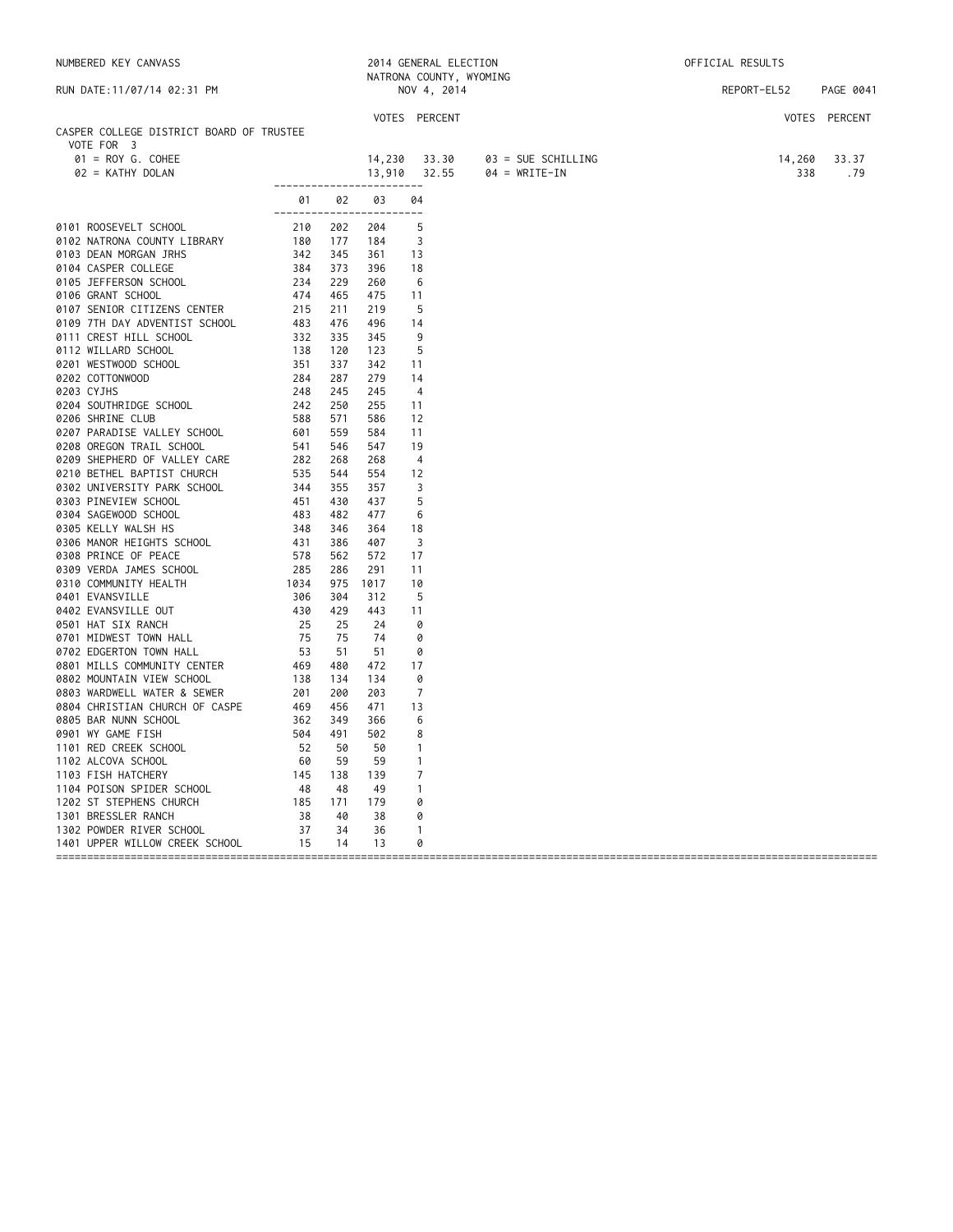| NATRONA COUNTY, WYOMING<br>PAGE 0042<br>RUN DATE:11/07/14 02:31 PM<br>NOV 4, 2014<br>REPORT-EL52<br>VOTES PERCENT<br>VOTES PERCENT<br>NATRONA COUNTY SCHOOL DIST NO 1<br>VOTE FOR 4<br>11,794<br>22.01<br>01 = DAVID H. APPLEGATE<br>$04 = DEBBIE MCCULLAR$<br>10,937<br>20.41<br>02 = TONI BILLINGS<br>11,217<br>20.93<br>8,239<br>05 = MARK SLATEN<br>15.37<br>03 = CLARK JENSEN<br>11,078<br>$06 = WRITE-IN$<br>330<br>20.67<br>-----------------------<br>-------------<br>05<br>01<br>02<br>03<br>04<br>06<br>------------------------------------<br>159<br>159<br>135<br>7<br>163<br>$\overline{1}$<br>142<br>149<br>129<br>117<br>273<br>269<br>288<br>214<br>12<br>286<br>276<br>183<br>13<br>286<br>3<br>203<br>176<br>196<br>118<br>393<br>357<br>292<br>375<br>24<br>185<br>168<br>183<br>132<br>9<br>381<br>393<br>277<br>22<br>360<br>5<br>254<br>268<br>249<br>173<br>95<br>107<br>95<br>84<br>$\overline{4}$<br>272<br>8<br>241<br>274<br>212<br>238<br>13<br>242<br>222<br>174<br>$\overline{7}$<br>0203 CYJHS<br>217<br>212<br>192<br>210<br>140<br>3<br>0204 SOUTHRIDGE SCHOOL<br>210<br>187<br>188<br>202<br>128 |     |
|--------------------------------------------------------------------------------------------------------------------------------------------------------------------------------------------------------------------------------------------------------------------------------------------------------------------------------------------------------------------------------------------------------------------------------------------------------------------------------------------------------------------------------------------------------------------------------------------------------------------------------------------------------------------------------------------------------------------------------------------------------------------------------------------------------------------------------------------------------------------------------------------------------------------------------------------------------------------------------------------------------------------------------------------------------------------------------------------------------------------------------------|-----|
| 0101 ROOSEVELT SCHOOL<br>0102 NATRONA COUNTY LIBRARY<br>0102 NATRONA COUNTY LIBRARY<br>0103 DEAN MORGAN JRHS<br>0104 CASPER COLLEGE<br>0106 JEFFERSON SCHOOL<br>0107 SENIOR CITIZENS CENTER<br>0107 SENIOR CITIZENS CENTER<br>0107 SENIOR CITI                                                                                                                                                                                                                                                                                                                                                                                                                                                                                                                                                                                                                                                                                                                                                                                                                                                                                       |     |
|                                                                                                                                                                                                                                                                                                                                                                                                                                                                                                                                                                                                                                                                                                                                                                                                                                                                                                                                                                                                                                                                                                                                      |     |
|                                                                                                                                                                                                                                                                                                                                                                                                                                                                                                                                                                                                                                                                                                                                                                                                                                                                                                                                                                                                                                                                                                                                      |     |
|                                                                                                                                                                                                                                                                                                                                                                                                                                                                                                                                                                                                                                                                                                                                                                                                                                                                                                                                                                                                                                                                                                                                      |     |
|                                                                                                                                                                                                                                                                                                                                                                                                                                                                                                                                                                                                                                                                                                                                                                                                                                                                                                                                                                                                                                                                                                                                      |     |
|                                                                                                                                                                                                                                                                                                                                                                                                                                                                                                                                                                                                                                                                                                                                                                                                                                                                                                                                                                                                                                                                                                                                      | .62 |
|                                                                                                                                                                                                                                                                                                                                                                                                                                                                                                                                                                                                                                                                                                                                                                                                                                                                                                                                                                                                                                                                                                                                      |     |
|                                                                                                                                                                                                                                                                                                                                                                                                                                                                                                                                                                                                                                                                                                                                                                                                                                                                                                                                                                                                                                                                                                                                      |     |
|                                                                                                                                                                                                                                                                                                                                                                                                                                                                                                                                                                                                                                                                                                                                                                                                                                                                                                                                                                                                                                                                                                                                      |     |
|                                                                                                                                                                                                                                                                                                                                                                                                                                                                                                                                                                                                                                                                                                                                                                                                                                                                                                                                                                                                                                                                                                                                      |     |
|                                                                                                                                                                                                                                                                                                                                                                                                                                                                                                                                                                                                                                                                                                                                                                                                                                                                                                                                                                                                                                                                                                                                      |     |
|                                                                                                                                                                                                                                                                                                                                                                                                                                                                                                                                                                                                                                                                                                                                                                                                                                                                                                                                                                                                                                                                                                                                      |     |
|                                                                                                                                                                                                                                                                                                                                                                                                                                                                                                                                                                                                                                                                                                                                                                                                                                                                                                                                                                                                                                                                                                                                      |     |
|                                                                                                                                                                                                                                                                                                                                                                                                                                                                                                                                                                                                                                                                                                                                                                                                                                                                                                                                                                                                                                                                                                                                      |     |
|                                                                                                                                                                                                                                                                                                                                                                                                                                                                                                                                                                                                                                                                                                                                                                                                                                                                                                                                                                                                                                                                                                                                      |     |
|                                                                                                                                                                                                                                                                                                                                                                                                                                                                                                                                                                                                                                                                                                                                                                                                                                                                                                                                                                                                                                                                                                                                      |     |
|                                                                                                                                                                                                                                                                                                                                                                                                                                                                                                                                                                                                                                                                                                                                                                                                                                                                                                                                                                                                                                                                                                                                      |     |
|                                                                                                                                                                                                                                                                                                                                                                                                                                                                                                                                                                                                                                                                                                                                                                                                                                                                                                                                                                                                                                                                                                                                      |     |
|                                                                                                                                                                                                                                                                                                                                                                                                                                                                                                                                                                                                                                                                                                                                                                                                                                                                                                                                                                                                                                                                                                                                      |     |
|                                                                                                                                                                                                                                                                                                                                                                                                                                                                                                                                                                                                                                                                                                                                                                                                                                                                                                                                                                                                                                                                                                                                      |     |
|                                                                                                                                                                                                                                                                                                                                                                                                                                                                                                                                                                                                                                                                                                                                                                                                                                                                                                                                                                                                                                                                                                                                      |     |
| 515<br>12<br>0206 SHRINE CLUB<br>471<br>504<br>446<br>308                                                                                                                                                                                                                                                                                                                                                                                                                                                                                                                                                                                                                                                                                                                                                                                                                                                                                                                                                                                                                                                                            |     |
| 450<br>365<br>15<br>0207 PARADISE VALLEY SCHOOL<br>465<br>442<br>438<br>0208 OREGON TRAIL SCHOOL<br>438<br>440<br>457<br>434<br>365<br>12                                                                                                                                                                                                                                                                                                                                                                                                                                                                                                                                                                                                                                                                                                                                                                                                                                                                                                                                                                                            |     |
| 0209 SHEPHERD OF VALLEY CARE<br>231<br>232<br>8<br>239<br>222<br>177                                                                                                                                                                                                                                                                                                                                                                                                                                                                                                                                                                                                                                                                                                                                                                                                                                                                                                                                                                                                                                                                 |     |
| 0210 BETHEL BAPTIST CHURCH<br>463<br>423<br>422<br>274<br>438<br>10                                                                                                                                                                                                                                                                                                                                                                                                                                                                                                                                                                                                                                                                                                                                                                                                                                                                                                                                                                                                                                                                  |     |
| 0303 UNIVERSITY PARK SCHOOL<br>0303 PINEVERSITY PARK SCHOOL<br>0303 PINEVIEW SCHOOL<br>0304 SAGEWOOD SCHOOL<br>0306 KELLY WALSH HS<br>0306 MANOR HEIGHTS SCHOOL<br>0308 PRINCE OF PEACE<br>0309 VERDA JAMES SCHOOL<br>0310 COMMUNITY HEALTH<br>0<br>233<br>2<br>278<br>292<br>270                                                                                                                                                                                                                                                                                                                                                                                                                                                                                                                                                                                                                                                                                                                                                                                                                                                    |     |
| 271<br>9<br>346<br>351<br>339                                                                                                                                                                                                                                                                                                                                                                                                                                                                                                                                                                                                                                                                                                                                                                                                                                                                                                                                                                                                                                                                                                        |     |
| 418<br>385<br>401<br>292<br>8                                                                                                                                                                                                                                                                                                                                                                                                                                                                                                                                                                                                                                                                                                                                                                                                                                                                                                                                                                                                                                                                                                        |     |
| 298<br>283<br>270<br>207<br>13                                                                                                                                                                                                                                                                                                                                                                                                                                                                                                                                                                                                                                                                                                                                                                                                                                                                                                                                                                                                                                                                                                       |     |
| 12<br>307<br>310<br>280<br>173                                                                                                                                                                                                                                                                                                                                                                                                                                                                                                                                                                                                                                                                                                                                                                                                                                                                                                                                                                                                                                                                                                       |     |
| 468<br>443<br>326<br>8<br>448                                                                                                                                                                                                                                                                                                                                                                                                                                                                                                                                                                                                                                                                                                                                                                                                                                                                                                                                                                                                                                                                                                        |     |
| 226<br>9<br>217<br>219<br>164                                                                                                                                                                                                                                                                                                                                                                                                                                                                                                                                                                                                                                                                                                                                                                                                                                                                                                                                                                                                                                                                                                        |     |
| 770<br>733<br>714<br>486<br>15                                                                                                                                                                                                                                                                                                                                                                                                                                                                                                                                                                                                                                                                                                                                                                                                                                                                                                                                                                                                                                                                                                       |     |
| 0401 EVANSVILLE<br>246<br>257<br>4<br>252<br>199                                                                                                                                                                                                                                                                                                                                                                                                                                                                                                                                                                                                                                                                                                                                                                                                                                                                                                                                                                                                                                                                                     |     |
| 0402 EVANSVILLE OUT<br>340<br>358<br>319<br>278<br>6                                                                                                                                                                                                                                                                                                                                                                                                                                                                                                                                                                                                                                                                                                                                                                                                                                                                                                                                                                                                                                                                                 |     |
| 15<br>0501 HAT SIX RANCH<br>15<br>15<br>14<br>0                                                                                                                                                                                                                                                                                                                                                                                                                                                                                                                                                                                                                                                                                                                                                                                                                                                                                                                                                                                                                                                                                      |     |
| $892$<br>$252$<br>$339$<br>$16$<br>$73$<br>$40$<br>$8$<br>$379$<br>$113$<br>$162$<br>$1$<br>$12$<br>$12$<br>$12$<br>$12$<br>65<br>0<br>0701 MIDWEST TOWN HALL<br>60<br>60<br>48                                                                                                                                                                                                                                                                                                                                                                                                                                                                                                                                                                                                                                                                                                                                                                                                                                                                                                                                                      |     |
| 0702 EDGERTON TOWN HALL<br>35<br>0<br>34<br>30<br>41                                                                                                                                                                                                                                                                                                                                                                                                                                                                                                                                                                                                                                                                                                                                                                                                                                                                                                                                                                                                                                                                                 |     |
| 0801 MILLS COMMUNITY CENTER<br>343<br>15<br>412<br>363<br>400                                                                                                                                                                                                                                                                                                                                                                                                                                                                                                                                                                                                                                                                                                                                                                                                                                                                                                                                                                                                                                                                        |     |
| 82<br>0<br>0802 MOUNTAIN VIEW SCHOOL<br>109<br>117<br>108                                                                                                                                                                                                                                                                                                                                                                                                                                                                                                                                                                                                                                                                                                                                                                                                                                                                                                                                                                                                                                                                            |     |
| 5<br>0803 WARDWELL WATER & SEWER<br>174<br>165<br>169<br>147<br>0804 CHRISTIAN CHURCH OF CASPE<br>368<br>371<br>275<br>7<br>358                                                                                                                                                                                                                                                                                                                                                                                                                                                                                                                                                                                                                                                                                                                                                                                                                                                                                                                                                                                                      |     |
| 306<br>230<br>3<br>0805 BAR NUNN SCHOOL<br>281<br>291<br>278                                                                                                                                                                                                                                                                                                                                                                                                                                                                                                                                                                                                                                                                                                                                                                                                                                                                                                                                                                                                                                                                         |     |
| 0901 WY GAME FISH<br>402<br>363<br>384<br>372<br>267<br>7                                                                                                                                                                                                                                                                                                                                                                                                                                                                                                                                                                                                                                                                                                                                                                                                                                                                                                                                                                                                                                                                            |     |
| 1101 RED CREEK SCHOOL<br>3<br>37<br>28<br>42<br>36<br>38                                                                                                                                                                                                                                                                                                                                                                                                                                                                                                                                                                                                                                                                                                                                                                                                                                                                                                                                                                                                                                                                             |     |
| 39<br>0<br>1102 ALCOVA SCHOOL<br>42<br>42<br>46<br>34                                                                                                                                                                                                                                                                                                                                                                                                                                                                                                                                                                                                                                                                                                                                                                                                                                                                                                                                                                                                                                                                                |     |
| 1103 FISH HATCHERY<br>110<br>98<br>76<br>12<br>107<br>102                                                                                                                                                                                                                                                                                                                                                                                                                                                                                                                                                                                                                                                                                                                                                                                                                                                                                                                                                                                                                                                                            |     |
| 1104 POISON SPIDER SCHOOL<br>42<br>39<br>35<br>37<br>28<br>0                                                                                                                                                                                                                                                                                                                                                                                                                                                                                                                                                                                                                                                                                                                                                                                                                                                                                                                                                                                                                                                                         |     |
| 1202 ST STEPHENS CHURCH<br>127<br>119<br>132<br>74<br>3<br>117                                                                                                                                                                                                                                                                                                                                                                                                                                                                                                                                                                                                                                                                                                                                                                                                                                                                                                                                                                                                                                                                       |     |
| 1301 BRESSLER RANCH<br>39<br>27<br>35<br>29<br>0<br>30                                                                                                                                                                                                                                                                                                                                                                                                                                                                                                                                                                                                                                                                                                                                                                                                                                                                                                                                                                                                                                                                               |     |
| 1302 POWDER RIVER SCHOOL<br>28<br>21<br>24<br>23<br>22<br>1                                                                                                                                                                                                                                                                                                                                                                                                                                                                                                                                                                                                                                                                                                                                                                                                                                                                                                                                                                                                                                                                          |     |
| 9<br>7<br>7<br>0<br>1401 UPPER WILLOW CREEK SCHOOL<br>10<br>10                                                                                                                                                                                                                                                                                                                                                                                                                                                                                                                                                                                                                                                                                                                                                                                                                                                                                                                                                                                                                                                                       |     |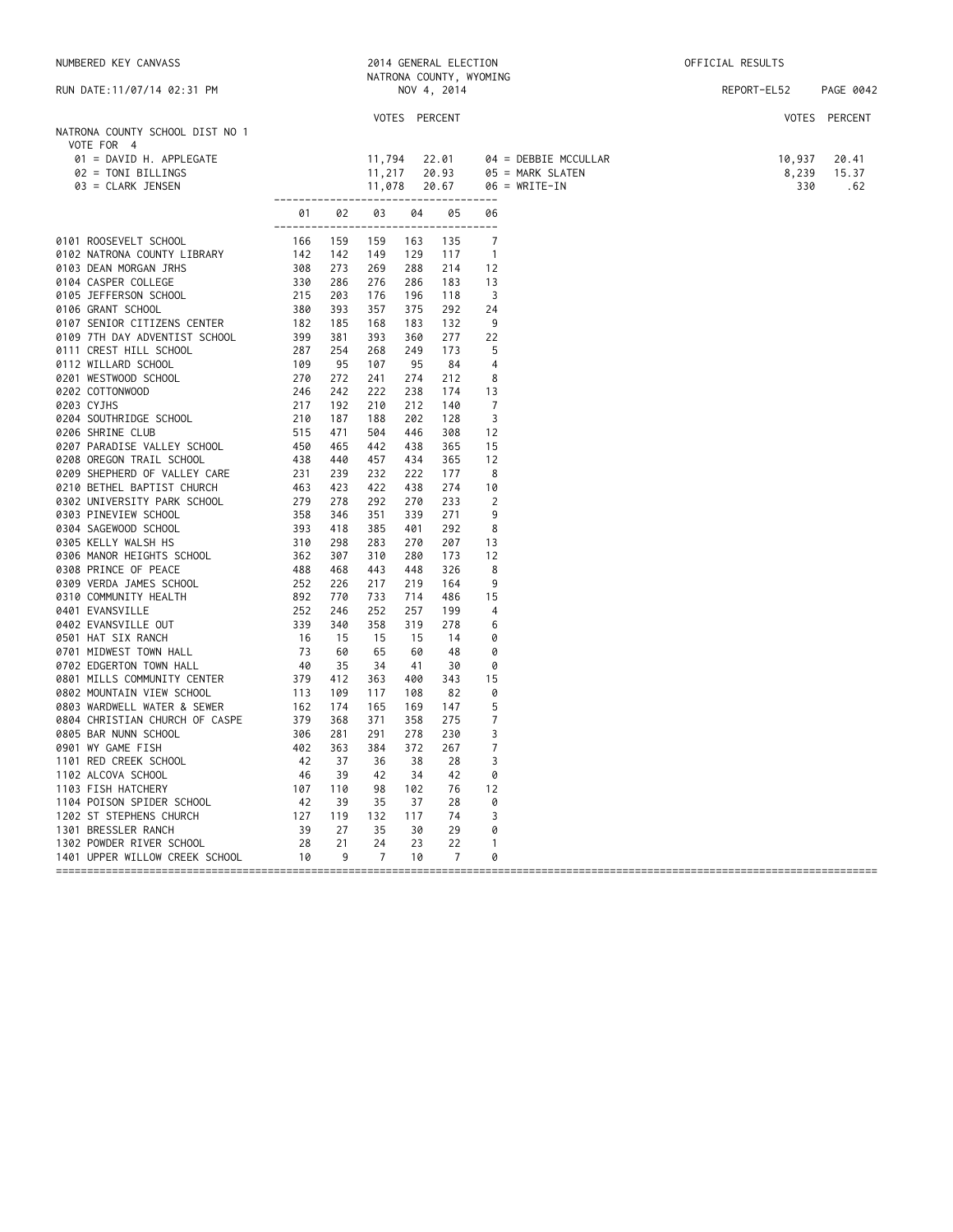| RUN DATE: 11/07/14 02:31 PM             |                |                |   | INATRUINA COUNTE, MIUPLING<br>NOV 4, 2014 | REPORT-EL52<br>PAGE 0043 |
|-----------------------------------------|----------------|----------------|---|-------------------------------------------|--------------------------|
| NATRONA COUNTY FIRE PROTECTION DISTRICT |                |                |   | VOTES PERCENT                             |                          |
| VOTE FOR 2                              |                |                |   |                                           |                          |
| 01 = NO CANDIDATE FILED                 |                |                | 0 |                                           |                          |
| $02 = WRITE-IN$                         |                |                |   | 270 100.00                                |                          |
|                                         | 01             | 02             |   |                                           |                          |
| 0101 ROOSEVELT SCHOOL                   | ---------<br>0 | 0              |   |                                           |                          |
| 0104 CASPER COLLEGE                     | 0              | 3              |   |                                           |                          |
| 0106 GRANT SCHOOL                       | 0              | $\overline{2}$ |   |                                           |                          |
| 0109 7TH DAY ADVENTIST SCHOOL           | 0              | 0              |   |                                           |                          |
| 0208 OREGON TRAIL SCHOOL                | 0              | 14             |   |                                           |                          |
| 0402 EVANSVILLE OUT                     | 0              | 38             |   |                                           |                          |
| 0501 HAT SIX RANCH                      | 0              | 2              |   |                                           |                          |
| 0701 MIDWEST TOWN HALL                  | 0              | 0              |   |                                           |                          |
| 0702 EDGERTON TOWN HALL                 | 0              | 2              |   |                                           |                          |
| 0802 MOUNTAIN VIEW SCHOOL               | 0              | 30             |   |                                           |                          |
| 0803 WARDWELL WATER & SEWER             | 0              | 36             |   |                                           |                          |
| 0804 CHRISTIAN CHURCH OF CASPE          | 0              | 55             |   |                                           |                          |
| 0901 WY GAME FISH                       | 0              | 36             |   |                                           |                          |
| 1101 RED CREEK SCHOOL                   | 0              | $\overline{4}$ |   |                                           |                          |
| 1102 ALCOVA SCHOOL                      | 0              | 8              |   |                                           |                          |
| 1103 FISH HATCHERY                      | 0              | 18             |   |                                           |                          |
| 1104 POISON SPIDER SCHOOL               | 0              | $\overline{7}$ |   |                                           |                          |
| 1202 ST STEPHENS CHURCH                 | 0              | $\mathbf{1}$   |   |                                           |                          |
| 1301 BRESSLER RANCH                     | 0              | $\overline{7}$ |   |                                           |                          |
| 1302 POWDER RIVER SCHOOL                | Q              | $\overline{7}$ |   |                                           |                          |
| 1401 UPPER WILLOW CREEK SCHOOL          |                |                |   |                                           |                          |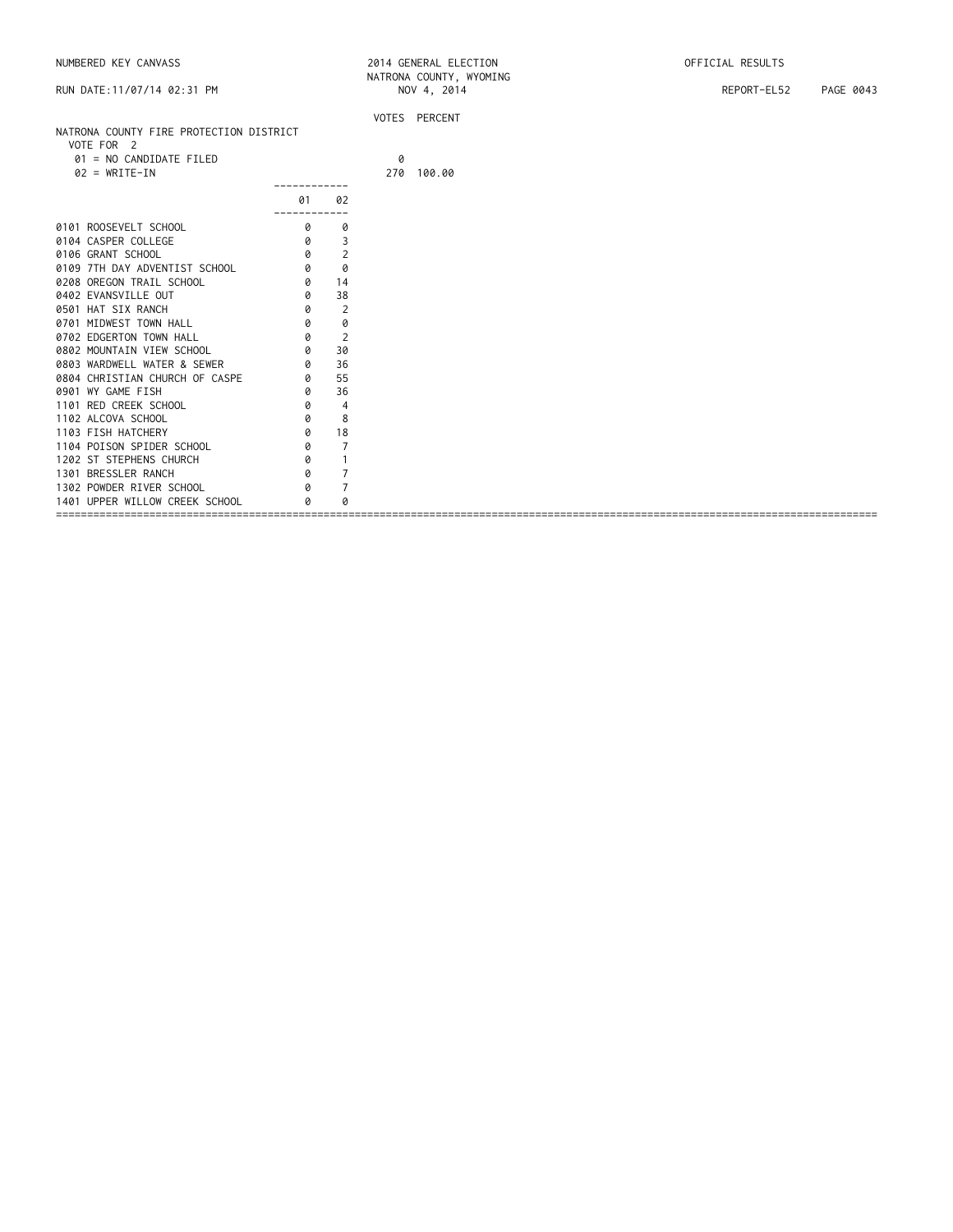|          |           |         |                                                              |                              | OFFICIAL RESULTS                                 |               |  |
|----------|-----------|---------|--------------------------------------------------------------|------------------------------|--------------------------------------------------|---------------|--|
|          |           |         |                                                              |                              | REPORT-EL52                                      | PAGE 0044     |  |
|          |           | 168     | 43.52                                                        |                              |                                                  | VOTES PERCENT |  |
|          |           | 208     | 53.89                                                        | 03 = WRITE-IN                | 10                                               | 2.59          |  |
|          |           |         |                                                              |                              |                                                  |               |  |
| 8<br>160 | 10<br>198 | ø<br>10 |                                                              |                              |                                                  |               |  |
|          | 01        | 02      | CASPER MOUNTAIN FIRE DISTRICT DIRECTOR CASPER MTN FIRE<br>03 | NOV 4, 2014<br>VOTES PERCENT | 2014 GENERAL ELECTION<br>NATRONA COUNTY, WYOMING |               |  |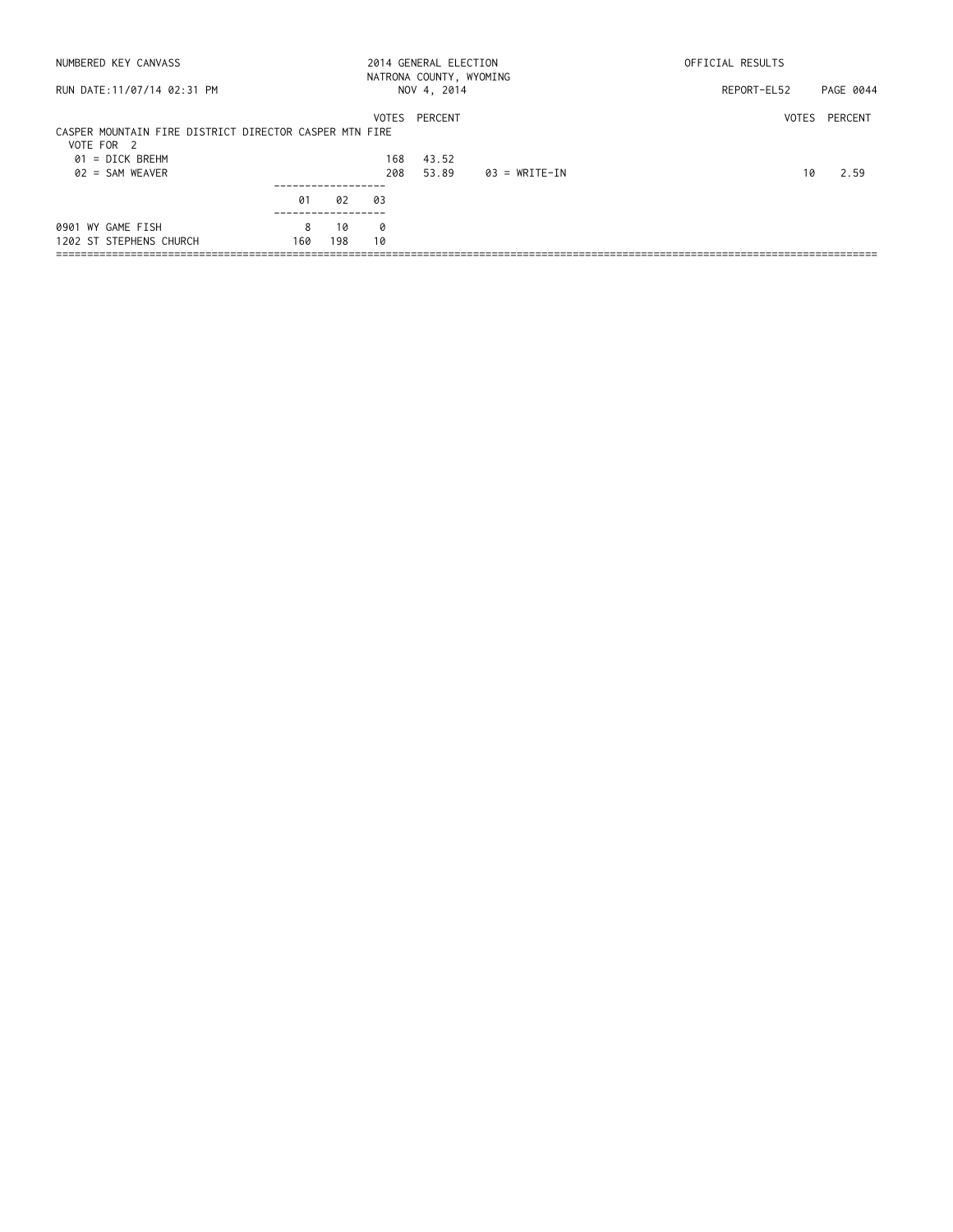| NUMBERED KEY CANVASS                                                                                                                                                                                                                            |                                                                                                                              |       |                | 2014 GENERAL ELECTION   |                 | OFFICIAL RESULTS      |               |  |  |
|-------------------------------------------------------------------------------------------------------------------------------------------------------------------------------------------------------------------------------------------------|------------------------------------------------------------------------------------------------------------------------------|-------|----------------|-------------------------|-----------------|-----------------------|---------------|--|--|
|                                                                                                                                                                                                                                                 |                                                                                                                              |       |                | NATRONA COUNTY, WYOMING |                 |                       |               |  |  |
| RUN DATE: 11/07/14 02:31 PM                                                                                                                                                                                                                     |                                                                                                                              |       |                | NOV 4, 2014             |                 | REPORT-EL52 PAGE 0045 |               |  |  |
|                                                                                                                                                                                                                                                 |                                                                                                                              |       |                | VOTES PERCENT           |                 |                       | VOTES PERCENT |  |  |
| NC CONSERVATION DIST SUP-RURAL                                                                                                                                                                                                                  |                                                                                                                              |       |                |                         |                 |                       |               |  |  |
| VOTE FOR 2                                                                                                                                                                                                                                      |                                                                                                                              |       |                |                         |                 |                       |               |  |  |
| 01 = ANDREW C. ANDERSON                                                                                                                                                                                                                         |                                                                                                                              |       | 13,371         | 50.40                   |                 |                       |               |  |  |
| 02 = TAMMY L. COBB                                                                                                                                                                                                                              |                                                                                                                              |       | 13,034         | 49.13                   | $03 = WRITE-IN$ | 126                   | .47           |  |  |
|                                                                                                                                                                                                                                                 | ------------------                                                                                                           |       |                |                         |                 |                       |               |  |  |
|                                                                                                                                                                                                                                                 |                                                                                                                              | 01 02 | 03             |                         |                 |                       |               |  |  |
|                                                                                                                                                                                                                                                 | -------------------                                                                                                          |       |                |                         |                 |                       |               |  |  |
| 0101 ROOSEVELT SCHOOL                                                                                                                                                                                                                           | 197 206<br>168 171<br>328 327<br>348 319<br>220 204<br>447 436                                                               |       | -5             |                         |                 |                       |               |  |  |
| 0102 NATRONA COUNTY LIBRARY<br>0103 DEAN MORGAN IRHS                                                                                                                                                                                            |                                                                                                                              |       | 2              |                         |                 |                       |               |  |  |
| 0103 DEAN MORGAN JRHS                                                                                                                                                                                                                           |                                                                                                                              |       | $\overline{1}$ |                         |                 |                       |               |  |  |
| 0104 CASPER COLLEGE                                                                                                                                                                                                                             |                                                                                                                              |       | 8              |                         |                 |                       |               |  |  |
| 0105 JEFFERSON SCHOOL                                                                                                                                                                                                                           |                                                                                                                              |       | 0              |                         |                 |                       |               |  |  |
| 0106 GRANT SCHOOL                                                                                                                                                                                                                               |                                                                                                                              |       | 6              |                         |                 |                       |               |  |  |
|                                                                                                                                                                                                                                                 |                                                                                                                              |       | $\overline{4}$ |                         |                 |                       |               |  |  |
|                                                                                                                                                                                                                                                 |                                                                                                                              |       | 2              |                         |                 |                       |               |  |  |
|                                                                                                                                                                                                                                                 |                                                                                                                              |       | 0              |                         |                 |                       |               |  |  |
|                                                                                                                                                                                                                                                 |                                                                                                                              |       | $\mathbf{1}$   |                         |                 |                       |               |  |  |
|                                                                                                                                                                                                                                                 |                                                                                                                              |       | 6              |                         |                 |                       |               |  |  |
| 0106 GRANT SCHOOL 447 436<br>0107 SENIOR CITIZENS CENTER 203 208<br>0109 7TH DAY ADVENTIST SCHOOL 463 427<br>0111 CREST HILL SCHOOL 313 300<br>0112 WILLARD SCHOOL 129 123<br>0201 WESTWOOD SCHOOL 332 319<br>0202 COTTONWOOD 260 258<br>020    |                                                                                                                              |       | 8<br>0         |                         |                 |                       |               |  |  |
|                                                                                                                                                                                                                                                 |                                                                                                                              |       | 2              |                         |                 |                       |               |  |  |
| 0206 SHRINE CLUB                                                                                                                                                                                                                                | 531                                                                                                                          | 498   | 8              |                         |                 |                       |               |  |  |
| 0207 PARADISE VALLEY SCHOOL                                                                                                                                                                                                                     | 549                                                                                                                          | 522   | 4              |                         |                 |                       |               |  |  |
| 0208 OREGON TRAIL SCHOOL                                                                                                                                                                                                                        | 525                                                                                                                          | 505   | 4              |                         |                 |                       |               |  |  |
| 0209 SHEPHERD OF VALLEY CARE                                                                                                                                                                                                                    | 273                                                                                                                          | 262   | 2              |                         |                 |                       |               |  |  |
| 0210 BETHEL BAPTIST CHURCH                                                                                                                                                                                                                      | 507                                                                                                                          | 483   | 2              |                         |                 |                       |               |  |  |
| 0302 UNIVERSITY PARK SCHOOL                                                                                                                                                                                                                     | $\begin{array}{r} 507 \\ -348 \\ 426 \\ 463 \\ 349 \\ 367 \\ 538 \\ 272 \\ 919 \\ 289 \\ 219 \\ 284 \\ 15 \\ 22 \end{array}$ | 342   | 2              |                         |                 |                       |               |  |  |
| 0303 PINEVIEW SCHOOL                                                                                                                                                                                                                            |                                                                                                                              | 417   | 5              |                         |                 |                       |               |  |  |
| 0304 SAGEWOOD SCHOOL                                                                                                                                                                                                                            |                                                                                                                              | 458   | 6              |                         |                 |                       |               |  |  |
| 0305 KELLY WALSH HS                                                                                                                                                                                                                             |                                                                                                                              | 345   | 4              |                         |                 |                       |               |  |  |
| 0306 MANOR HEIGHTS SCHOOL                                                                                                                                                                                                                       |                                                                                                                              | 358   | 0              |                         |                 |                       |               |  |  |
| 0308 PRINCE OF PEACE                                                                                                                                                                                                                            |                                                                                                                              | 534   | 5              |                         |                 |                       |               |  |  |
| 0309 VERDA JAMES SCHOOL                                                                                                                                                                                                                         |                                                                                                                              | 267   | 5              |                         |                 |                       |               |  |  |
| 0310 COMMUNITY HEALTH                                                                                                                                                                                                                           |                                                                                                                              | 922   | 6              |                         |                 |                       |               |  |  |
| 0401 EVANSVILLE                                                                                                                                                                                                                                 |                                                                                                                              | 291   | $\mathbf{1}$   |                         |                 |                       |               |  |  |
| 0402 EVANSVILLE OUT                                                                                                                                                                                                                             |                                                                                                                              | 389   | $\overline{4}$ |                         |                 |                       |               |  |  |
| 0501 HAT SIX RANCH                                                                                                                                                                                                                              | 22                                                                                                                           | 22    | 0              |                         |                 |                       |               |  |  |
| 0301 MIDWEST TOWN HALL<br>0702 EDGERTON TOWN HALL<br>0702 EDGERTON TOWN HALL<br>0801 MILLS COMMUNITY CENTER<br>0802 MOUNTAIN VIEW SCHOOL<br>0803 WARDWELL WATER & SEWER<br>0804 CHRISTIAN CHURCH OF CASPE<br>0804 CHRISTIAN CHURCH OF CASPE<br> |                                                                                                                              | 75    | 0              |                         |                 |                       |               |  |  |
|                                                                                                                                                                                                                                                 |                                                                                                                              | - 49  | 0              |                         |                 |                       |               |  |  |
|                                                                                                                                                                                                                                                 |                                                                                                                              | 468   | 10             |                         |                 |                       |               |  |  |
|                                                                                                                                                                                                                                                 |                                                                                                                              | 132   | 0              |                         |                 |                       |               |  |  |
|                                                                                                                                                                                                                                                 |                                                                                                                              | 195   | $\overline{2}$ |                         |                 |                       |               |  |  |
|                                                                                                                                                                                                                                                 |                                                                                                                              | 446   | 3              |                         |                 |                       |               |  |  |
| 0805 BAR NUNN SCHOOL                                                                                                                                                                                                                            |                                                                                                                              | 346   | 2              |                         |                 |                       |               |  |  |
| 0901 WY GAME FISH                                                                                                                                                                                                                               | 353<br>446                                                                                                                   | 455   | $\mathbf{1}$   |                         |                 |                       |               |  |  |
| 1101 RED CREEK SCHOOL                                                                                                                                                                                                                           |                                                                                                                              | -39   | 0              |                         |                 |                       |               |  |  |
| 1102 ALCOVA SCHOOL                                                                                                                                                                                                                              |                                                                                                                              | 55    | 0              |                         |                 |                       |               |  |  |
| 1103 FISH HATCHERY                                                                                                                                                                                                                              |                                                                                                                              | 118   | $\overline{1}$ |                         |                 |                       |               |  |  |
| 1104 POISON SPIDER SCHOOL                                                                                                                                                                                                                       |                                                                                                                              | -48   | $\overline{1}$ |                         |                 |                       |               |  |  |
| 1202 ST STEPHENS CHURCH                                                                                                                                                                                                                         |                                                                                                                              | 168   | $\overline{1}$ |                         |                 |                       |               |  |  |
| 1301 BRESSLER RANCH                                                                                                                                                                                                                             |                                                                                                                              | 40    | 0              |                         |                 |                       |               |  |  |
| 1302 POWDER RIVER SCHOOL                                                                                                                                                                                                                        | $\begin{array}{r} 774 \ 63 \\ 63 \\ 57 \\ 124 \\ 39 \\ 167 \\ 37 \\ 77 \\ 35 \\ \end{array}$                                 | 29    | $\overline{2}$ |                         |                 |                       |               |  |  |
| 1401 UPPER WILLOW CREEK SCHOOL 12                                                                                                                                                                                                               |                                                                                                                              | 12    | 0              |                         |                 |                       |               |  |  |
|                                                                                                                                                                                                                                                 |                                                                                                                              |       |                |                         |                 |                       |               |  |  |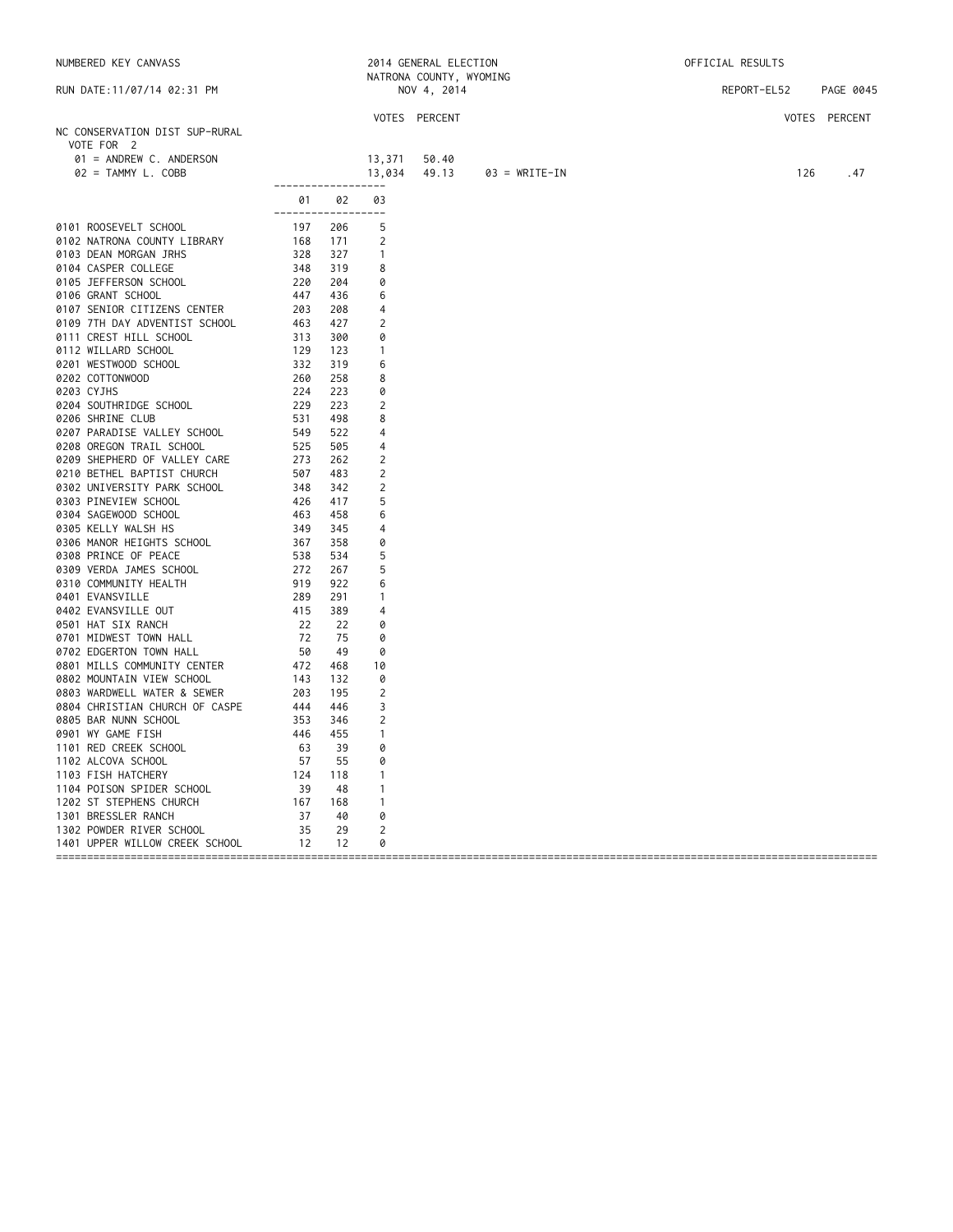NUMBERED KEY CANVASS 2014 GENERAL ELECTION OFFICIAL RESULTS

RUN DATE:11/07/14 02:31 PM NOV 4, 2014 REPORT-EL52 PAGE 0046

|                                                                                                                                                                                                                                                  |              |    | VOTES PERCENT |
|--------------------------------------------------------------------------------------------------------------------------------------------------------------------------------------------------------------------------------------------------|--------------|----|---------------|
| ONECENT                                                                                                                                                                                                                                          |              |    |               |
| VOTE FOR 1                                                                                                                                                                                                                                       |              |    |               |
| 01 = FOR THE COUNTY SALES AND USE 14,954<br>02 = AGAINST THE COUNTY SALES AND 6,095                                                                                                                                                              |              |    | 71.04         |
|                                                                                                                                                                                                                                                  | ------------ |    | 28.96         |
| 0181 ROOSEVELT SCHOOL<br>0181 ROOSEVELT SCHOOL<br>0182 NATRONA COUNTY LIBRARY<br>0183 DEAN MORGAN TRHS<br>0183 DEAN MORGAN TRHS<br>0183 DEAN MORGAN TRITS<br>0183 DEAN MORGAN SCHOOL<br>0183 DEAN MORGAN SCHOOL<br>0183 DEAN MORGAN SCHOOL<br>01 | 01           | 02 |               |
|                                                                                                                                                                                                                                                  | ------------ |    |               |
|                                                                                                                                                                                                                                                  |              |    |               |
|                                                                                                                                                                                                                                                  |              |    |               |
|                                                                                                                                                                                                                                                  |              |    |               |
|                                                                                                                                                                                                                                                  |              |    |               |
|                                                                                                                                                                                                                                                  |              |    |               |
|                                                                                                                                                                                                                                                  |              |    |               |
|                                                                                                                                                                                                                                                  |              |    |               |
|                                                                                                                                                                                                                                                  |              |    |               |
|                                                                                                                                                                                                                                                  |              |    |               |
|                                                                                                                                                                                                                                                  |              |    |               |
|                                                                                                                                                                                                                                                  |              |    |               |
|                                                                                                                                                                                                                                                  |              |    |               |
|                                                                                                                                                                                                                                                  |              |    |               |
|                                                                                                                                                                                                                                                  |              |    |               |
|                                                                                                                                                                                                                                                  |              |    |               |
|                                                                                                                                                                                                                                                  |              |    |               |
|                                                                                                                                                                                                                                                  |              |    |               |
|                                                                                                                                                                                                                                                  |              |    |               |
|                                                                                                                                                                                                                                                  |              |    |               |
|                                                                                                                                                                                                                                                  |              |    |               |
|                                                                                                                                                                                                                                                  |              |    |               |
|                                                                                                                                                                                                                                                  |              |    |               |
|                                                                                                                                                                                                                                                  |              |    |               |
|                                                                                                                                                                                                                                                  |              |    |               |
|                                                                                                                                                                                                                                                  |              |    |               |
|                                                                                                                                                                                                                                                  |              |    |               |
|                                                                                                                                                                                                                                                  |              |    |               |
|                                                                                                                                                                                                                                                  |              |    |               |
|                                                                                                                                                                                                                                                  |              |    |               |
|                                                                                                                                                                                                                                                  |              |    |               |
|                                                                                                                                                                                                                                                  |              |    |               |
|                                                                                                                                                                                                                                                  |              |    |               |
|                                                                                                                                                                                                                                                  |              |    |               |
|                                                                                                                                                                                                                                                  |              |    |               |
|                                                                                                                                                                                                                                                  |              |    |               |
|                                                                                                                                                                                                                                                  |              |    |               |
|                                                                                                                                                                                                                                                  |              |    |               |
|                                                                                                                                                                                                                                                  |              |    |               |
|                                                                                                                                                                                                                                                  |              |    |               |
|                                                                                                                                                                                                                                                  |              |    |               |
|                                                                                                                                                                                                                                                  |              |    |               |
|                                                                                                                                                                                                                                                  |              |    |               |
|                                                                                                                                                                                                                                                  |              |    |               |
|                                                                                                                                                                                                                                                  |              |    |               |
|                                                                                                                                                                                                                                                  |              |    |               |
|                                                                                                                                                                                                                                                  |              |    |               |
|                                                                                                                                                                                                                                                  |              |    |               |
|                                                                                                                                                                                                                                                  |              |    |               |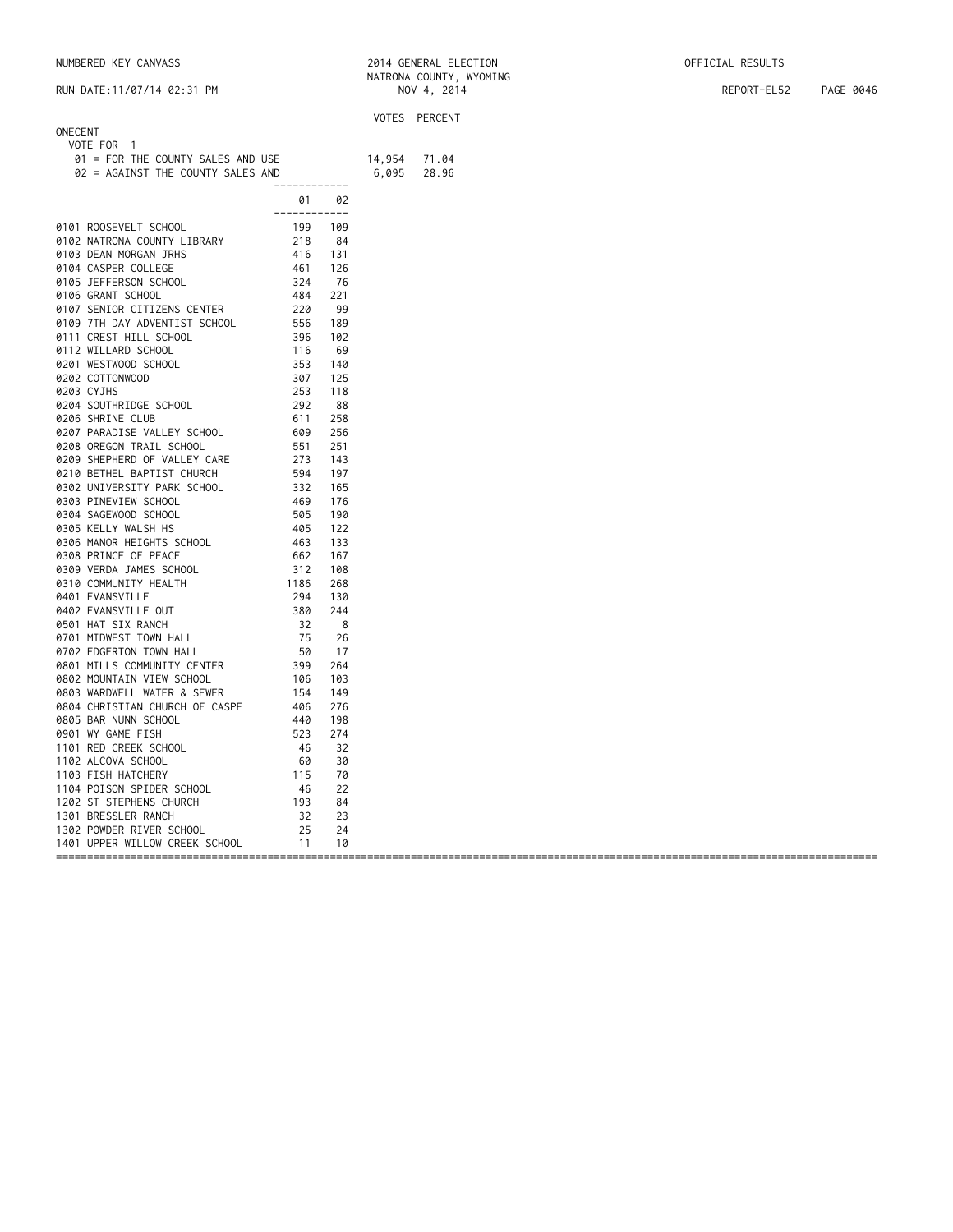| NUMBERED KEY CANVASS | 2014 GENERAL ELECTION | OFFICIAL RESULTS |
|----------------------|-----------------------|------------------|
|----------------------|-----------------------|------------------|

|                                   |                    |       |        | VOTES PERCENT |
|-----------------------------------|--------------------|-------|--------|---------------|
| LODGETAX                          |                    |       |        |               |
| VOTE FOR 1                        |                    |       |        |               |
| 01 = FOR THE COUNTY LODGING TAX   |                    |       | 14,792 | 71.01         |
| 02 = AGAINST THE COUNTY LODGING T |                    |       | 6,039  | 28.99         |
|                                   | -------------      |       |        |               |
|                                   |                    | 01 02 |        |               |
|                                   | ------------       |       |        |               |
| 0101 ROOSEVELT SCHOOL             | 188                | 117   |        |               |
| 0102 NATRONA COUNTY LIBRARY       | 202                | 92    |        |               |
| 0103 DEAN MORGAN JRHS             | 396                | 146   |        |               |
| 0104 CASPER COLLEGE               | 430                | 147   |        |               |
| 0105 JEFFERSON SCHOOL             | 307                | -84   |        |               |
| 0106 GRANT SCHOOL                 | 469                | 229   |        |               |
| 0107 SENIOR CITIZENS CENTER       | 217                | - 98  |        |               |
| 0109 7TH DAY ADVENTIST SCHOOL     | 550                | 189   |        |               |
| 0111 CREST HILL SCHOOL            | 386                | 104   |        |               |
| 0112 WILLARD SCHOOL               | 116                | 64    |        |               |
| 0201 WESTWOOD SCHOOL              | 340                | 151   |        |               |
| 0202 COTTONWOOD                   | 294                | 133   |        |               |
| 0203 CYJHS                        | 235                | 136   |        |               |
| 0204 SOUTHRIDGE SCHOOL            | 286                | 88    |        |               |
| 0206 SHRINE CLUB                  | 649                | 215   |        |               |
| 0207 PARADISE VALLEY SCHOOL       | 610                | 244   |        |               |
| 0208 OREGON TRAIL SCHOOL          | 557                | 233   |        |               |
| 0209 SHEPHERD OF VALLEY CARE      | 293                | 115   |        |               |
| 0210 BETHEL BAPTIST CHURCH        | 574                | 205   |        |               |
| 0302 UNIVERSITY PARK SCHOOL       | 338                | 151   |        |               |
|                                   |                    |       |        |               |
| 0303 PINEVIEW SCHOOL              | 458                | 181   |        |               |
| 0304 SAGEWOOD SCHOOL              | 487                | 206   |        |               |
| 0305 KELLY WALSH HS               | 386                | 133   |        |               |
| 0306 MANOR HEIGHTS SCHOOL         | 449                | 146   |        |               |
| 0308 PRINCE OF PEACE              | 609                | 204   |        |               |
| 0309 VERDA JAMES SCHOOL           | 310                | 101   |        |               |
| 0310 COMMUNITY HEALTH             | $\frac{318}{1162}$ | 281   |        |               |
| 0401 EVANSVILLE                   | 291                | 126   |        |               |
| 0402 EVANSVILLE OUT               | 408                | 216   |        |               |
| 0501 HAT SIX RANCH                | 30                 | 8     |        |               |
| 0701 MIDWEST TOWN HALL            | 70                 | 34    |        |               |
| 0702 EDGERTON TOWN HALL           | - 45               | 22    |        |               |
| 0801 MILLS COMMUNITY CENTER       | 387                | 271   |        |               |
| 0802 MOUNTAIN VIEW SCHOOL         | 127                | 80    |        |               |
| 0803 WARDWELL WATER & SEWER       | 178                | 126   |        |               |
| 0804 CHRISTIAN CHURCH OF CASPE    | 428                | 249   |        |               |
| 0805 BAR NUNN SCHOOL              | 441                | 190   |        |               |
| 0901 WY GAME FISH                 | 535                | 250   |        |               |
| 1101 RED CREEK SCHOOL             | - 60               | 21    |        |               |
| 1102 ALCOVA SCHOOL                | - 49               | 44    |        |               |
|                                   |                    |       |        |               |
| 1103 FISH HATCHERY                | 128                | 62    |        |               |
| 1104 POISON SPIDER SCHOOL         | 44                 | 25    |        |               |
| 1202 ST STEPHENS CHURCH           | 204                | 66    |        |               |
| 1301 BRESSLER RANCH               | 33                 | 21    |        |               |
| 1302 POWDER RIVER SCHOOL          | 26                 | 23    |        |               |
| 1401 UPPER WILLOW CREEK SCHOOL    | 10                 | 12    |        |               |